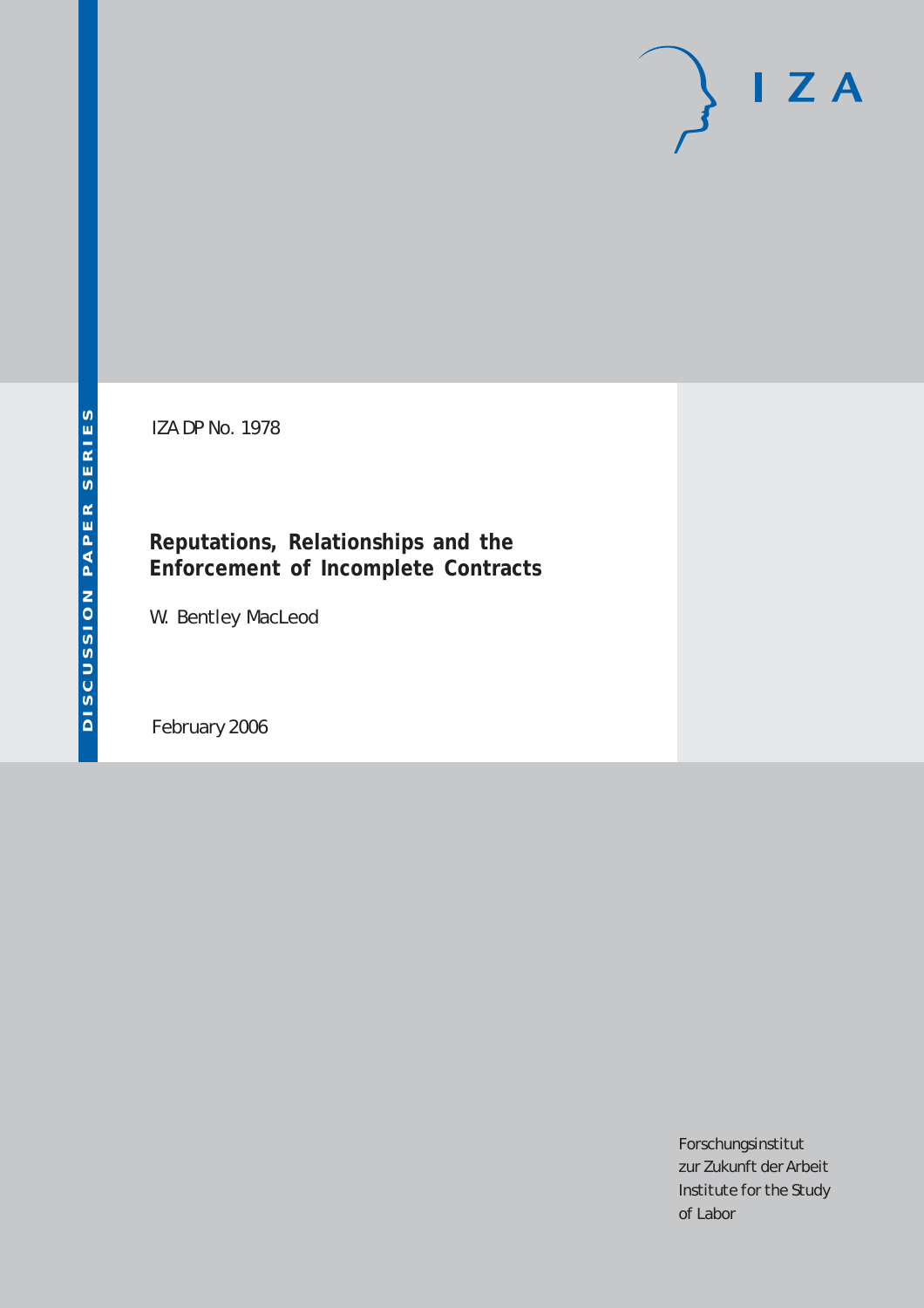# **Reputations, Relationships and the Enforcement of Incomplete Contracts**

**W. Bentley MacLeod** 

*Columbia University and IZA Bonn*

Discussion Paper No. 1978 February 2006

IZA

P.O. Box 7240 53072 Bonn **Germany** 

Phone: +49-228-3894-0 Fax: +49-228-3894-180 Email: [iza@iza.org](mailto:iza@iza.org)

Any opinions expressed here are those of the author(s) and not those of the institute. Research disseminated by IZA may include views on policy, but the institute itself takes no institutional policy positions.

The Institute for the Study of Labor (IZA) in Bonn is a local and virtual international research center and a place of communication between science, politics and business. IZA is an independent nonprofit company supported by Deutsche Post World Net. The center is associated with the University of Bonn and offers a stimulating research environment through its research networks, research support, and visitors and doctoral programs. IZA engages in (i) original and internationally competitive research in all fields of labor economics, (ii) development of policy concepts, and (iii) dissemination of research results and concepts to the interested public.

IZA Discussion Papers often represent preliminary work and are circulated to encourage discussion. Citation of such a paper should account for its provisional character. A revised version may be available directly from the author.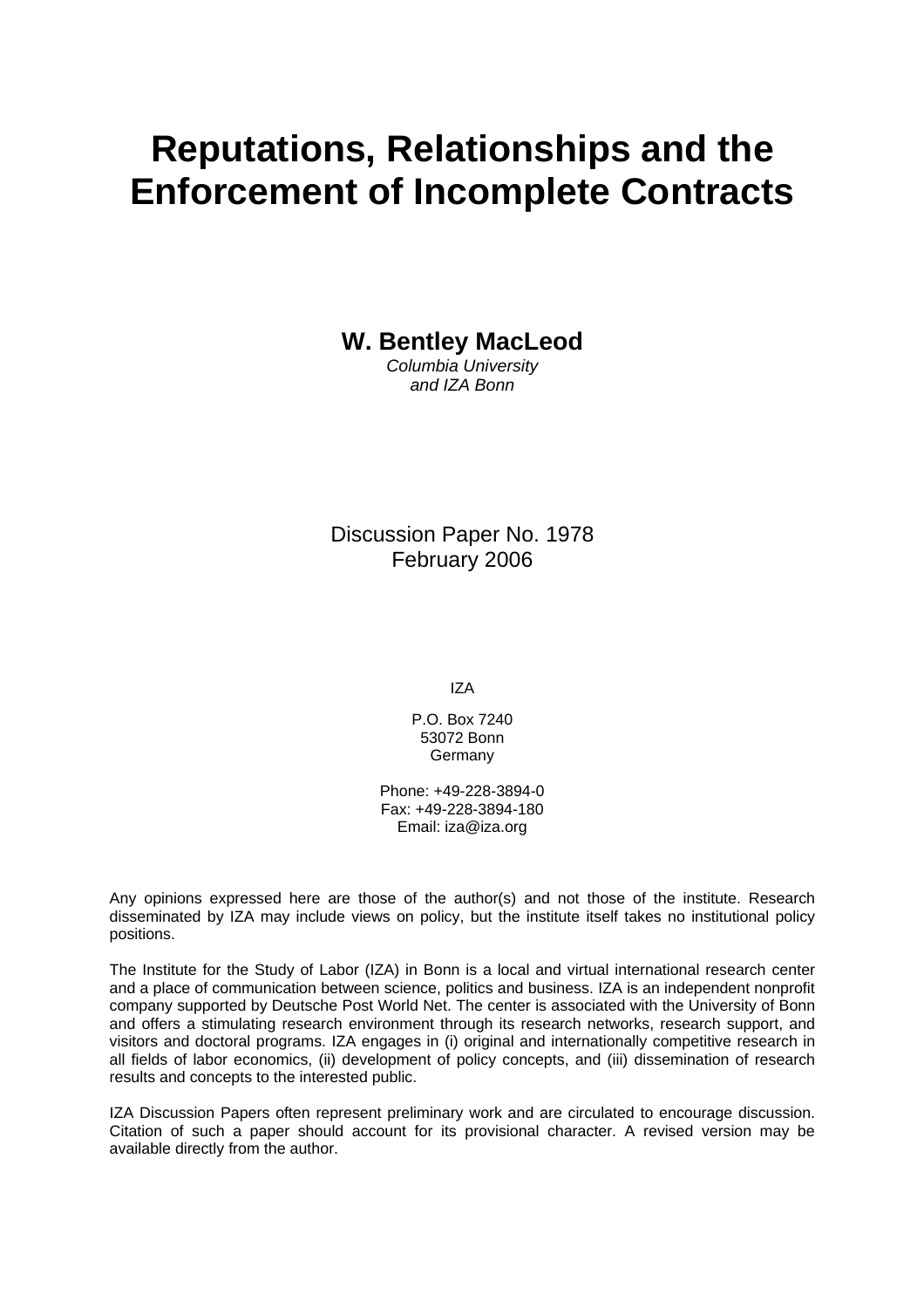IZA Discussion Paper No. 1978 February 2006

# **ABSTRACT**

## **Reputations, Relationships and the Enforcement of Incomplete Contracts[\\*](#page-2-0)**

This paper discusses the literature on the enforcement of incomplete contracts. It compares legal enforcement to enforcement via relationships and reputations. A number of mechanisms, such as the repeat purchase mechanism (Klein and Leffler (1981)) and efficiency wages (Shapiro and Stiglitz (1984)), have been offered as solutions to the problem of enforcing an incomplete contract. It is shown that the efficiency of these solutions is very sensitive to the characteristics of the good or service exchanged. In general, neither the repeat purchase mechanism nor efficiency wages is the most efficient in the set of possible relational contracts. In many situations, total output may be increased through the use of performance pay and through increasing the quality of law.

JEL Classification: D86, K12, C7, O17

Keywords: contract, law and economics, reputation, repeated games, incomplete contracts, transactions costs, institutional economics, contract enforcement

Corresponding author:

 $\overline{a}$ 

W. Bentley MacLeod Department of Economics Columbia University 420 West 118th, MC 3308 New York, NY 10027 USA Email: [wbm2103@columbia.edu](mailto:wbm2103@columbia.edu)

<span id="page-2-0"></span><sup>\*</sup> I would like to thank Kyle Bagwell, Patrick Bolton, Luis Cabral, Ruoying.Chen, Martin Cripps, Janet Currie, Ron Gilson, Victor Goldberg, Bob Gibbons, Avner Grief, Ali Hortaçsu, Lewis Kornhauser, Richard Posner, Robert Scott, and Jennifer Reinganum for very helpful discussions and comments. I also appreciate the comments from seminar participants at Columbia University, Stanford University, MIT, the Conference in Honour of J.J. Laffont, Toulouse, University of Washington and School of Public Policy, USC.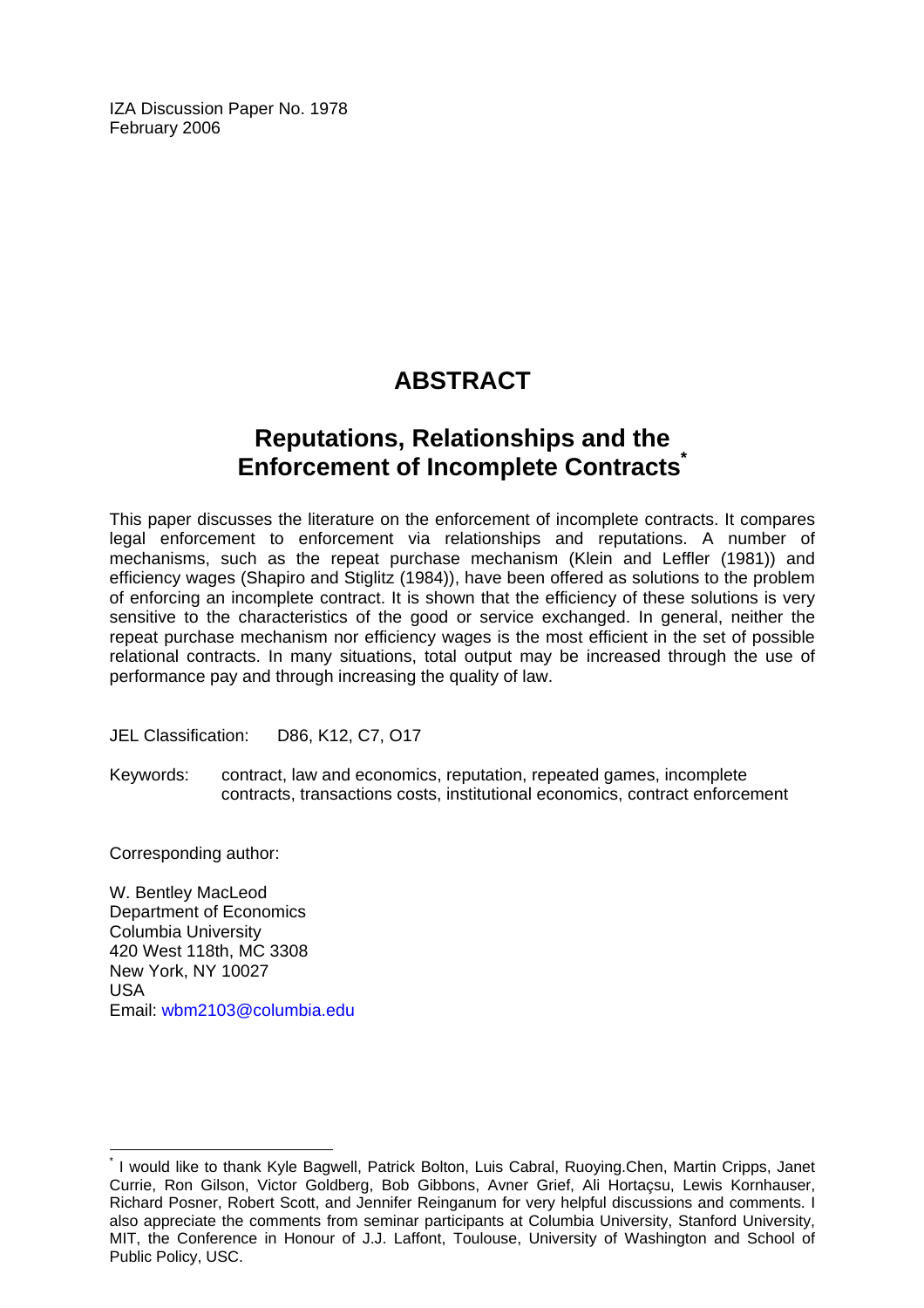A good reputation is more valuable than money.

Publilius Syrus (1st century B.C.), Roman writer of mimes.

## 1 Introduction

There is lively debate regarding the importance of "institutions" for economic growth.<sup>1</sup> Among the most important of these, as Douglas North (1981) has emphasized, are contract enforcement institutions or, to use Avner Greif (2004)'s abbreviation, CEIs. These are the various institutions, such as courts of law, reputations and community norms, that allow parties to enter into binding agreements. The enormous variety and complexity of these institutions make it rather difficult to tease out the specific mechanisms responsible for ensuring the efficient regulation and enforcement of a private agreement. This in turn makes it difficult to know the most effective CEIs, how to intervene to enhance the effectiveness of contract formation, and ultimately the impact of these interventions upon economic growth.

These issues are topical given that transition economies, such as China and Russia, are developing new commercial codes and struggling with how to most effectively introduce laws conducive to efficient markets.<sup>2</sup> In addition, there is a burgeoning internet market, where parties often have little recourse to formal courts of law to enforce obligations entered into via the internet.3 The goal of this paper is to provide a synthetic review that illustrates some of the major themes in the literature on contract enforcement. In particular, I wish to show how the quality of law and of legal systems interplays with the structures of private enforcement mechanisms, and hence help us to understand how to create efficient contract enforcement institutions.

An immediate stumbling block for such a project is the vastness of literature on the economics of contract and contract law. One reason arises from the very nature of a contract, namely, it is an agreement tailored to a particular transaction, and hence as economic conditions change, parties correspondingly alter the terms of the agreement. Hence, the observed heterogeneity in economic transactions leads to heterogeneity in contract terms. The doctrines of contract law can be seen as a collection of solutions to the vast array of contractual problems that individuals face in day to day commercial transactions (see Farnsworth (1990) for an excellent review). As a consequence, contract law is often tailored to very specific kinds of transactions, rather than following from general economic principles.

In contrast, the economics of contract, as reviewed in recent books by Salanie (1997), Laffont and Maritmort (2002) and Bolton and Dewatripont (2005), provides a collection of results that relate transactions

<sup>1</sup>There is a growing literature on the issue including Glaeser, Johnson, and Shleifer (2001), Acemoglu, Johnson, and Robinson (2001), Rodrik, Subramanian, and Trebbi (2004),

Aghion, Howitt, and Mayer-Foulkes (2005), and

Besley and Burgess (2004).

<sup>2</sup> See Hay, Shleifer, and Vishny (1996) and Johnson, McMillan, and Woodruff (2002) for discussions of the problem of introducing formal enforcement institutions in transition economies.

<sup>&</sup>lt;sup>3</sup> See Elfenbein and Lerner (2003) for a discussion of the role of contracts in the organization of the internet industry. Dellarocas (2003) provides a useful review of reputation and feedback mechanisms in online markets, though the legal issues are not addressed.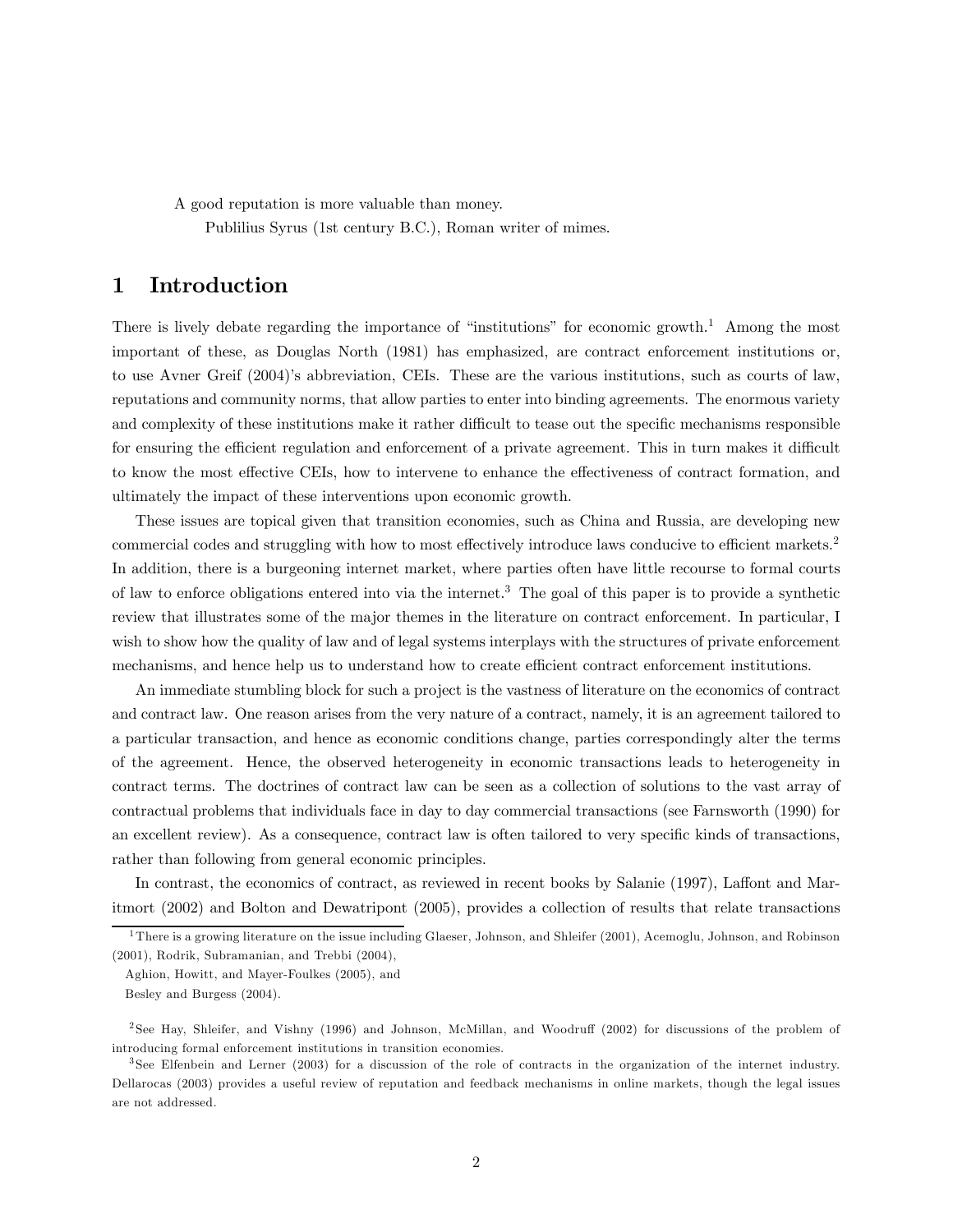costs to contract form, but they often do so with little reference to the contracts observed in practice.4 By a transactions cost, one refers to a market incompleteness that may constrain the efficiency of a relationship. This includes information hidden from one or both parties, information that courts are not able to observe, or costs associated with the planning and drafting of an agreement. Given the constraints provided by the information structure and the actions available to the agents, the theory then provides an answer to the question of how one should set the terms of the agreement to achieve the most efficient trade possible.

Hart and Holmström (1987) observe that as a consequent contract terms will likely be very sensitive to the characteristics of both the product to be exchanged and the preferences of the parties to the trade.<sup>5</sup> They make this observation within the context of the static principal-agent model for a principal offering a risk averse agent a revenue sharing contract. In this case, the terms of optimal contract vary with unobserved features of the agent's attitude towards risk. In repeated relationships, the situation is further complicated by the fact that parties may use a variety of different self-enforcing norms of behavior to enforce contractual obligations. Avner Greif (1994) provides some very nice historical evidence of this phenomenon in context of contracts for long distance trade during medieval times. He shows that for the same problem - ensuring that traders do not abscond with the goods that they are transporting - different groups discovered different solutions to the problem of contract enforcement: the Maghrebi traders used a community based enforcement system, while the Gevonese used a system of efficiency wages.

The question then is how best to organize this literature. The standard approach, as adopted by the recent books on contract theory, is to organize the discussion around different transactions costs - adverse selection, moral hazard, and so on. Yet, there is little agreement as to which of these transactions costs are most important to explain observed institutions. To deal with this problem, I begin with the discussion of the legal notion of a contract. Given that economists typically use only a very elemental theory of the law, this will introduce to economists how lawyers - the individuals who often write and enforce the agreements predicted by the theory - think about a contract. Secondly, given that the modern contract law is itself an institution that developed in response to contracting problems that occur in practice, it can provide insight into which transactions costs are empirically the most relevant.

The legal description of a contract is used to motivate a very specific model of trade used in the rest of the paper to show how some of the more interesting technical results in the economics literature can be used to provide insights into the form of observed contracts. The description of the basic model is followed by an outline of the rest of the review.

#### 1.1 What is a Contract?

"A contract is a promise or a set of promises for the breach of which the law gives a remedy,

or the performance of which the law in some way recognizes as a duty."

Restatement (Second) of Contracts

<sup>4</sup>This review does not explicitly discuss contract enforcement as it relates to the theory of the firm (see Hart (1995)). The focus of this review is upon the more basic contract enforcement issue, and not issues of governance.

<sup>&</sup>lt;sup>5</sup>This is not always the case. Holmström and Milgrom (1987) provide an example of a "complex" environment where the optimal contract takes a simple, linear form.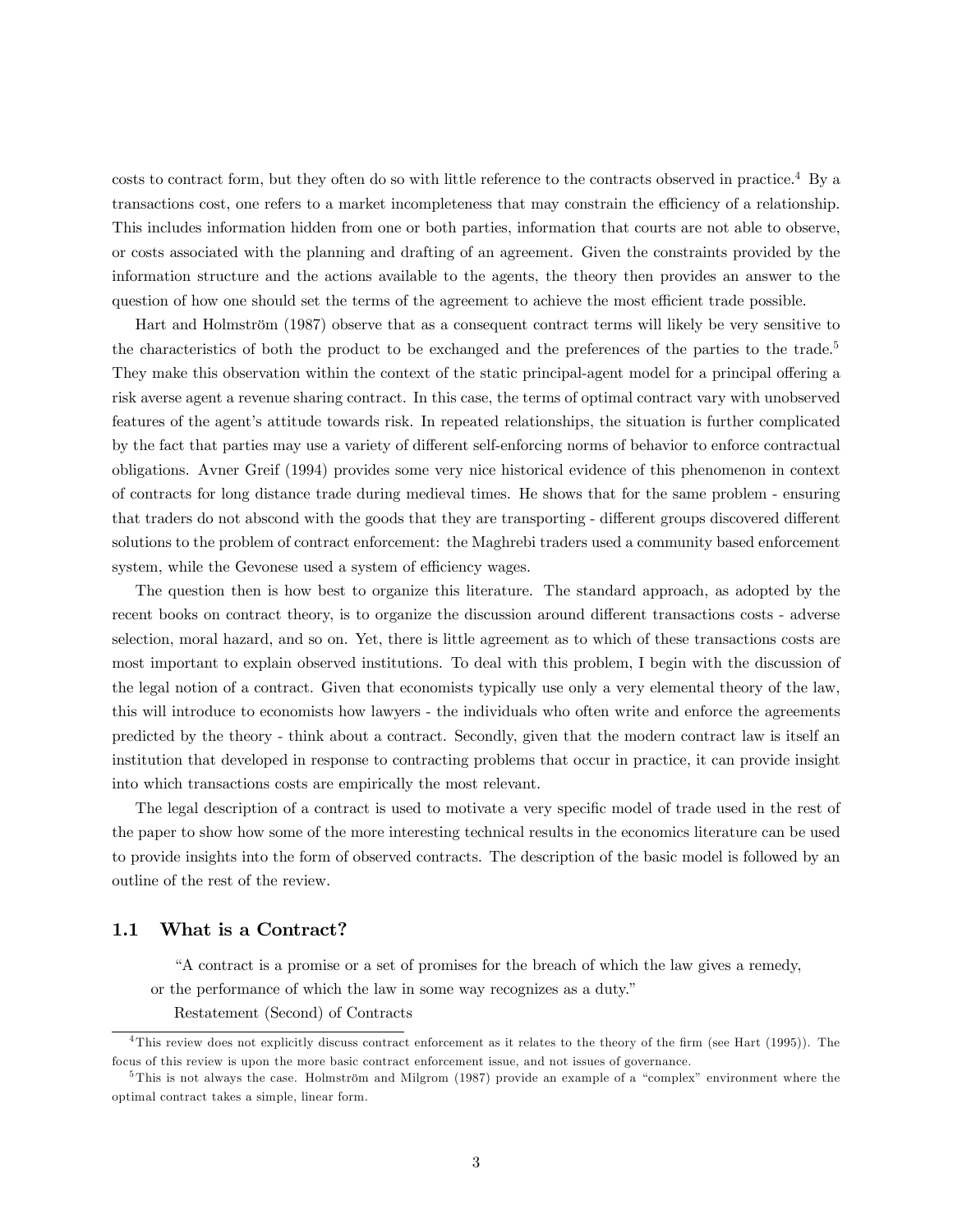This definition of a contract is taken from the Restatement of Contract Law produced by the American Law Institute, and it reflects the accepted legal definition of a contract. It delineates the conditions under which a court of law may intervene in a private agreement, namely whenever one party breaches an agreement. Contract law is complex for two fundamental reasons. First, when contracts are incomplete or information is imperfect, then it is not always clear if there was a breach, and who was responsible. Secondly, even when it is established that breach has occurred, the court then must determine the appropriate remedies for breach, which might include specific performance (requiring the breaching party to perform as promised) or, more typically, determining the monetary damages that the breaching party must pay to the harmed party.

In contrast, the concepts of breach and of associated remedies play no role in the economic theory of contract. Their conceptual foundations begin with the Arrow-Debreu general equilibrium model where a contract is simply a set of transfers and actions as a function of the state of nature. The choice to breach a contract is itself a state of nature, and hence for the economist a complete contract would specify the transfers (possibly random) that the court would order should breach occur.

The difference between the legal and economic approaches to a contract can be illustrated with a simple example. Suppose that a seller agrees to supply to a buyer a shipment of fresh fruit tomorrow morning at 7 am. Suppose that the fruit arrives on time, but it is substandard due to an accidental failure of the air conditioning unit in the truck that shipped the goods. Further suppose that the fruit is still saleable but at a lower price. What happens then? In this example, the seller made her best effort, but, through no fault of her own, the goods arrived in substandard condition, facts that both parties can agree upon.

As a legally binding contract, this breach can be resolved with the buyer suing the seller in court for failure to deliver satisfactory goods. In this case, the courts would normally award the buyer the difference in value between the contracted goods and the delivered goods. In the absence of any future reputation effects, the buyer would sue if and only if the damages are greater than the cost of pursuing a suit, a cost that I shall denote as a measure of the quality of the legal system.<sup>6</sup>

I explicitly assume that for the current discussion we are not interested in how parties play the litigation game, itself a complete literature (see for example Cooter and Rubinfeld (1989)). Rather, litigation is viewed as a costly process that determines the damages awarded to the harmed party that in the event of breach where the benefits of a suit outweigh the costs. An economist might formally model this contract as follows.

One begins with a description of two states: good,  $s_g$ , and bad,  $s_b$ .<sup>7</sup> Throughout our discussion, we consider two types of goods for the which the good and bad states have different interpretations and properties. We say a good is *normal* if it performs as expected most of the time, but occasionally it is defective. In this case, the bad state occurs rarely and is associated with a defective good. The quality of the good is higher when the probability of a defect is lower.

 $6$ In practice, the delivery of useable, but substandard goods, is so common that it is covered by the Uniform Commercial Code of the United States, section 2-714. It states that the seller can fulfill her obligation to the buyer by adjusting the price downwards to reflect the value of the delivered goods to the buyer. Observe that under this provision, the parties would only arrive in court if they were unable to agree upon a "fair value" for the delivered goods. We shall return briefly to the issue of standard terms in part 2 of the paper.

<sup>7</sup>The importance of carefully modelling the concept of a state is discussed in the influential work of Savage (1972). See Kornhauser and MacLeod (2005) for discussion of the concept of a state in the context of the law of contract.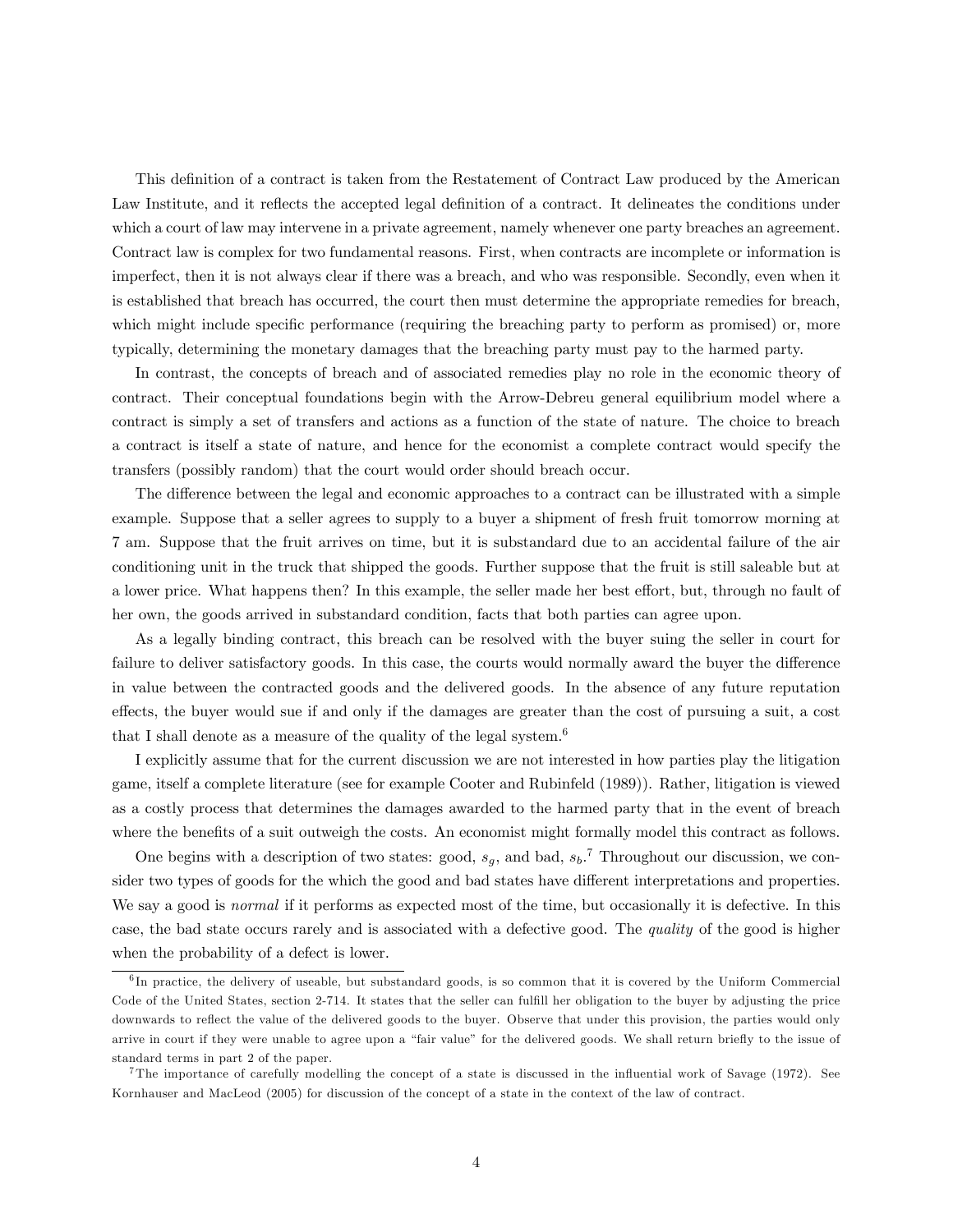The second class of goods is innovative goods. In this case, the bad outcome is the norm, and occasionally there will be a good realization. Many labor services are innovative goods. In addition to the obvious example of a researcher engaged to make new discoveries, one can view some types of sales occupations as providing an innovative good. For example, a person selling commercial real estate may have only one or two sales per year, with most of his or her time spent meeting potential clients. Individuals in the service industry also provide innovative goods - for example the waiter at a restaurant who is particularly helpful when a client has an accident at the table. (As one who dines often with children, I know that accidents can be the norm, which may explain why some restaurants specialize in serving children!). In this case, the quality of service is given by the probability of the good event, which again is assumed to increase with the quality of service. As we discuss in more detail below, the type of good affects the structure of the optimal contract when enforcement is costly.

In an abstract economic model under the assumption that the realized state is observable, one would simply associate prices  $p_g$  and  $p_b$  to the good and bad states respectively. If parties are risk neutral then, one obtains efficient trade if these prices are "enforceable". However, for the economist, enforceable simply means that when the good state  $s<sub>g</sub>$  occurs, there is an automatic transfer from the buyer to the seller. In practice, there are many ways to make a contract "enforceable".

For this simple exchange, there are a number of different *legal instruments* that parties may use to enforce this contract. For example, the parties may agree to trade at price  $p$ . If the good is defective, the buyer will claim that the seller breached the contract, and the buyer will ask for damages d. In this case,  $p_q = p$ , and  $p_b = p - d$ . If the damages are not specified, then they need to be determined by a court, which in turn leads to an increase in costs. These costs can be decreased by specifying liquidation damages, in which case d is specified in the contract. In this case, the courts would address two questions. First, has there been breach, and secondly are the liquidation damages for breach of contract "reasonable"?<sup>8</sup>

Finally, the parties might choose to write a *complete contract*.<sup>9</sup> In this case, the parties explicitly agree upon two prices: the price if the goods are delivered in good condition,  $p_g$ , and the price if the goods are defective or if no delivery occurs,  $p<sub>b</sub>$ . In contrast to the case of a fixed price contract with possibly specified damages, a breach of contract occurs when the buyer does not make good on payment appropriate for the state. As we shall see, this distinction has profound implications for enforcement costs. Each case corresponds to different notions of legal performance. In the first case, if the good is defective, then the buyer claims that the seller has breach. In the second case, the buyer has breached if and only if she does not make good upon the agreed upon price (or, where the price was paid in advance, if the seller does not make good upon reimbursing  $p_g - p_b$ ). In the case of a complete contract, there is no legal obligation for the seller to provide a good that is not defective.

If the legal damages for supply of a defective good are the same as the liquidation damages  $p_q - p_b$ , then all contracts in theory yield the same outcome. However, if parties use informal enforcement, then the nature of the agreement has significant economic consequences for what we mean by reputation. In the first case, the seller may suffer a loss in reputation due to the defect, while in the later case her reputation is harmed

<sup>8</sup> See section 12.18 of Farnsworth (1999).

<sup>9</sup> I am grateful to Robert Scott for clarifying the difference between liquadated damages, and state contingent prices. There is a tendency in the ecoomics of contract to identify liquidated damages with state contingent prices.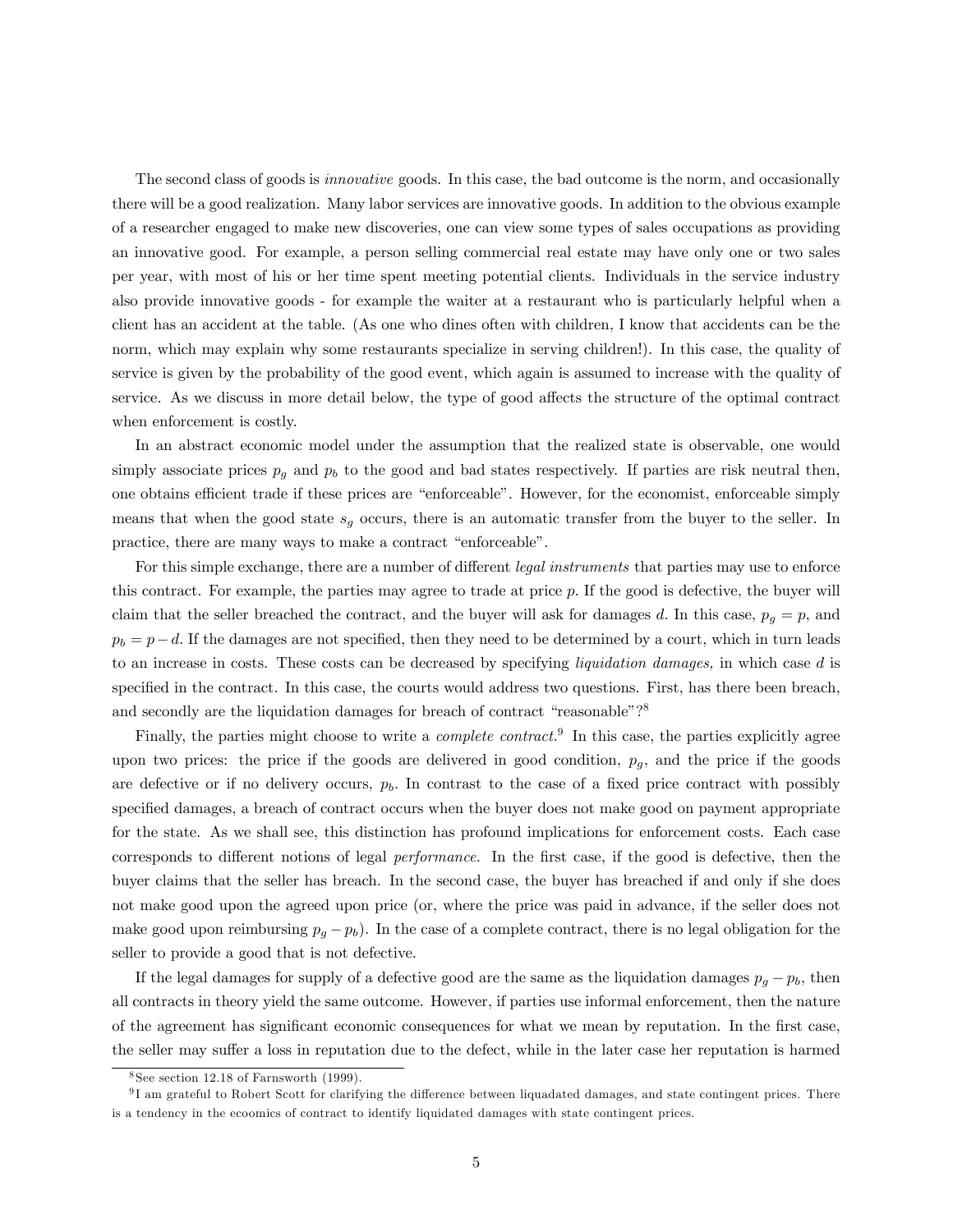only if she refuses to make a warranty payment for the good. Moreover, the goal of the contract is to ensure that the seller makes an efficient investment into quality, since in practice perfection is never possible. These different ways to describe the contractual environment require some discussion of the semantics that we will use in our review of the literature.

#### 1.2 Semantics

In order to provide a unified discussion of the literature, we need to use terms in a consistent fashion. Unfortunately, common terms such as "quality", "performance", "trust", and "reputation" are used in a variety of senses in the literature. This is not just a matter of semantics, because, as we illustrated above for the notion of breach, the sense in which a term is used does refer to distinct ways in which parties appeal for court intervention. Therefore, it is useful to define the terms as they will be used in this review.

First, take the term "quality". This term refers to the characteristic of the good that the buyer wishes the seller to select, as opposed to the realized quality or performance of the good. Suppose that there were no transactions costs. Then the best that a buyer can do is control the actions of the seller, not the uncertain outcome due to events beyond the control of the seller. Given that variations in the characteristics of the good are inevitable, we use the term quality to refer to the probability of the good outcome; this is the choice variable of seller.

The notion of performance also has an ambiguous meaning in common language. We could have used performance to refer to the good or bad state; however, this blurs the distinction between physical and legal performance. Our concern here is the problem of contract enforcement, and hence performance is used in the strictly legal sense: the successful completion of a contractual duty, resulting in the performer's release from any past of future liability.<sup>10</sup>

Using this definition highlights the point that reputation is not necessarily linked to the physical characteristics of the good to be traded, an assumption very common in the literature. Rather, the concern of the review is with the use of relationships and reputations as substitutes for formal enforcement. When a person fails to perform a duty - be it to carry out an action to provide a certain level of service, or to make good upon a payment - then one can use the instrument of a loss of reputation rather than legal liability to punish non-performance. This idea provides a formal distinction between contract theory and game theory. The latter takes as givens the game form, and the notion of performance, while contract theory is concerned with the *design* of the performance obligation. The word "reputation" has other meaning in economics that are discussed in section 4.

Finally, the word "trust" often arises in discussions of contractual performance. There are even whole books, such as Trust by Fukuyama (1995), that discuss the virtues of trust in society. In the context of a contract, trust refers to the ability of the parties to rely upon others to perform their duties. This is distinct from the *reasons* that a person performs. In this paper, performance occurs because there are legal or reputational institutions in place that provide parties with the incentives or desire to perform. Efficient trade requires that parties perform as promised and, when there are well designed institutions in place, that the parties are able to trust each other. However, even in our simple buyer-seller examples, there are a

 $10$  Black's Law Dictionary, 1996.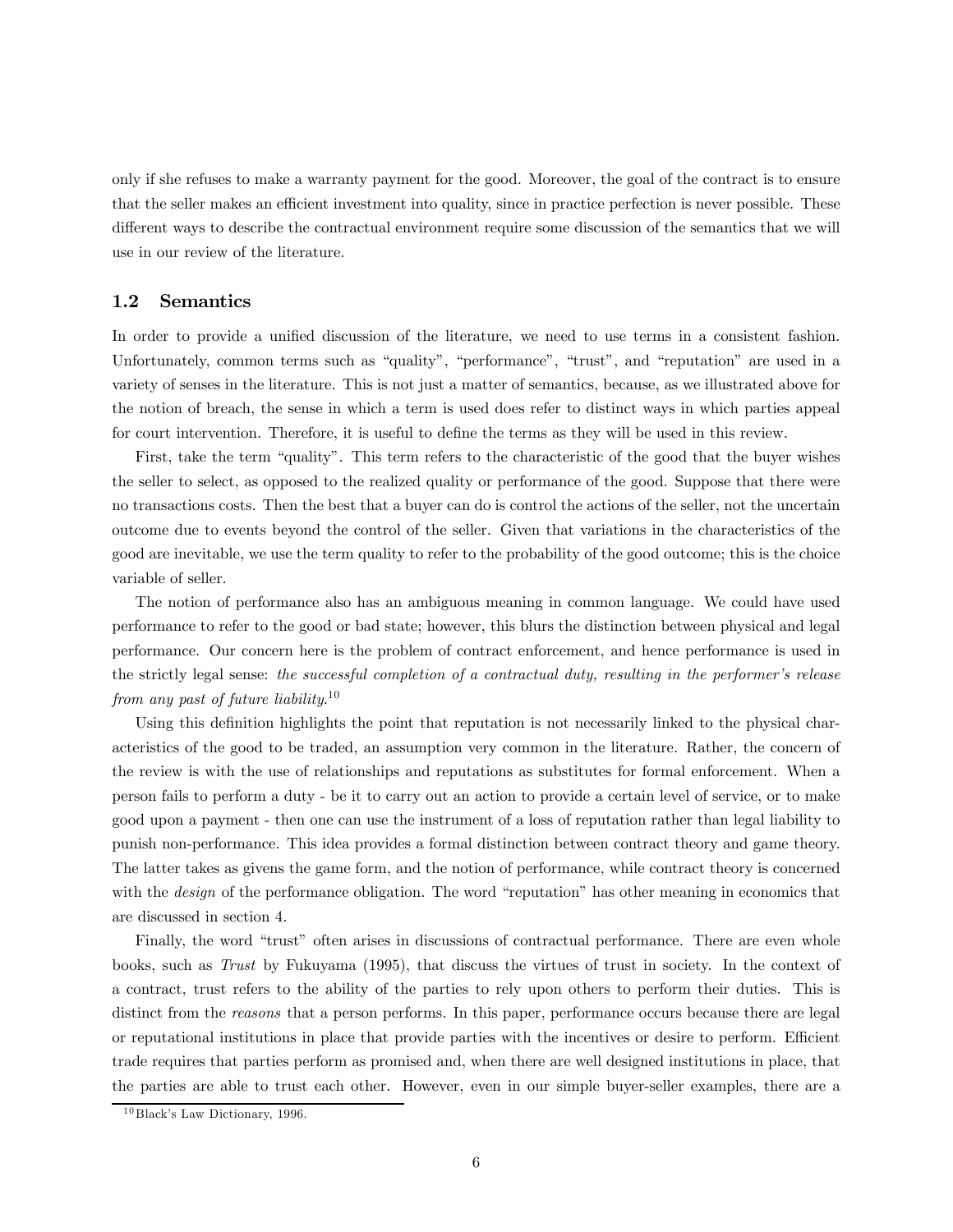number of ways to ensure that parties are trustworthy, and hence trust must be seen as the outcome of a complex set of underlying factors.

Therefore, we do not discuss trust explicitly. The issue of contract enforcement can be viewed as creating institutions to ensure that we can rely upon parties to abide by their agreements. We review the literature that supposes individuals perform their duties because of a legal obligation, or because of the consequence of non-performance in the future. In both cases, we describe conditions under which each party is able to "trust" that the other party will perform as agreed.

#### 1.3 The Agenda

The agenda for the paper is as follows. The next section introduces an illustrative model used to animate many of the themes in the literature. The model is sufficiently rich to illustrate how varying the characteristics of the good can lead to predictable variations in the form of the optimal contract.

Section 3 reviews the analytics of contract enforcement. The basic features of the optimal contract with formal and informal enforcement is described. The main insight is that transactions costs imply that there must be a rent from trade and hence markets cannot be perfectly competitive. When this rent is sufficiently large, parties may use either formal enforcement or a relational contract. The basic features of relational contracts are outlined here.

Section 4 relates these results to reputational enforcement. The rent from trade can be associated formally with the reputation of one of the parties. When breach occurs, the breaching party faces a capital loss upon his or her loss of reputation. We discuss how different contract forms are associated with different types of social institutions that maintain a person's reputation. The final section reviews the results of the paper, and discusses how these results might guide future empirical research.

## 2 An Illustrative Model

The form of a contract, the way that parties define an obligation, and the associated notion of breach depends upon the characteristics of the good or service to be exchanged. We can illustrate many of the themes in the literature with a model of a trade for a good that is characterized by three parameters.

The first of these represents the stakes. Formal enforcement is more desirable when the stakes involved are high and when the time between the agreement and the ultimate performance is extended (as opposed to simultaneous exchange). This is parameterized by the divisibility of the good. This is the amount of time required to consummate a single transaction and is denoted by a real number  $\Delta > 0$ . Payments are assumed to occur either at the beginning or at the end of the period. A decrease in  $\Delta$  corresponding to increasing the frequency of trade. To keep matters as simple as possible, we follow Abreu, Milgrom, and Pearce (1991) and suppose that the flow of benefits and costs, as well as the flow of information, remains fixed. Thus, increasing ∆ increases the value of a single transaction as well as the amount of information regarding the quality of the good. Physical production of the good or service occurs each period of duration  $\Delta$ . During this time, the seller selects the quality of the good, denoted by  $q$ , and normalized to be between 0 and 1.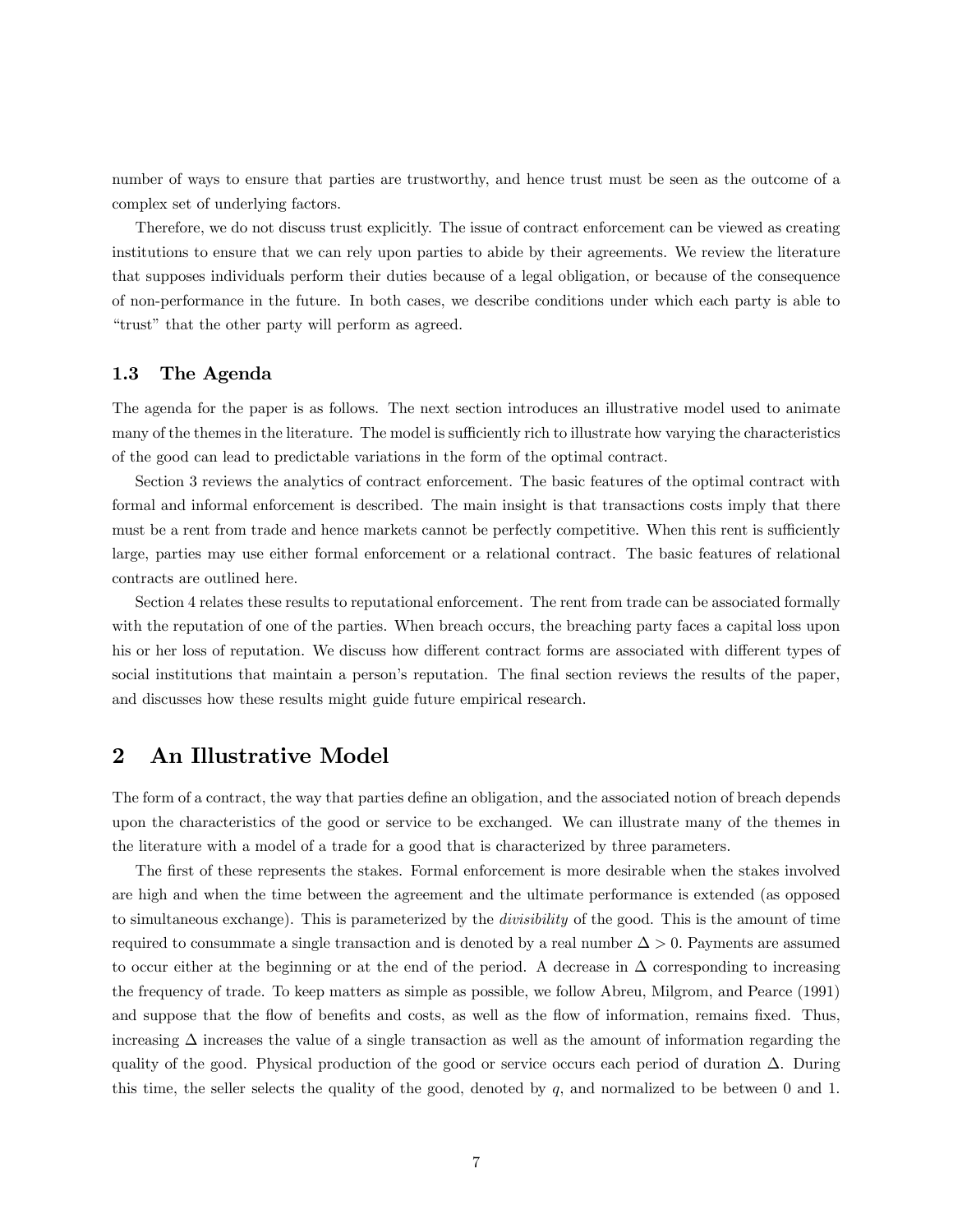This normalization allows one to interpret quality as a probability whenever convenient. As a matter of convention  $q = 0$  denotes low quality, while  $q = 1$  denotes high quality.

The final ingredient is the determination of the performance of the good, which is the probability that the good performs as promised. In general, performance is likely to be a continuum of possible outcomes. In the risk neutral framework that we are considering, Levin (2003) has shown that the optimal contract typically takes a bang-bang form. Namely, there is a cutoff point, above which performance is considered acceptable and below which it is unacceptable, and a punishment is applied. There is an issue as to how to determine acceptable performance; however, this is not central to the decision to use a formal or informal enforcement mechanism. Accordingly, we suppose that a good state corresponds with high performance and a bad state corresponds with low performance. The probability that the good state occurs is a function of both the quality of the good and its divisibility, denoted by  $\lambda_g(q,\Delta)$ .

It is assumed that the probability of the good state is increasing with quality, namely  $\partial \lambda_q/\partial q > 0$ . The effect of divisibility is ambiguous, and it depends upon the kind of good being purchased. Motivated by the discussion in Abreu, Milgrom, and Pearce (1991), we consider two cases. The first is the class of normal goods. These are goods or services that perform well, with occasional poor performance. Hence, buyers get a baseline utility denoted by  $v$  in flow terms. However, when poor performance occurs they face a capital loss L from the use of the good. This occurs with probability  $\lambda_b (\Delta, q) = 1 - \lambda_q (\Delta, q)$ .

Formally, it is assumed that when the good becomes very divisible  $(\Delta \to 0)$  the losses are a Poisson process with parameter  $\gamma(q)$ . This means that the probability of a loss in period  $\Delta$  is approximately  $\Delta\gamma(q)$ . It is assumed that there is always a chance of a loss, even when the quality is high; therefore,  $\gamma(1) > 0$ . In order to be consistent with the assumption that quality decreases the likelihood of a loss, the parameter  $\gamma(q)$  also satisfies:  $\gamma'(q) < 0$ .

The opposite case occurs when the good event generates a capital gain of  $G > 0$ . It is also approximated by a Poisson process when  $\Delta$  is small. In this case, the probability of the good event for small  $\Delta$  satisfies  $\lambda_g(\Delta, q) \simeq \Delta \gamma(q)$ . Thus, in contrast to the case of a normal good or service, as divisibility increases  $(\Delta \rightarrow 0)$ , the probability of a good event goes to zero.<sup>11</sup> The Poisson parameter is assumed to satisfy  $\gamma(q) > 0$ ,  $\gamma'(q) > 0$  for all  $q \in [0,1]$ . The likelihood of a good event increases as more time is spent on production and hence  $\partial \lambda_q/\partial \Delta > 0$ . The baseline productivity is again given by the flow v. An example is research and development. In that case a good event, such as a profitable discovery, is typically rare, but increases with the time spent on R&D.

In summary, the good or service is characterized by two parameters, q and  $\Delta$ , which in turn determine the likelihood of a high performance, via the probability  $\lambda_q(\Delta, q)$ . In order to provide a unified treatment of the cases of normal and innovative groups, let the expected returns/losses be given by the flow:

$$
b\left(\Delta, q\right) = \begin{cases} -rL\frac{\lambda_b\left(\Delta, q\right)}{(1-\delta)}, & \text{if the good is normal,} \\ rG\frac{\lambda_g\left(\Delta, q\right)}{(1-\delta)}, & \text{if the good is innovative,} \end{cases}
$$
 (1)

 $^{11}$  Formally, we suppose that innovative goods satisfy:

<sup>1.</sup>  $\frac{\partial \lambda_g(q,\Delta)}{\partial \Delta} > 0$  and  $\lim_{\Delta \to 0} \lambda_g(q,\Delta) = 0$ ,

<sup>2.</sup>  $\lim_{\Delta \to 0} \frac{\partial \lambda_g(q,\Delta)}{\partial q \partial \Delta} = \gamma > 0$  the cross effect of divisibility and quality is assumed to be a constant.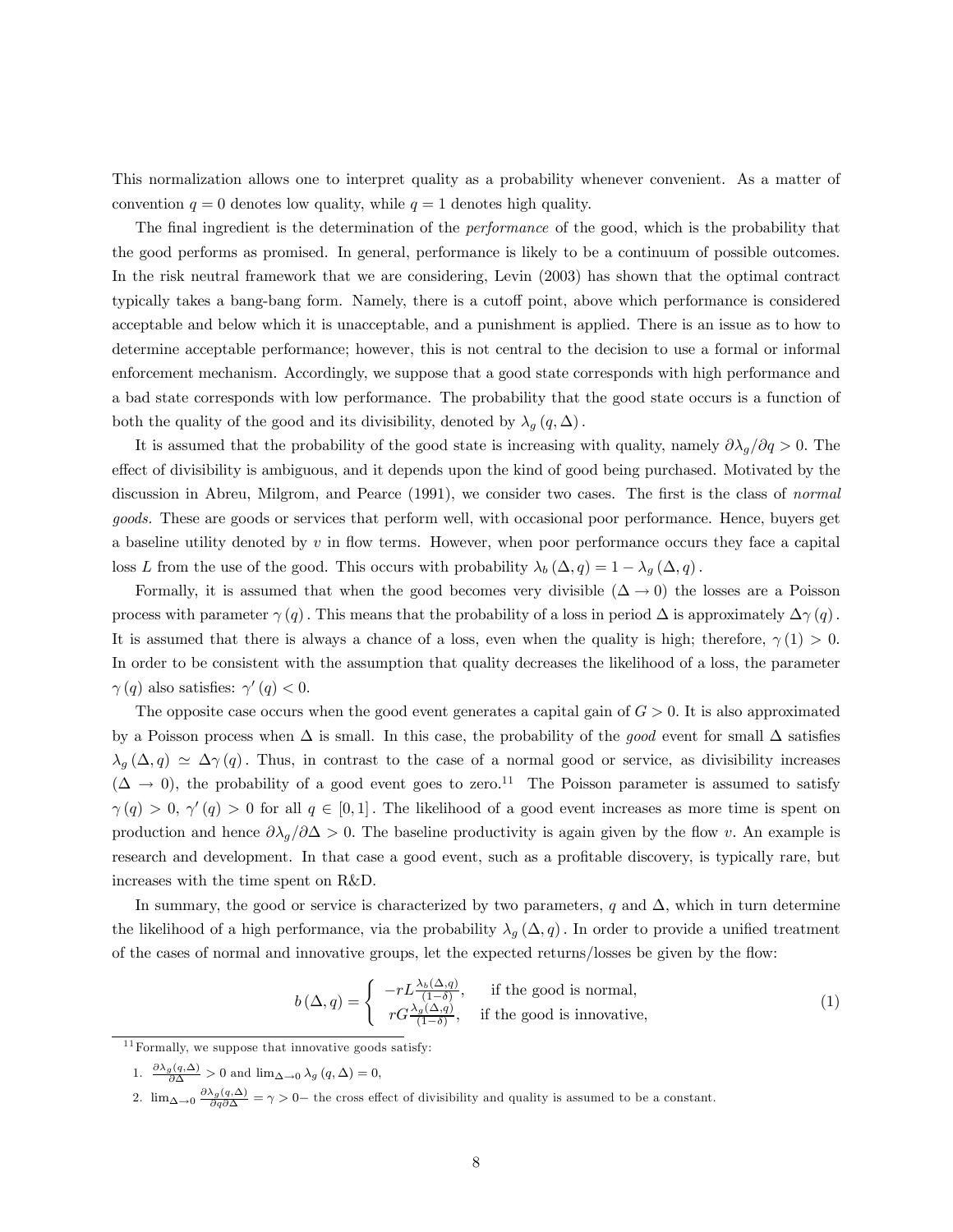where  $\delta = e^{-r\Delta}$  is the one period discount rate.<sup>12</sup> In a number of applications, such as in Shapiro and Stiglitz (1984), it is assumed that the good is infinitely divisible. In that case, one can express the returns from quality as a flow in continuous time:

$$
\lim_{\Delta \to 0} b(\Delta, q) = \begin{cases}\n-\gamma(q) L, & \text{if the good is normal,} \\
\gamma(q) G, & \text{if the good is innovative.} \n\end{cases}
$$
\n(2)

Given the preliminary definition of returns the sequence of decisions, and associated payoffs for the buyer and seller are as follows:

- 1. The buyer and seller meet and agree upon the terms for the exchange. Bargaining is assumed to be efficient, and information is symmetric. At this point, there may be payments between the parties. Parties also agree upon the quality the seller is to provide and upon the payments to occur as a function of the information available to the parties.
- 2. The seller produces the good over the period of time  $\Delta > 0$ . The cost to seller per unit of time is  $c(q)$ , where  $c(0) = c'(0) = 0$ , and  $c', c'' > 0$ . Given the interest rate r, the total cost of production over the period is:

$$
C(\Delta, q) = \int_0^\infty c(q) e^{-rt} dt
$$
  
= 
$$
\frac{(1-\delta)}{r} c(q),
$$

where  $\delta = e^{-\Delta r}$ .

- 3. The buyer receives the goods, observes the level of performance, and makes payments to the seller under the terms of the agreement.<sup>13</sup> The payoff to the buyer consists of two components:
	- (a) A flow payoff of v, independent of quality, corresponding to a stock payoff of  $V = \frac{(1-\delta)}{r}v$  per period when there is trade.
	- (b) A flow payoff of  $b(\Delta, q)$  that is increasing in quality.

Payoffs are expressed in either flow or stock terms, depending upon which provides the most convenient expression. Flow terms are in lowercase, while stock terms are in upper case. Explicit dependence upon divisibility  $\Delta$  is dropped when it plays no role, and it simplifies the expressions. Let p be the net flow transfer from the seller to the buyer, then the flow payoffs for the buyer and seller from the exchange of a good or service with divisibility  $\Delta$  and quality q are:

$$
u^{B} (\Delta, q) = v + b (\Delta, q) - p, \text{ and}
$$
  

$$
u^{S} (\Delta, q) = p - c(q).^{14}
$$

$$
\int_0^{\Delta} b(\Delta, q) e^{-rt} dt = -L\lambda_b(\Delta, q).
$$

 $12$ In the case of a normal good, the expression follows from the identity:

 $13$ In practice, the buyer may refuse to accept delivery of the goods. This strategy affects the bargaining power of the parties, but ultimately we are concerned with the enforcement of monetary transfers. To keep matters as simple as possible, let us suppose that the buyer always accepts the goods. This allows us to treat services and physical goods in the same manner.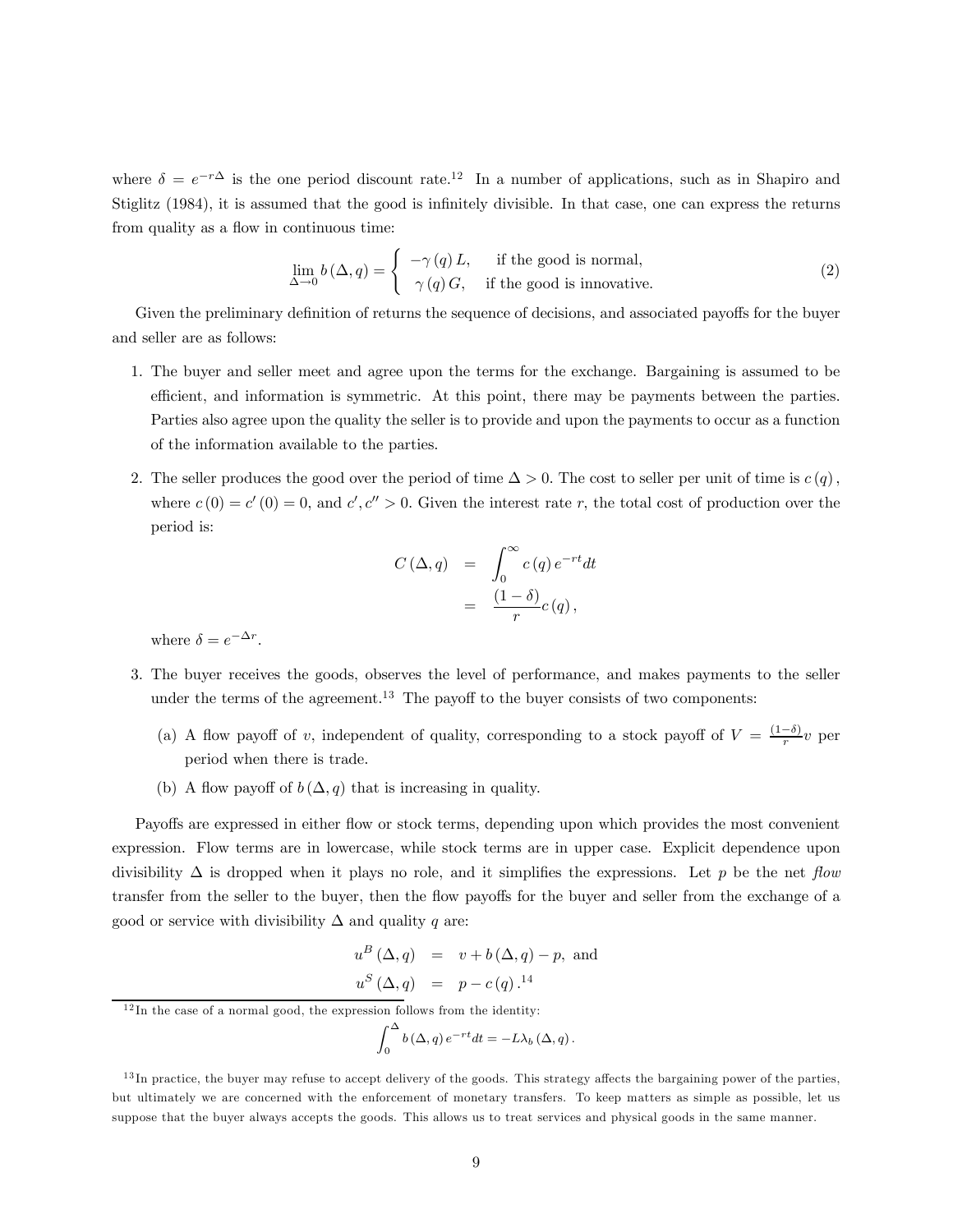It is assumed that the alternative payoffs of the buyer and seller are normalized to zero; therefore, trade is individually rational if and only if both parties earn at least zero. Hence, the total gain from trade is given by:

$$
s(\Delta, q) = v + b(\Delta, q) - c(q). \tag{3}
$$

The efficient level of quality, denoted  $q^*$ , is found by maximizing  $s(\Delta, q)$  with the solution:

$$
c'(q^*) \begin{cases} \leq \partial b(\Delta, q^*) / \partial q, & \text{if } q^* = 1, \\ = \partial b(\Delta, q^*) / \partial q, & \text{if } q^* \in (0, 1), \end{cases}
$$
 (4)

If the marginal cost of quality is sufficiently low relative to the return, then quality is high  $(q^* = 1)$ ; otherwise, the marginal cost of quality is equal to its marginal benefit, which is increasing in  $G$  and  $L$ . The question we wish to explore is how parties should write a contract that ensures an exchange of goods produced with an efficient level of quality. The structure of the contract will depend both upon the characteristics of the good and upon the information available.

#### 2.1 Why Write a Contract?

The paradigm case we consider in the paper follows George Akerlof (1970)'s insight that there can be a market failure when quality is not observable. In this seminal paper, he shows that when there is heterogeneity in quality, then only low quality sellers would enter the spot market for goods and services. This is because the spot market price would reflect the average quality of the goods traded, and hence sellers with above average quality exit the market. The same argument applies to the moral hazard context considered in this paper. Suppose there are no long term contracts, and the seller first chooses quality before entering the market. Quality is now an inherent feature of the good, and one can apply Akerlof's adverse selection reasoning to conclude that sellers would never choose high quality if the prices of their goods are fixed by the average quality of goods in the market.

If the seller and buyer are able to write a long term contract with price conditional upon performance, then the first best can be achieved. More formally, a contract can be specified by the vector  $C = \{q, p, p_g, p_b\}$ . Under this contract, the seller agrees to supply quality  $q$  (which is unobservable), and the buyer agrees to pay unconditionally a flow price p, an additional price  $p<sub>g</sub>$  if there is good performance, and finally a price  $p_b$  (which might be negative) if there is bad performance. Assuming the contract is enforceable, the flow payoffs to the buyer and seller are:

$$
u^{B}(C) = v + b(\Delta, q) - (p_g - p_b) \lambda_g(\Delta, q) - (p + p_b),
$$
\n(5)

$$
u^{S}(C) = (p_g - p_b) \lambda_g (\Delta, q) + p + p_b - c(q).
$$
 (6)

In order that this contract implement the trade of good with quality  $q$ , it must be the case that both parties voluntarily agree to the contract and that the seller indeed supplies the promised quality. The requirement of voluntary trade is formalized with the individual rationality constraints:

$$
u^B(C) \geq 0,\t\t(7)
$$

$$
u^S(C) \geq 0. \tag{8}
$$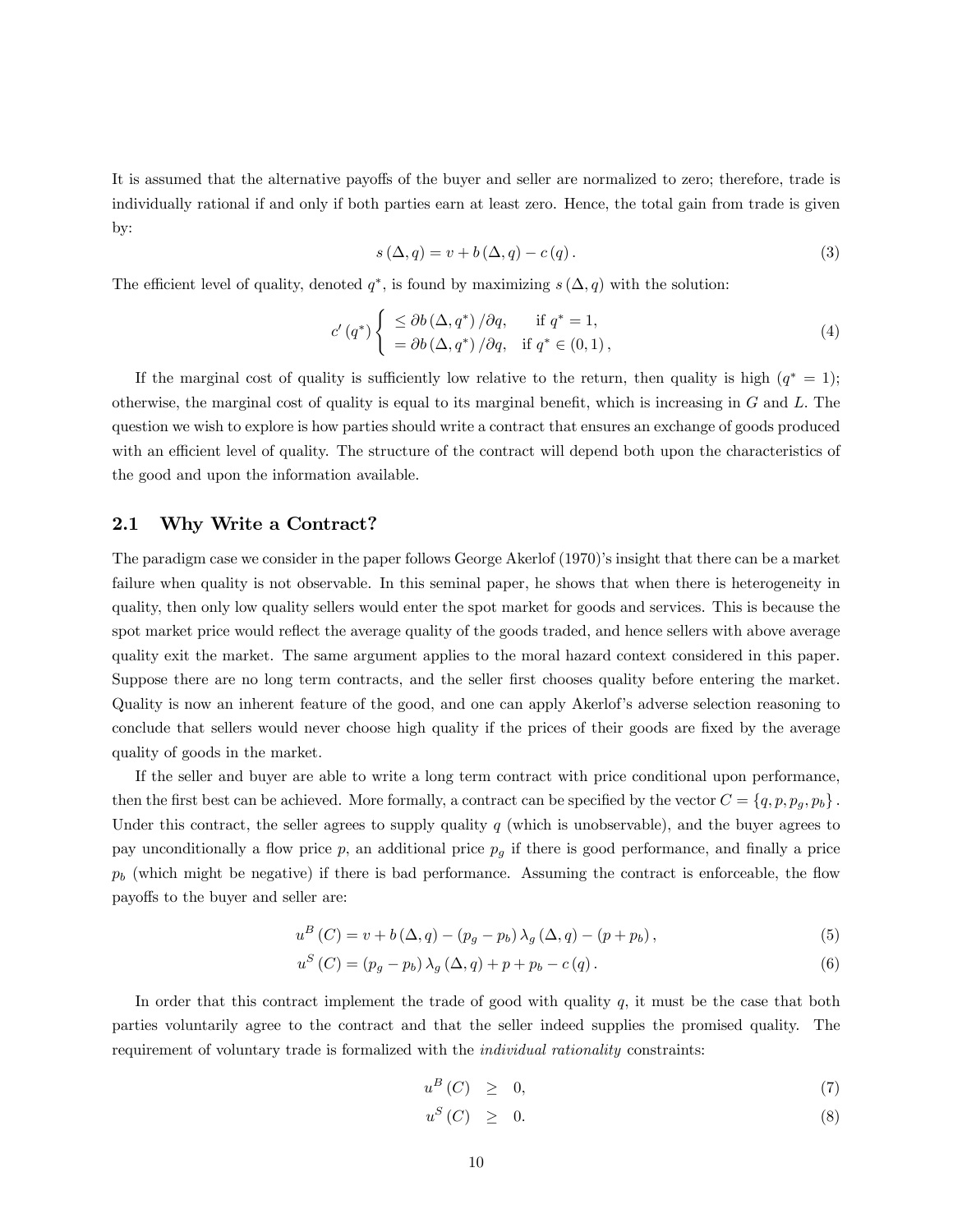A necessary condition for the existence of an individually rational contract is a non-negative surplus  $s(\Delta, q) \geq$ 0. If this condition is satisfied, then one can always find a price  $p$  such that the individual rationality constraints are satisfied. Secondly, the seller will provide the agreed upon quality, if it is in her interest to do so. This is formalized using the first order conditions for the seller's optimization problem, and it is given by incentive compatibility constraint:<sup>15</sup>

$$
c'(q) \begin{cases} \leq (p_g - p_b) \, \partial \lambda_g / \partial q & \text{if } q = 1, \\ = (p_g - p_b) \, \partial \lambda_g / \partial q, & \text{if } q \in (0, 1). \end{cases} \tag{9}
$$

Any contract that satisfies 5-9 is said to *implement* the exchange of good  $(\Delta, q)$ . Observe that the division of the surplus from trade can be allocated via price p, while the prices  $p_g$  and  $p_g$  can be chosen separately to ensure the incentive compatibility constraint is satisfied. Hence as long as there are sufficient gains from trade, one can implement the trade of a good with characteristics  $(\Delta, q)$ :

**Proposition 1** There exists a contract  $C = \{q, p, p_q, p_b\}$  implementing the exchange of  $(\Delta, q)$  if and only if the surplus is non-negative  $(s(\Delta, q) \geq 0)$ . Moreover, if this condition is satisfied, then one of the price terms  $(p, p_q \text{ or } p_b)$  can be set arbitrarily. If  $q < 1$ , then the other price terms are uniquely determined.

The proof of sufficiency is straightforward. Fix p at some arbitrary level. Given the quality  $q \in (0,1)$ , the incentive compatibility constraint uniquely determines  $p_g - p_b$ . Given that the gains from trade are non-negative, one simply selects  $p - p_b$  in the payoffs 5 and 6 to ensure that both parties get at least their alternative. This defines two equations in two unknowns,  $p<sub>g</sub>$  and  $p<sub>b</sub>$ , which always have a solution. The second part follows immediately.

#### 2.2 Discussion

Though this result is straightforward, a number of its implications are worth highlighting. First, it immediately illustrates that the theory will generally no provide testable hypothesis regarding the details of the optimal contract. For example, in a competitive market, we are used to thinking in terms of the market clearing price, and asking how supply and demand factors affect the equilibrium price. However, if parties are able to write enforceable contracts without additional assumptions, in general there exists a variety of contracts that would result in the same final allocation of goods and services.

The second observation is that the transaction cost of asymmetric information does not by itself create either inefficiencies nor strong implications regarding contract form. As Akerlof (1970) has shown, asymmetric information reduces trade only when combined with the impossibility of writing state contingent contracts. There is a voluminous literature exploring the structure of prices that either signal the quality of the good or screen out trades with individuals having certain characteristics.16 The driving assumption is that the seller is unable to make price conditional upon realized performance. This is an extreme example of an

<sup>&</sup>lt;sup>15</sup>We assume that it is valid to characterize the solution to the optimization problem with the first order condition. In this risk neutral setting, this is not restrictive, however this is no longer the case when the agent is risk averse, as observed by Mirrlees (1999). See Rogerson (1985) and Jewitt (1988) for some general results.

<sup>&</sup>lt;sup>16</sup> See Fudenberg and Tirole (1992) for an early review of this theory. Bagwell and Wolinsky (2002) provides a more up to date review of the literature.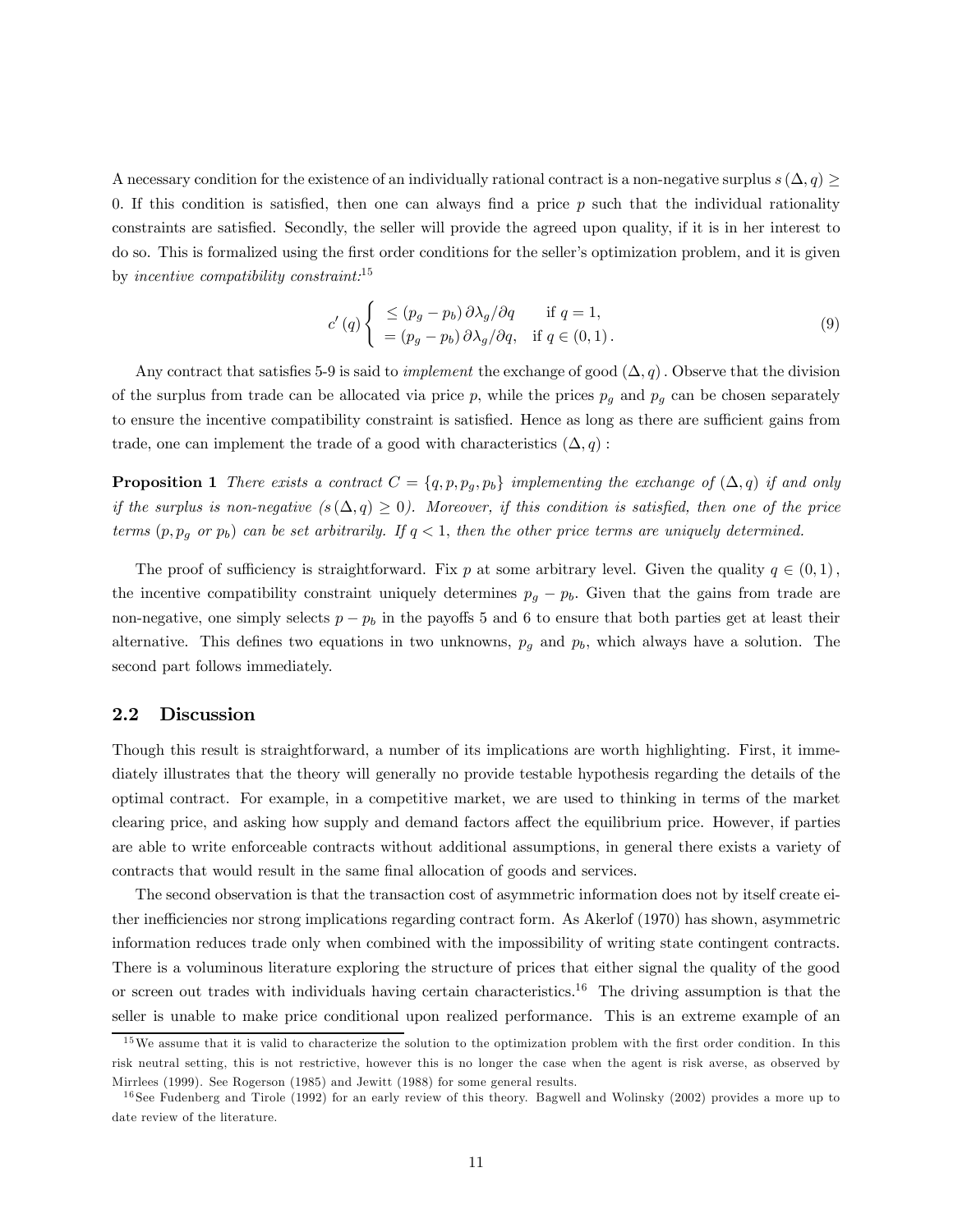unenforceable contract. In the next section, the class of models that suppose parties can at a cost write an enforceable contingent contract are reviewed. The goal is to explore how different enforcement mechanisms shape the form of the optimal contract.

## 3 The Analytics of Contract Enforcement

In the context of our stylized exchange model, contract enforcement entails setting the terms in such a way that the seller voluntarily chooses the level of quality agreed upon. All contract enforcement institutions share the common characteristics that they either provide a reward for good performance or a penalty for poor performance. Given that performance is not a perfect signal of chosen quality, the choice of rewards versus penalties depends upon the characteristics of the good and upon the nature of the enforcement costs. This section reviews the basic analytic results for both discrete and relational enforcement mechanisms.

Discrete exchange corresponds to trade over a single period lasting  $\Delta$  units of time. The contract is agreed upon at the beginning of the period, with a full settlement occurring at the end of the period. Transactions costs are introduced by supposing a fixed cost is paid when the contract is formed, and whenever a contract clause is enforced using a court of law. Section 3.1 derives the optimal contract as a function of the characteristics of the good given these enforcement costs.

Relational enforcement occurs in those situations where an individual's performance has consequences for trade in future periods. Examples of relational enforcement institutions include trust, reputation, community enforcement and brand names. All have similar analytic structures derived from repeated game theory. There are, however, two distinct approaches. The first approach, pioneered by Klein and Leffler (1981), begins with the observed behavior that individuals in the market to shun sellers who have sold low quality goods in the past, that they call the market mechanism. They then ask under what conditions will such behavior result in an equilibrium with sellers choosing to supply high quality. The main empirical prediction is that under such a mechanism sellers must earn above market rates of return that are dissipated via wasteful activities such as advertising.<sup>17</sup>

The second approach, pioneered by Telser (1980), begins with a description of the fundamentals of the market in terms of information and actions available to the buyer and seller. One then characterizes the set of possible allocations. This is reviewed in section 3.3, where it is shown that having sufficient gains from trade is both a necessary and a sufficient condition for the existence of an efficient relational contract. The structure of the contract depends upon how the gains from trade are allocated between the seller and buyer.

#### 3.1 Formal Enforcement

Beginning with Townsend (1979) and Dye (1985), there is a literature that supposes the cost of writing an insurance contract is a function of the number of contingences. As a consequence, many risks are not included in the contract, and the contract is incomplete relative to the first best. Anderlini and Felli (1994) take a different approach and suggest that a contract can be viewed as an algorithm for computing terms for each contingency. They show that the optimal contract is not computable in the sense that contract

 $17$ The economics of advertising is not reviewed here. See Bagwell (2006) for a comprehensive review of the literature.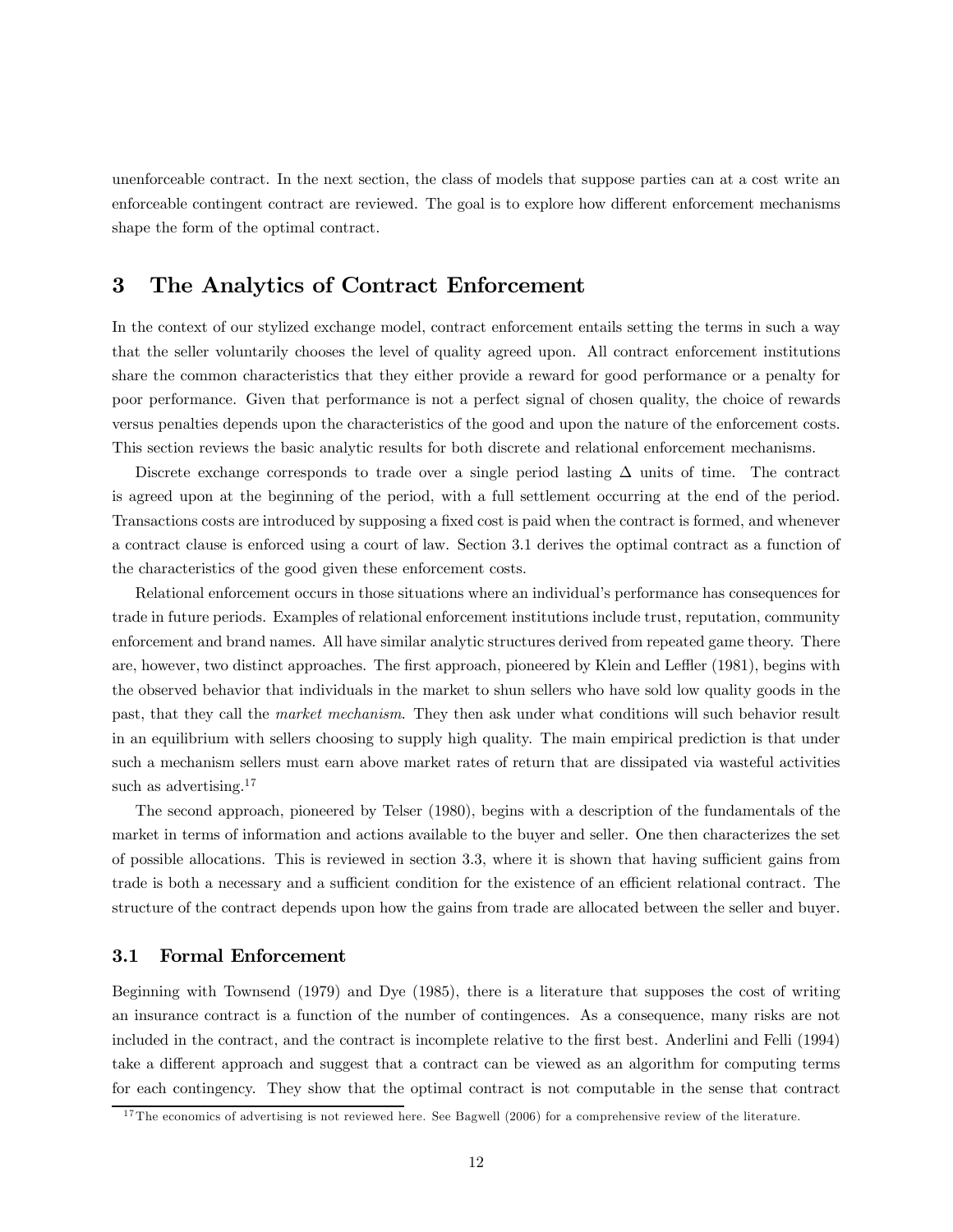conditions can be determined using a finite number of steps. Battigalli and Maggi (2002) extend this work and construct a theory of contract formation from basic assumptions regarding the technology of contract formation. Bajari and Tadelis (2001) introduce a model in which the degree of contract completeness is modeled as an investment decision made *ex post*. Their contribution provides a formal bridge between the costly state verification literature and the literature on holdup.

In Dye (1985) and in Bajari and Tadelis (2001) it is assumed that costs are paid ex ante, while Townsend (1979) supposes that verification costs are paid  $ex$  post at the time the event occurs. Using this model Gale and Hellwig (1985) provide conditions under which the use of debt contracts is optimal. Recently, Krasa and Villamil (2000) have shown that the costly state verification model can be viewed as a special case of a model with endogenous enforcement.

All these models assume that once information is publicly known, then the courts can enforce the contract as written. There is also a literature that explores the role of the courts in reaching a settlement when there is asymmetric information. Cooter and Rubinfeld (1989) provide a review of the earlier literature, with Spier (1992), Daughety and Reinganum (1993) and Daughety and Reinganum (1995) providing more recent contributions. The question is how one should design the rules to encourage efficient settlement rather than litigation. These rules can be viewed as part of the more general problem of increasing the quality of the law.

Djankov, La Porta, Lopez-de Silanes, and Shleifer (2003) provide evidence regarding how the quality of law can vary by country and legal system. They find that the cost of litigating a simple contract (in their case a lease agreement) varied widely from country to country. From the literature on cost state verification, one can model this variation in litigation costs as a simple fixed cost. These costs are borne both ex ante and ex post.

At the ex ante stage, enforcement by the courts typically, though not always, requires the parties to write the salient features of their agreement in a contract.<sup>18</sup> In addition, if the contract requires payments as a function of quality measures, then the parties may need to invest in explicit monitoring systems. Let these costs be given by  $K_A(Q)$ , where Q denotes the quality of the law. It is assumed that these costs fall with Q. We also assume that the parties bear these costs equally - any asymmetries in bargaining power would allow these costs to be reallocated via the contract price.

Once these costs have been sunk, then by definition the events that determine the quality of the good are observed. However, this still does not mean that one has an enforceable contract. Suppose that the contract requires the seller to compensate the buyer for a \$100 defect. The cost of using the courts to collect such an amount is very high, and hence we would not expect such a payment to be enforced. However, if the defect results in a loss of \$10,000, then it is likely to be worthwhile pursing the seller if she refuses to pay. This can be modelled by supposing that the ex post expected cost of recovering is a function of the quality of law, denoted by  $K_P(Q)$ . This cost has the following interpretation. If an event requires the buyer to pay the seller P, then the buyer incurs a cost  $K_P(Q)$  of collection, which implies that the seller pays P while the buyer nets in flow terms  $P - K_P(Q)$ .

<sup>&</sup>lt;sup>18</sup> Courts will enforce oral agreements, however such enforcement requires evidence regarding the terms of the agreement, something that is more easily achieved with a written agreement.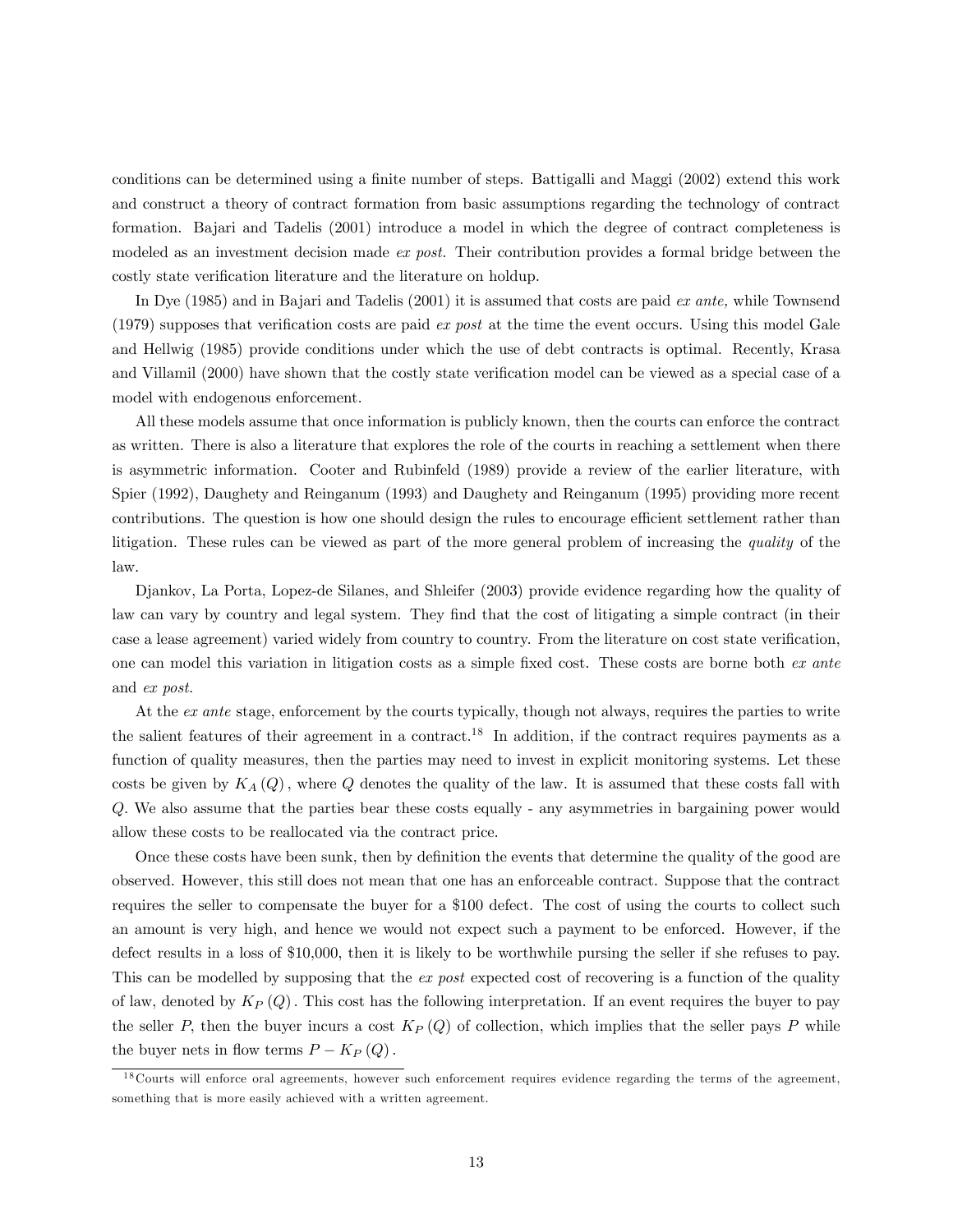The situation is reversed if the seller is required to pay the buyer. For example, suppose that the seller provides a warranty for her goods and agrees to pay the buyer  $D$  whenever the good is defective. Now, when a defect occurs, the buyer must spend time and effort to collect the amount D. The value of  $K_P(Q)$ represents this cost. Observe that, if  $K_B(Q) > D$ , then the buyer would never bother to collect the warranty. This implies the following definition of a legally enforceable contract term.

**Definition 2** A contract that calls for a payment  $P_E$  from i to j if event E occurs is legally enforceable if and only if the writing costs  $K_A(Q)$  have been sunk into contract formation, and  $P_E \geq K_P(Q)$ .

Given these costs, parties have two ways to structure a contract. They could use a *bonus contract*, namely the buyer pays a fixed price  $P$  and then promises to pay a bonus  $B$  if the good signal occurs. Alternatively, the seller can can offer a warranty and pay the buyer an amount W whenever the good is defective.

Consider first the case of a normal good, where there is a potential loss of L if the bad event occurs. Suppose parties agree that the quality should be q, and they divide equally the fixed cost of writing a contract.<sup>19</sup> Under a bonus contract  $\psi = \{q, P, B\}$ , the payoffs to the buyer and seller in stock terms are:

$$
U^{S} (\Delta, q, \psi) = P + (B - K_{P}(Q)) \lambda_{g} (\Delta, q) - C (\Delta, q) - K_{A}(Q)/2
$$
  

$$
U^{B} (\Delta, q, \psi) = V (\Delta) - P - B \lambda_{g} (\Delta, q) - L \lambda_{b} (\Delta, q) - K_{A}(Q)/2.
$$

Here, we have supposed that the seller pays half of the fixed costs of writing a contract. In this case, the total gains from trade do not depend upon the bonus B, and hence it can ensure that seller chooses the agreed upon quality, with the total gain from trade given by:

$$
S^{bonus} (\Delta, q, \psi) = V (\Delta) - K_P (Q) \lambda_g (\Delta, q) - L \lambda_b (\Delta, q) - C (\Delta, q) - K_A (Q)
$$
\n(10)

Now suppose that the parties instead use a warranty contract,  $\psi = \{q, P, W\}$ , where W is paid by the seller to the buyer if the good is defective. The payoffs to the buyer and seller in stock terms are:

$$
U^{S} (\Delta, q, \psi) = P - W \cdot \lambda_{b} (\Delta, q) - C (\Delta, q) - K_{A} (Q) / 2
$$
  

$$
U^{B} (\Delta, q, \psi) = V (\Delta) - P + (W - L - K_{P} (Q)) \lambda_{b} (\Delta, q) - K_{A} (Q) / 2.
$$

In this case the total gain from trade is:

$$
Swarrantee (\Delta, q, \psi) = V (\Delta) - (L + K_P (Q)) \lambda_b (\Delta, q) - C (\Delta, q) - K_A (Q)
$$
\n(11)

The maintained hypothesis for normal goods is that the bad events are rare, that is  $\lambda_g > \lambda_b$ , implying  $K_P(Q) \lambda_g(\Delta, q) > K_P(Q) \lambda_g(\Delta, q)$ , from which we conclude that the warranty contract is more efficient.

The warranty is set to ensure that the seller chooses the desired level of quality, and hence satisfies the first order conditions for quality:

$$
C'(\Delta, q) = -W \frac{\partial \lambda_b(\Delta, q)}{\partial q}.
$$
\n(12)

 $19$ The rule for dividing the contracting costs does not affect the results since the relative power of the parties determines the overall division of the gains from trade via the contract price P.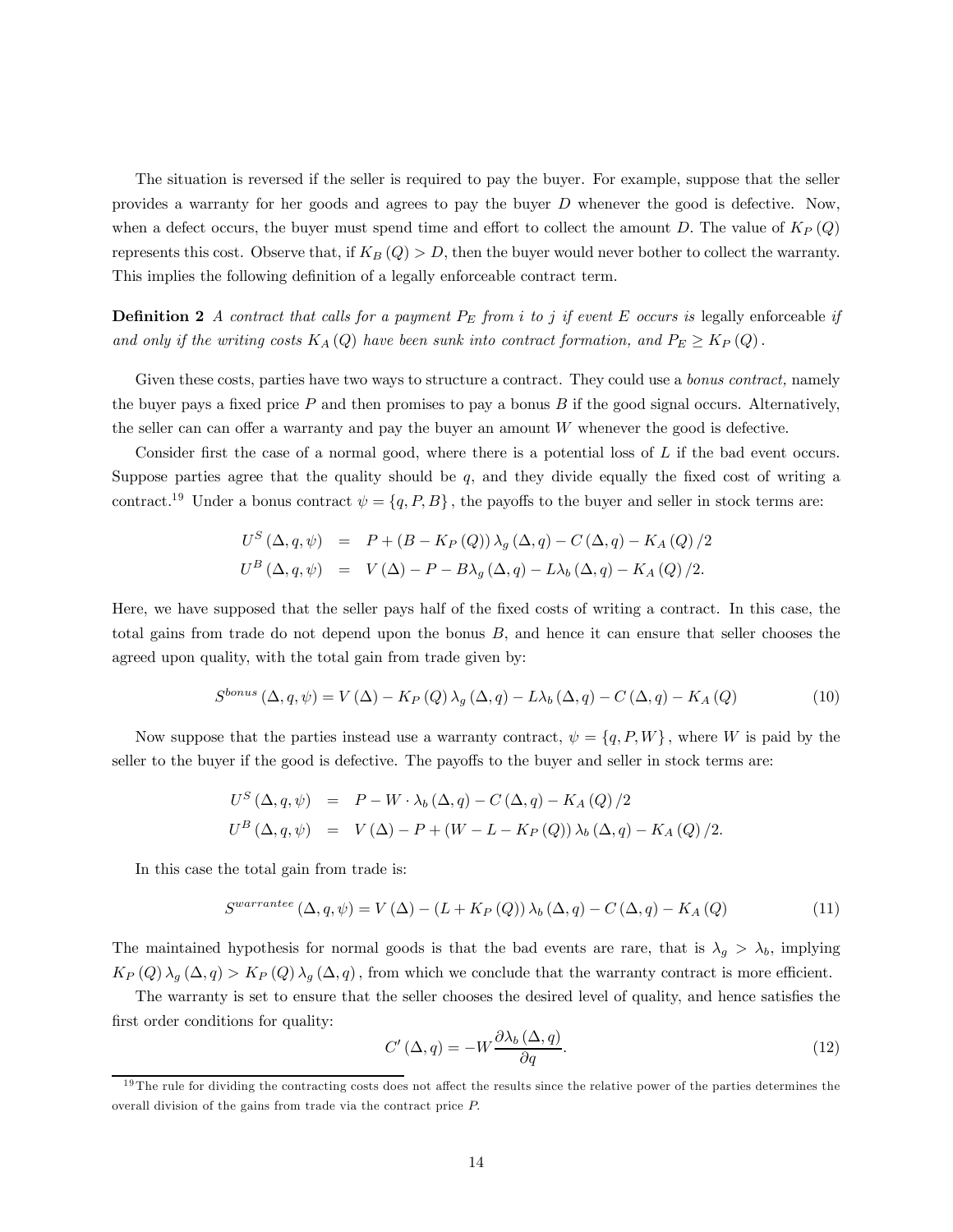From (11) it follows that the first best entails  $W = (L + K_P(Q))$ . The optimal warranty is equal to cost of the lost plus the fixed cost of recovery. In this case, transactions costs raise the warranty payment and associated quality above what it would be in the absence of enforcement costs. An increase in the quality of law, holding all else fixed, will result in a decrease in the quality of goods traded, because the marginal cost of using the law falls, reducing marginal enforcement costs. While this result may seem a bit counter intuitive, the effect is similar to the one observed in US tort law, where it is claimed that excessive medical malpractice awards has led to too much defensive medicine by doctors (see Kessler and McClellan (1996)).

Moreover, it does not imply that *average* quality falls with the quality of the law. The effect of the law on quality applies only to those goods with an enforceable warranty term. There is also a selection effect. When the quality of law is low, fewer firms use enforceable contract terms, and hence in those cases the quality of the delivered good is at the lowest possible level. An average we are likely to see low quality law associated with low quality goods.

The result for innovative goods and services is similar. In that case, the good event is relatively rare, and hence the optimal contract with enforcement costs is a bonus contract that pays the seller an amount B whenever there is a good outcome, denoted by  $\psi = \{q, P, B\}$ . The payoffs to the buyer and seller are respectively:

$$
U^{S} (\Delta, q, \psi) = P + (B - K_{P}(Q)) \lambda_{g} (\Delta, q) - C (\Delta, q) - K_{A}(Q) / 2,
$$
  

$$
U^{B} (\Delta, q, \psi) = V (\Delta) - P + (R - B) \lambda_{g} (\Delta, q) - K_{A}(Q) / 2.
$$

The corresponding social surplus is:

$$
S^{bonus} (\Delta, q, \psi) = V (\Delta) + (R - K_P (Q)) \lambda_g (\Delta, q) - C (\Delta, q) - K_A (Q)
$$
\n(13)

In this case, since the seller must sue the buyer to get recovery, the incentive constraint incorporates the fixed enforcement costs, and we have:

$$
C'(\Delta, q) = (B - K_P(Q)) \frac{\partial \lambda_g(\Delta, q)}{\partial q}.
$$
\n(14)

Thus, in order to maximize the surplus  $(13)$  the bonus pay, B, is set equal to the reward R, and does not vary with the quality of law. Since the quality of law does affects the first order conditions, one has the optimal quality of delivered goods falls when the quality of law falls. When the reward  $R$  is close in magnitude to  $K_P(Q)$  the first order conditions imply that the optimal  $q^*$  is close to zero. Given the fixed costs of contract formation,  $K_A(Q)$ , parties would not use a formal contract. When it is profitable to use a contract, observe that the marginal return to quality,  $(B - K_P(Q)) \frac{\partial \lambda_g(\Delta, q)}{\partial q}$ , is increasing in Q, and hence an increase in the quality of law results in an increase in the quality of the good supplied.

In either case, when the ex ante fixed costs of writing a contract outweigh the benefits, then there will be no contract. In this case, the cost of using a contingent contracts leads to lower quality goods on sale, or in the extreme case a complete breakdown in trade, as illustrated by Akerlof (1970).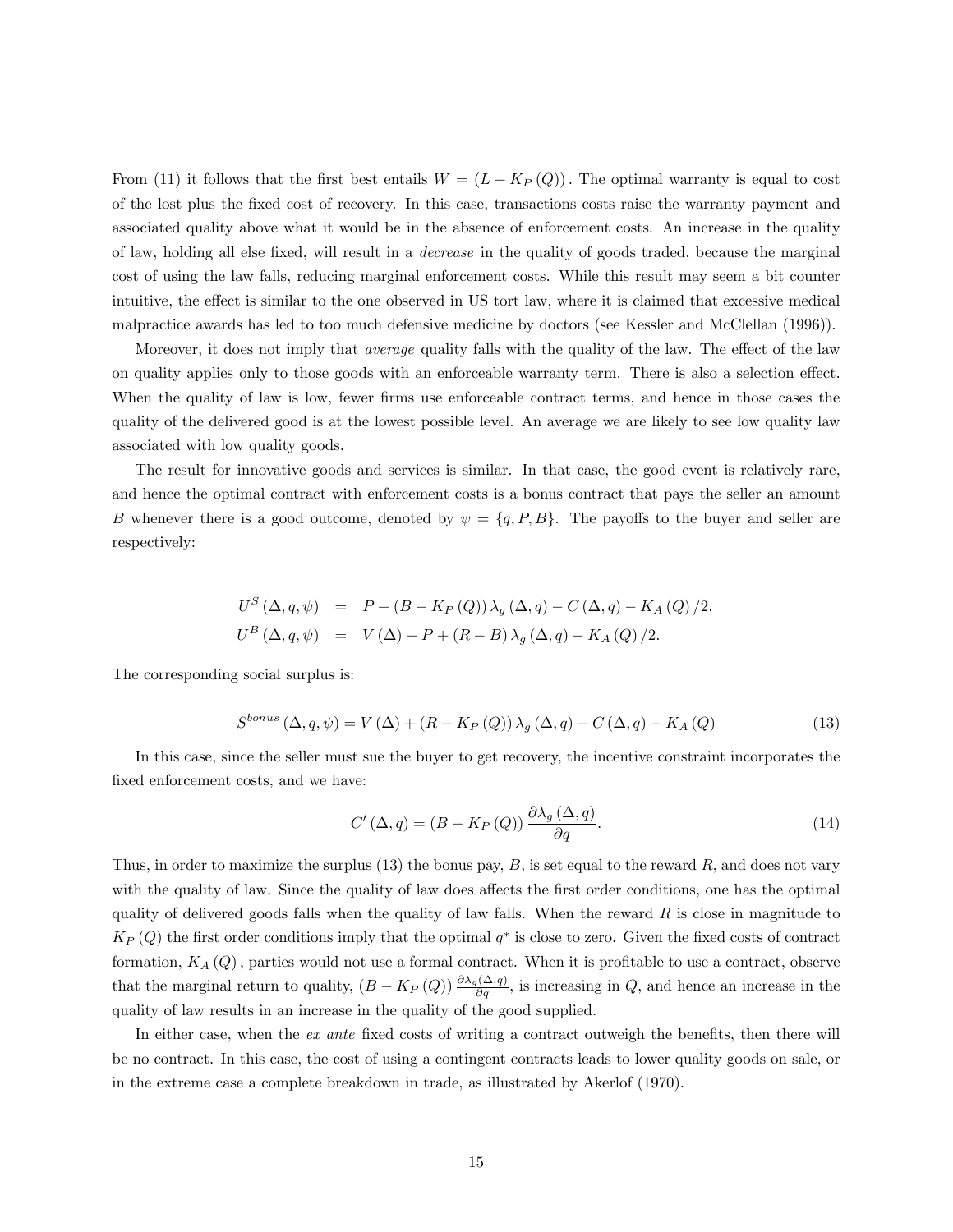In summary, the basic model of transactions costs arising from the cost of writing contingent contracts makes the following predictions regarding how an increase in the quality of law affects economic performance, holding all else constant:

- 1. For normal goods it is optimal to use a warranty contract. The quality of goods traded with warranties falls with an increase in the quality of law, though the total volume of trade (and number of warranty contracts) is expected to increase.
- 2. It is optimal to use a bonus contract for the exchange of innovative goods. In this case, an increase in the quality of law increases both the quality and volume of trade.

#### 3.2 The Repeat Purchase Institution - Enforcement with Reciprocal Norms

In a seminal paper, Klein and Leffler (1981) observe that parties can avoid the costs of using the legal system if market participants refuse to buy from firms that breach upon their implicit promise to supply high quality goods. They show that a sufficient condition for the existence of an equilibrium is the existence of an above market clearing price. Shapiro and Stiglitz (1984) make a similar point in the context of the employment relation when effort is not contractible, and they show that firms can solve this problem by offering an "efficiency wage", namely a wage set higher than the market clearing rate, combined with the threat of dismissal for workers who shirk.

These papers were revolutionary because they introduced new ways to think about economic institutions. At the time these papers appeared, the general equilibrium model provided the standard approach to economic modeling, as succinctly presented in Debreu's Theory of Value. In general equilibrium theory, one begins with a complete description of the environment and the set of feasible allocations. One then asks which of these allocations are efficient, and if they are supported by a competitive equilibrium. In a brilliant paper (based upon his Ph.D. thesis), Oliver Hart (1975) showed that in general with markets are incomplete the welfare theorems of general equilibrium theory no longer apply. Hence, one cannot rely upon competitive markets alone to allocate resources efficiently.

An alternative approach begins by exploring the properties of institutions that mediate trade between parties when markets are incomplete. In the case of Klein and Leffler (1981), they explore the properties of the "repeat purchase institution". This is the decision by buyers to shun firms that have produced low quality goods in the past. We call this an "institution" because it is not a direct implication of competitive theory. In a competitive market, price reflects quality, and a rational buyer would not shun a firm because of poor performance in the past. Rather, the purchase decision depends upon the relationship between the current price and quality - past performance enters only via the buyer's beliefs regarding quality.

Avner Greif (2004) coined the term "contract enforcement institution," or CEI, to denote the behaviors and expectations of individuals, such as the market mechanism, that ensure that private parties abide by their contractual obligations. These institutions have a common structure based upon the theory of repeated games. This section reviews the basic analytics of repeated games used in the theory of CEIs, provides necessary conditions under which the market mechanism supports trade of high quality goods.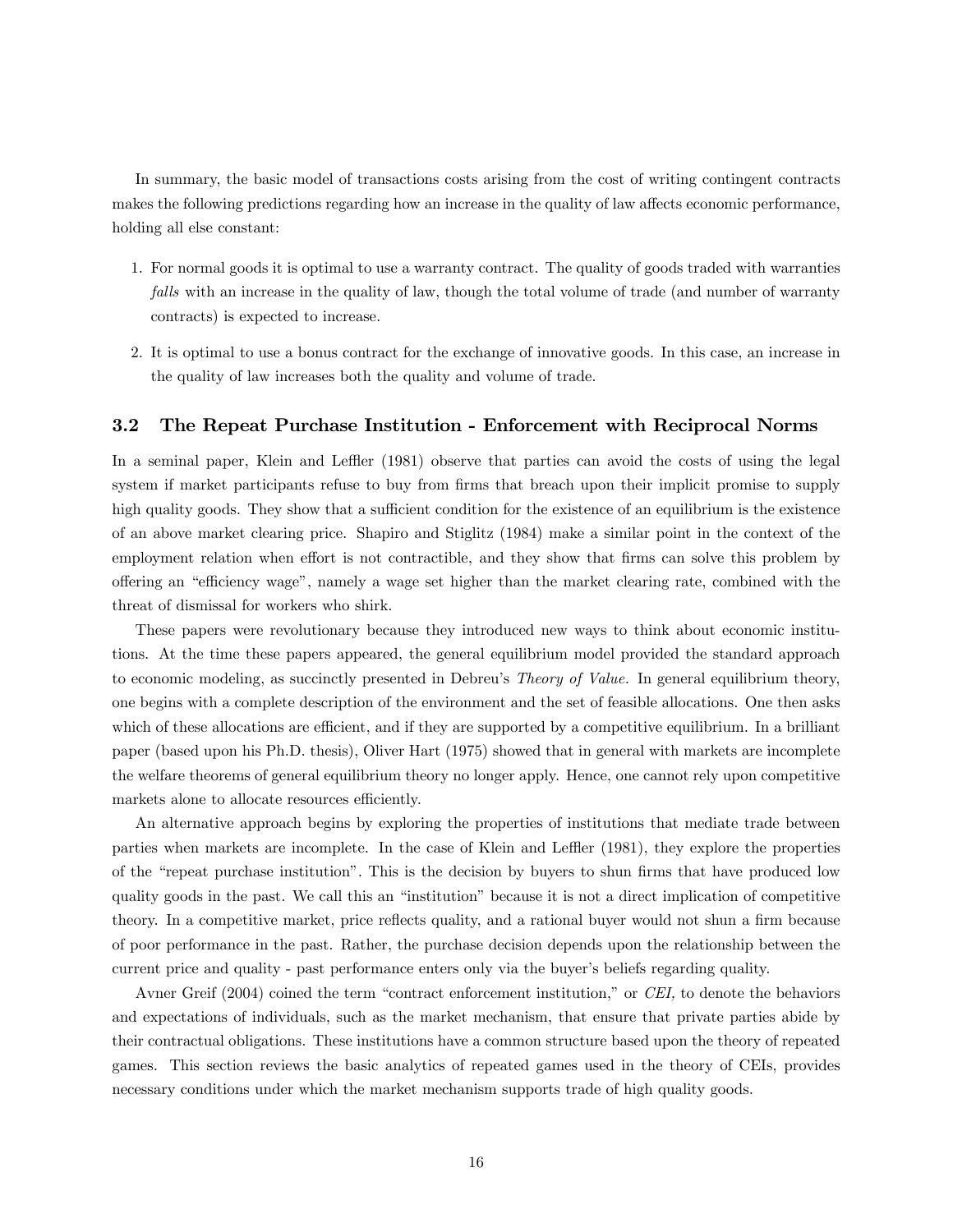The behaviors described by the "repeat purchase institution" can be viewed as strategies for a repeated game, formally defined as follows. Fix the divisibility of the good at  $\Delta$ , and suppose that each period the buyer and seller play the following trade game:

- 1. The seller fixes her price  $P$  at the beginning of the period.
- 2. The buyer agrees to purchase or not at price P.
- 3. The seller chooses quality and produces the good.
- 4. Trade occurs during the period. High or low performance is observed by buyer after the price P has been paid.
- 5. At the end of the period, the buyer decides whether or not to continue the relationship.

If trade does not occur, we have assumed that each party earns zero. When trade does occur, the payoffs are exactly as described in the one period case. The difference now is that the buyer and seller maximize their discounted payoff, where the discount rate is given by  $\delta = e^{-r\Delta}$ .

A strategy is a description of the actions that the buyer and seller select for every possible situation, or information set. Such a strategy is a subgame perfect Nash equilibrium (SPNE) if, for each situation or information set, the actions described from agents following that period form a Nash equilibrium. A contract is self-enforcing if there exist strategies constrained by the enforceable terms of the contract that form a SPNE.<sup>20</sup> This concept of a self-enforcing contract has it origins in the work of Luce and Raiffa (1957) in their discussion of the prisoner's dilemma, while Telser (1980) was the first to provide an explicit link between repeated games and contract theory.

Consider first the static equilibrium that is the result of playing the trade game once. Once the buyer has the good and pays the seller, there are no further transfers between the parties. Therefore, the seller's choice of quality has no effect upon her compensation, and it is optimal for her to choose  $q = 0$ . If  $s(\Delta, 0) > 0$ , then it is in both parties' interests to trade, and consequently the unique SPNE entails the seller charging a price to make the buyer indifferent between buying a good with "zero" quality and not buying at all, with the buyer purchasing. Even for this simple game, beliefs play a role in determining the outcome. It could not be an equilibrium to have the buyer plan not to purchase the good; otherwise, the seller would simply lower the price slightly so that the buyer is strictly better off. Of course, any price that makes the buyer slightly better off can be raised, and hence the unique SPNE entails the seller making the buyer exactly indifferent between buying and not buying.

In this case, it is never rational for the parties not to trade, and hence the threat inherent in the repeat purchase institution is credible only in the case where it is not efficient to trade with the seller when quality is zero. As we shall see, this problem can be resolved with the use of a relational contract where the buyer and seller continue to trade, but the terms of their contract may change over time.

 $^{20}$ Subgame perfection is not the only equilbrium concept used. For the purposes of the current dicussion, we do not highlight the implications of different solution concepts, except to note that the requirement of *self-enforcement* can be viewed as a necessary, but not always a sufficient condition for rational play. See Selten (1975) for a discussion of this point.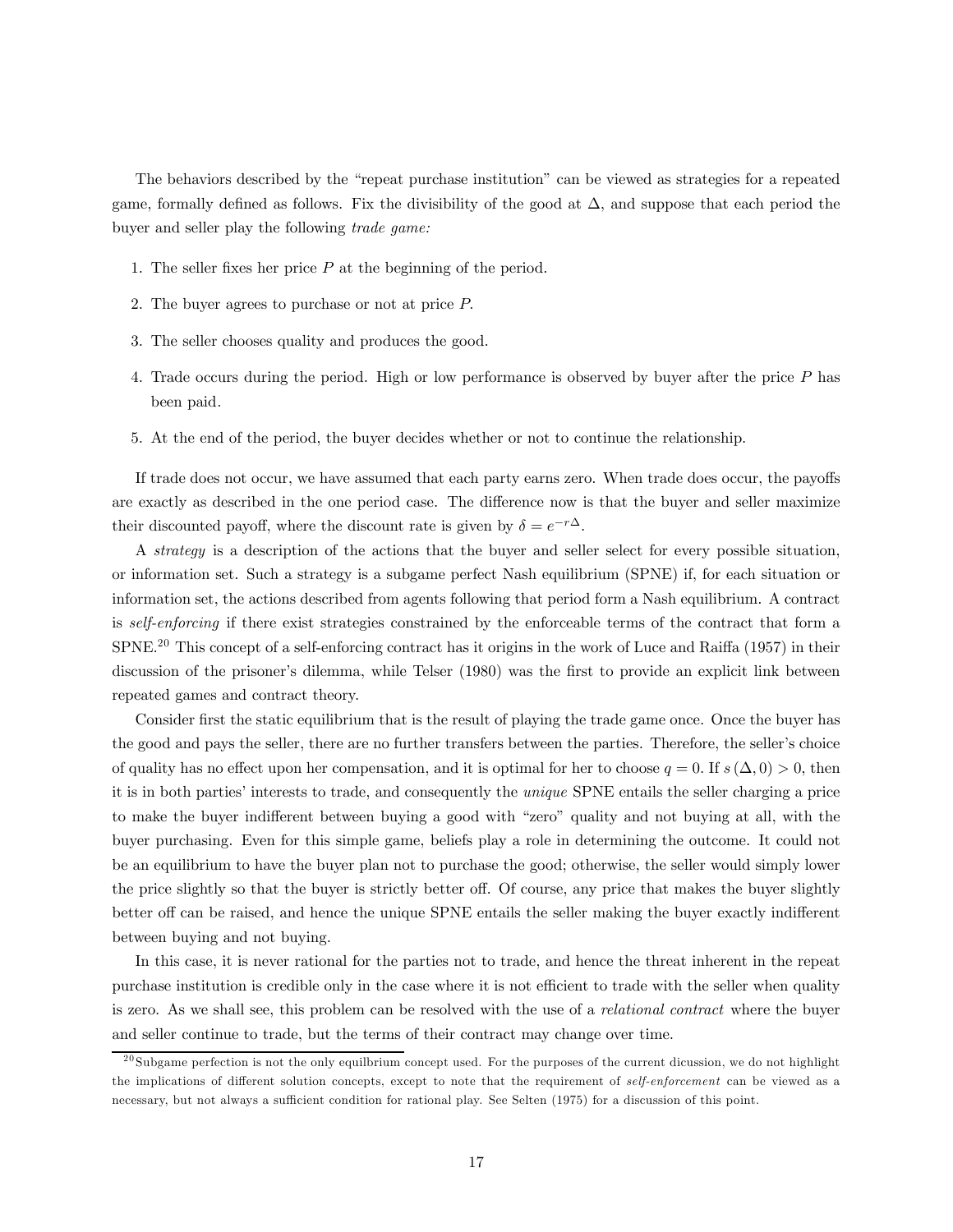Let us now suppose that  $s(\Delta, 0) < 0$ , while at the efficient level of quality one has  $s(\Delta, q^*) > 0$ . Thus, the buyer will reject any price that makes production of a zero quality good profitable for the seller. Here, we have the phenomenon corresponding to Akerlof's famous market for lemons: even though the production of high quality is efficient, the market breaks down completely because of the insensitivity of price to quality.

If the buyer and seller can potentially meet every period, the repeated game no-trade is still an equilibrium. It is based upon the following set of self-enforcing beliefs. Regardless of the price charged by the seller, the buyer expects that the seller will choose low quality. In order that this be a SPNE, it must be true even if the buyer has agreed to buy the good at some price P. In that case, the seller chooses to provide low quality because she has the expectation that the buyer will not come again, and hence, she will not gain from choosing high quality.

The high quality equilibrium in the repeated relationship is constructed by bootstrapping from the notrade equilibrium. Each period, the seller offers the buyer a contract  $\{P, q\}$ , which the seller accepts. It entails the buyer continuing to purchase from the seller until bad performance is observed. When this occurs, both the buyer and seller now believe that the relationship is tainted, and they no longer trade with each other under the mutually self-enforcing belief that the seller will supply zero quality in the future.

The question becomes whether or not the seller will choose to supply quality  $q > 0$ . Her payoff from the contract under the repeat purchase institution, denoted  $U^S(P,q)$ , solves the following dynamic programming equation (for simplicity we suppress dependence upon  $\Delta$ ):

$$
U^{S}(P,q) = P - C(q) + \delta \lambda_{g}(q) U^{S}(P,q).
$$

The seller's payoff is the current period payoff, plus the discounted value of future trade. Since the buyer cannot observe quality directly, the seller will choose quality to maximize her payoff, taking into account the effect of quality upon the probability that the relationship continues, to get the following first order conditions for quality:

$$
C'(q) = \delta \frac{\partial \lambda_g(q)}{\partial q} U^S(P, q)
$$
\n(15)

$$
= \delta \frac{\partial \lambda_g(q)}{\partial q} \frac{(P - C(q))}{(1 - \delta \lambda_g(q))}.
$$
\n(16)

This relationship has a number of implications. First, given the price, the level of quality is determinate. Hence, the repeat purchase institution does not allow for a flexible determination of price and quality terms. Secondly, an increase in the price paid results in an increase in quality. In particular, in order to have a strictly positive quality supplied the price must exceed the cost  $(p>C (q))$ , and hence the repeat purchase institution is not consistent with perfect competition.

Under the assumption that the buyer accepts any price that gives him non-negative utility, the seller is able to appropriate all the gains from trade, and hence 15 can be rewritten as:

$$
C'(q) = \delta \frac{\partial \lambda_g(q)}{\partial q} S(q). \tag{17}
$$

Observe that it is efficient to trade if and only if  $S(q) \geq 0$ . However, this expression shows that the repeat purchase institution can implement positive quality only if the gains from trade are strictly positive: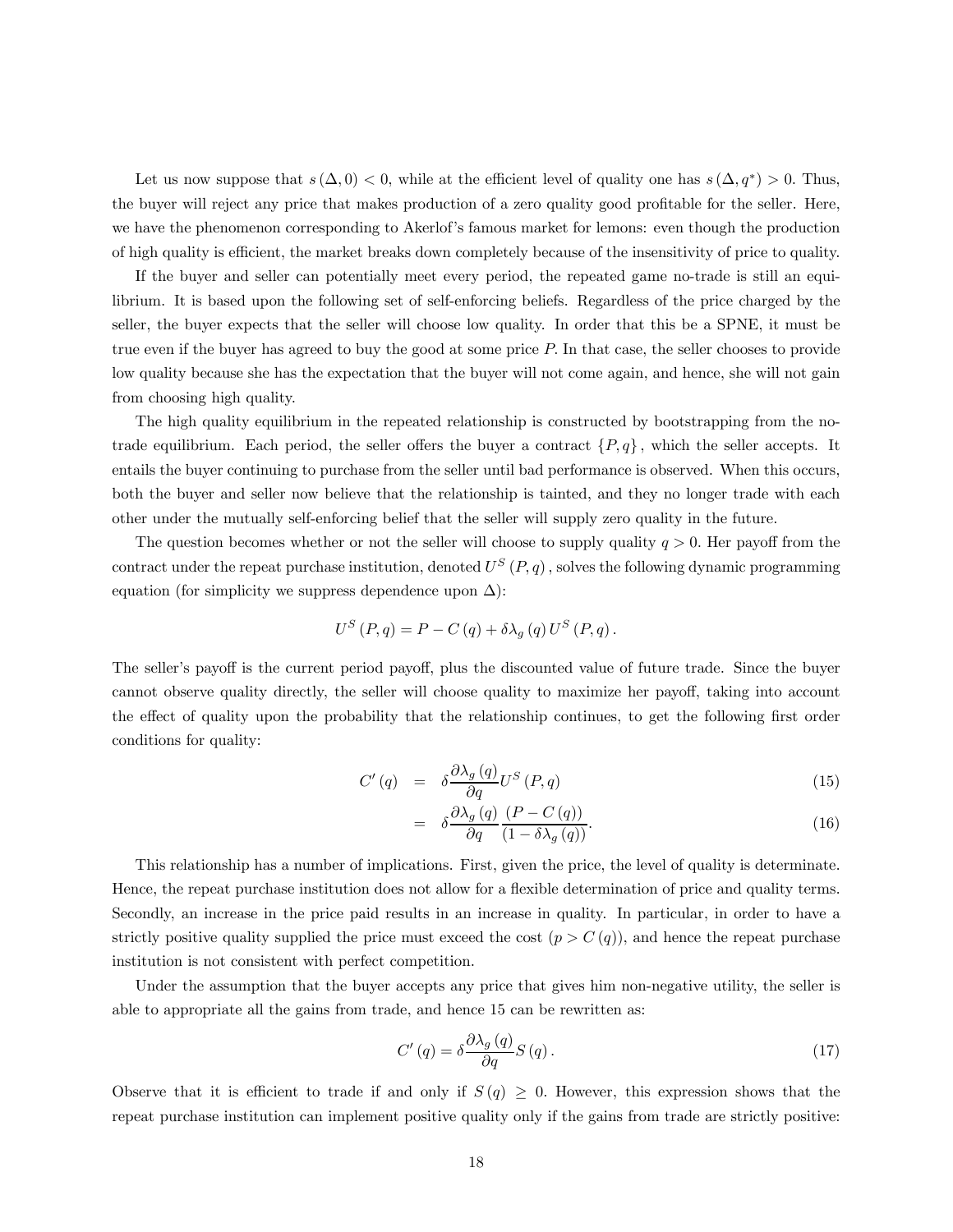$S(q) > 0$ . In particular, if at the efficient level of of quality,  $q^* > 0$ , the market is perfect competitive then  $S(q^*)=0$ , and the repeat purchase institution would not be able to implement any exchange.

Klein and Leffler (1981) discuss this issue explicitly, and they argue that the high price charged by the seller can be viewed as a reputational rent. A competitive equilibrium exists as long as the firms are able to dissipate the reputational rent in a public way, such as with wasteful advertising, or with selling their products in extravagantly expensive retail stores. The efficiency wage model of Shapiro and Stiglitz (1984) provides another example of rent dissipation with the repeat purchase institution. In that case the seller is a worker who is paid a high wage, with performance incentives provided by the threat of dismissal by the firm (buyer) should performance be substandard.

Shapiro and Stiglitz (1984) apply the idea of Klein and Leffler (1981) to labor markets. They begin with the idea that the strategy of paying a high wage and dismissing poor performers is a solution to the problem of incomplete employment contracts. Then they predict that in markets where employee performance is difficult to measure there will be high wages combined with high unemployment. This view proves to be controversial for two reasons. First, as Carmichael (1985) observes, it is not all clear that this institution is consistent with the existence of a free entry equilibrium. This issue is discussed in detail in section 4 on contract enforcement institutions. Secondly, Levin (2003) has shown that the repeat purchase institution is not in general efficient and therefore should not be widely observed in a competitive market. The next section addresses this concern.

#### 3.2.1 The Efficiency of the Repeat Purchase Mechanism

In both Klein and Leffler (1981) and Shapiro and Stiglitz (1984), it is assumed if the seller (worker) supplies the agreed upon quality then she will never be dismissed. In practice, this is an extreme assumption. One would expect low performance to sometimes occur, even if the seller has not shirked. Since the repeat purchase institution would call for separation whenever there is poor performance, this results in inefficient turnover.

If the probability of error is very low, then turnover costs are minimal, and the repeat purchase institution can approach the first best. Moreover, the intuition suggested by Klein and Leffer (1981) leads one to believe that not only can the repeat purchase institution lead to generally higher quality than the simple competitive market, but that as the divisibility of the goods increases one gets more frequent monitoring of performance and hence a more efficient outcome. Building upon the insights of Abreu, Milgrom, and Pearce (1991), one can show that in the case of innovative goods neither of these statements is correct.

To see this, consider the dynamic equation for total surplus in the case of an innovative good:

$$
S^{RP}(q,\Delta) = (V(\Delta) + \lambda_g(\Delta,q)G - C(\Delta,q)) + \delta\lambda_g(\Delta,q)S^{RP}(q,\Delta).
$$

from which we get the expression:

$$
S^{RP}\left(q,\Delta\right) = \frac{\left(V\left(\Delta\right) + \lambda_g\left(\Delta,q\right)G - C\left(q\right)\right)}{1 - \delta\lambda_g\left(\Delta,q\right)}.
$$

The first order condition for quality under the repeat purchase condition as the good becomes perfectly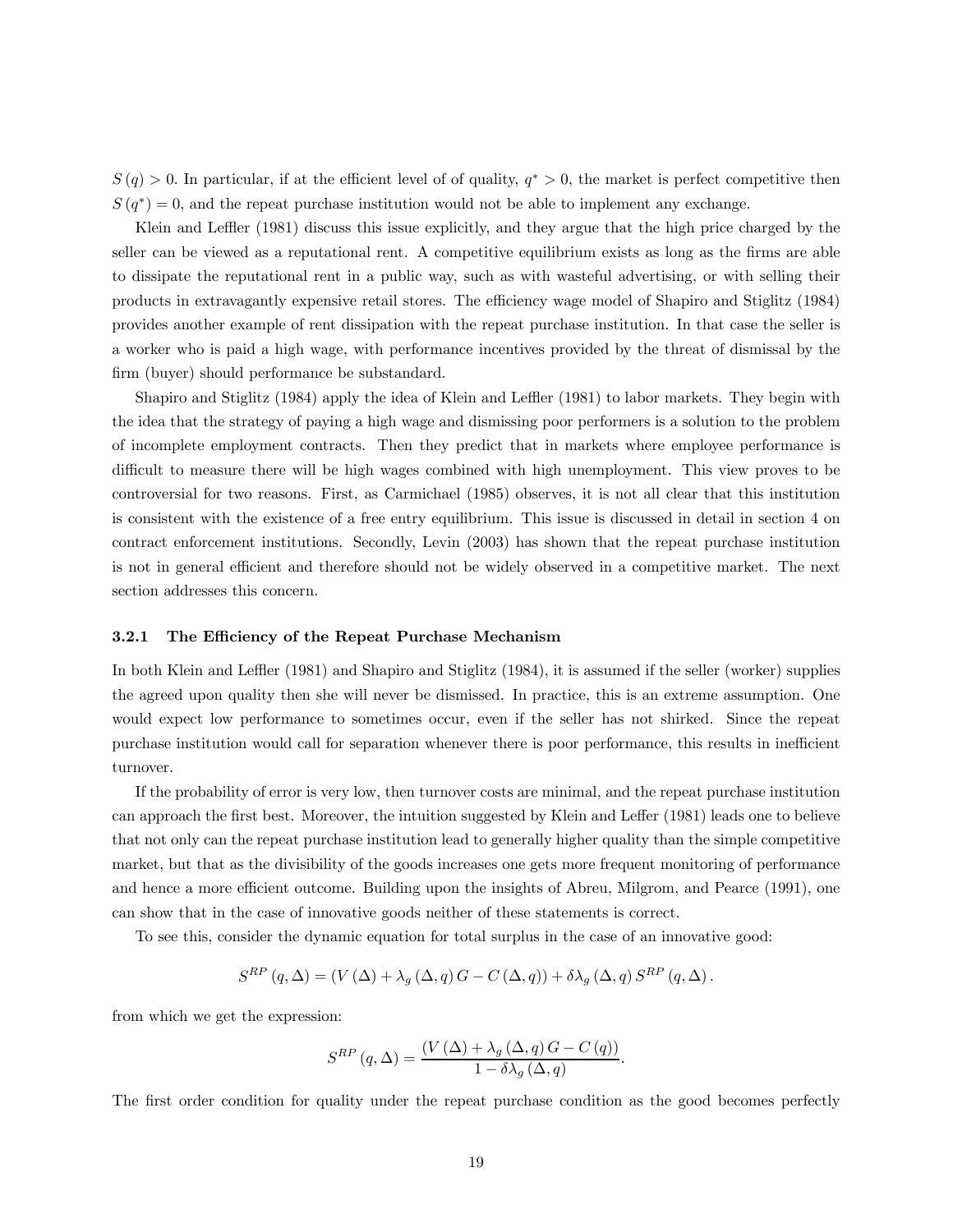divisible can be written as:

$$
c'(q) = \gamma'(q) \cdot \lim_{\Delta \to 0} S(\Delta, q)
$$
  
=  $\gamma'(q) \cdot 0 = 0.$ 

In other words, the repeat purchase institution provides zero incentives for quality in the case of an innovative good.

The reason is quite intuitive, as Abreu, Milgrom, and Pearce (1991) discuss. When the good is very divisible, the probability of a good signal is very low, and hence the probability of severing the relationship is very high. Consequently, the future gain approaches zero. This result illustrates that the scope of the repeat purchase institution and the ability of high prices or wages to enforce quality depend upon the characteristics of the good being traded. It also suggests that in practice one should see quite a bit of heterogeneity in compensation form. This is indeed the case, as documented by Brown (1992), Krueger (1991), Rebitzer (1995) and MacLeod and Parent (1999).

Hence, the fact that the repeat purchase institution may incentivize sellers to enhance the quality of their goods does imply that this is the most efficient way to achieve this goal. Moreover, from the fact that one observes a particular CEI in a market, one cannot conclude that it is the best or only solution to the problem of enforcing an incomplete contract. The next section outlines the theory of relational contracts that include the repeat purchase institution as a special case.

#### 3.3 Relational Contracts

In practice, sellers are not restricted to the law of one price. Sellers often promise to exchange defective goods, or to provide monetary compensation so that the buyer may have the good repaired. Similarly, employers often reward employees with bonuses for good past performance. This section reviews the economic theory of relational contracts. The goal is to begin with a precisely specified incomplete contract environment in which the buyer and seller meet and trade repeatedly over time. We then ask what set of allocations can be supported by some *relational contract*. Formally, by a relational contract, we mean a complete description of the behavior and pattern of payments between a buyer and seller.

A relational contract consists of two elements. The first element is the set of possible explicit terms. These include the price of the good and any other term conditioned upon observed events and enforced by the courts. The second element is the implicit terms that refer to the expectations regarding how each party will behave as the relationship evolves. This behavior corresponds formally to strategies in a dynamic game. We continue to define a contract as *self-enforcing* if the combination of explicit and implicit terms form a SPNE for the appropriately defined repeated game. $21$ 

The repeat purchase institution is an example of a relational contract. However, it is a special case in two regards. First, one may implicit payments between parties. For example, it is common in North America to

<sup>&</sup>lt;sup>21</sup> See MacLeod and Malcomson (1989) for a formal description of a relational contract. There is a great deal of legal scholarship on the issue, beginning with the work of MacNeil (1974); however in that literature there is no accepted definition of a relational contract.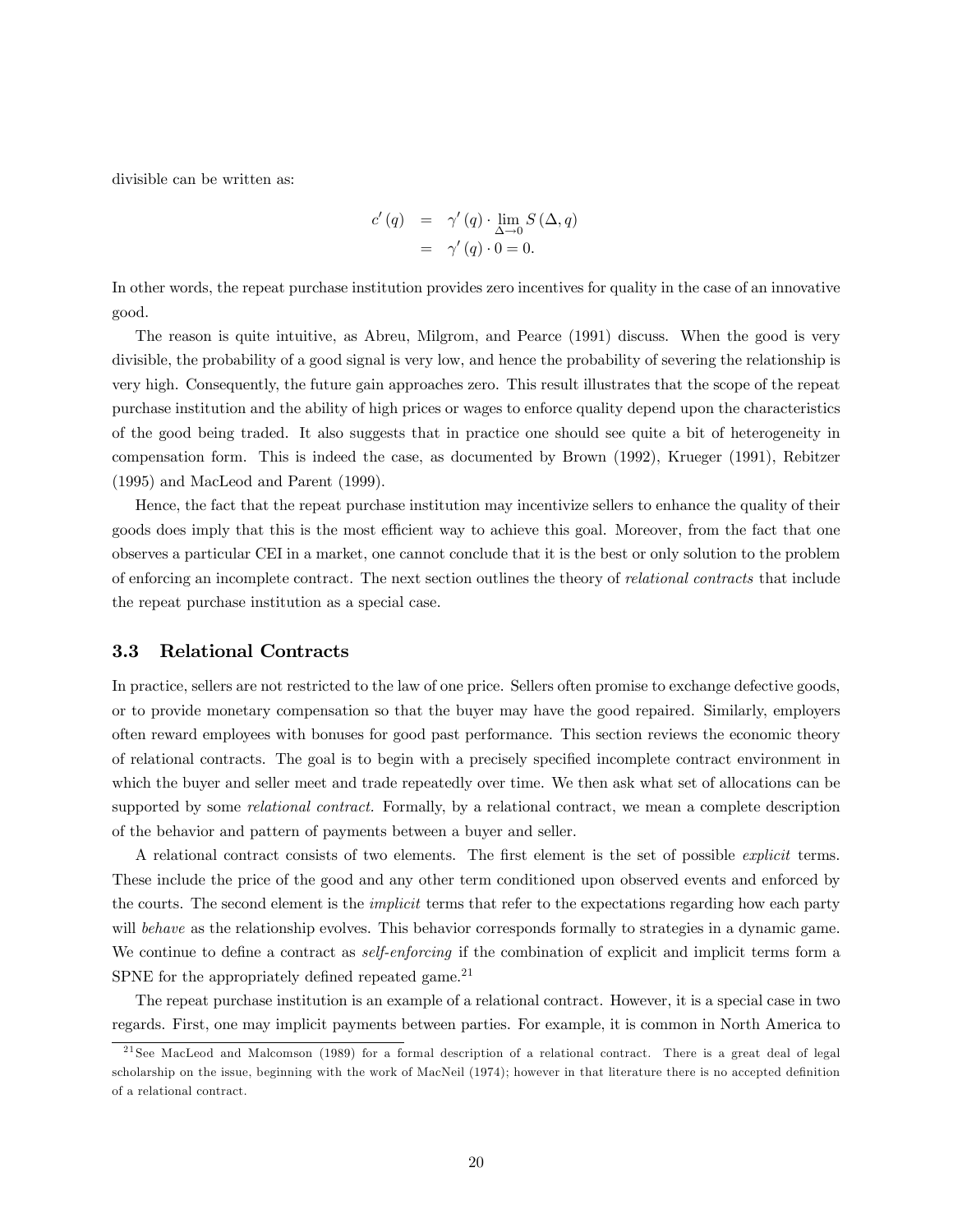leave a tip for dinner service. This condition is often excluded from the bill, but it is implicitly understood to be part of the compensation contract of the waiter.

Second, the threat of separation is used to provide direct performance incentives. When one allows side-payments, they can take on the role of providing performance incentives. In that case, the threat of separation can be used to enforce the side-payments themselves, rather than performance. As we shall see, this allows relational contracts to achieve the first under a much wider set of conditions than the repeat purchase institution.

It is worth emphasizing that explicit terms distinguish the theory of relational contracts from standard repeated game theory. This distinction provides the theory with some additional empirical content. In a repeated game, the game form and the actions available to the players are assumed to be exogenous, and hence the theory tends to focus ones attention upon what constitutes an efficient norm of behavior.<sup>22</sup> In contrast, the explicit terms in a relational contract focus attention upon the performance expectation, and upon the conditions under which one party can claim that breach as occurred. Hence, as Richard Posner (2003) observes, even with informal enforcement, one may wish to have an explicit contract with clear terms.23 In this case, the role of the contract is to clarify the conditions under which it is legitimate for one party to terminate a relationship or to impose informal sanctions.

Such contracts also determine who holds a reputation. For example, under an efficiency wage contract, if a separation occurs, then others in the market would conclude that the worker did not perform. However, if the firm promises to reward a worker with a bonus if she performance well, then if a separation is observed the market should conclude that the firm has not performed as promised (see Bull (1987)). These issues can be explored with a modification of the trade game introduced above:

- 1. The seller/buyer agree to a contract  $\omega = \{P, B, W, q\}$ , where P is the price, B is a bonus payment, W a warranty payments and  $q$  the agreed upon quality.
- 2. The seller chooses quality and produces the good.
- 3. Trade occurs, and P is paid.
- 4. The quality  $s \in \{b, g\}$  is realized and observed by the buyer and seller (but not by the courts or any third party).
- 5. The buyer chooses to pay the seller a bonus  $B$  if the good state occurs, or the seller chooses to make a warranty payment  $W$  if the bad state occurs.
- 6. The buyer and seller simultaneously decide to continue the relationship given the events that have occurred in stages 1-5.

The contract  $\omega$  is self-enforcing if SPNE strategies result in trade of a good of quality q each period. A necessary condition for the existence of a self-enforcing contract is non-negative gains from trade,  $s(\Delta, q) \geq 0$ . The gains also define the size of the maximum punishment that can be imposed on a party. However, if the

 $^{22}$ See in particular the theory of social norms developed by Axelrod (1981).

 $23$  See page 94, Posner (2003).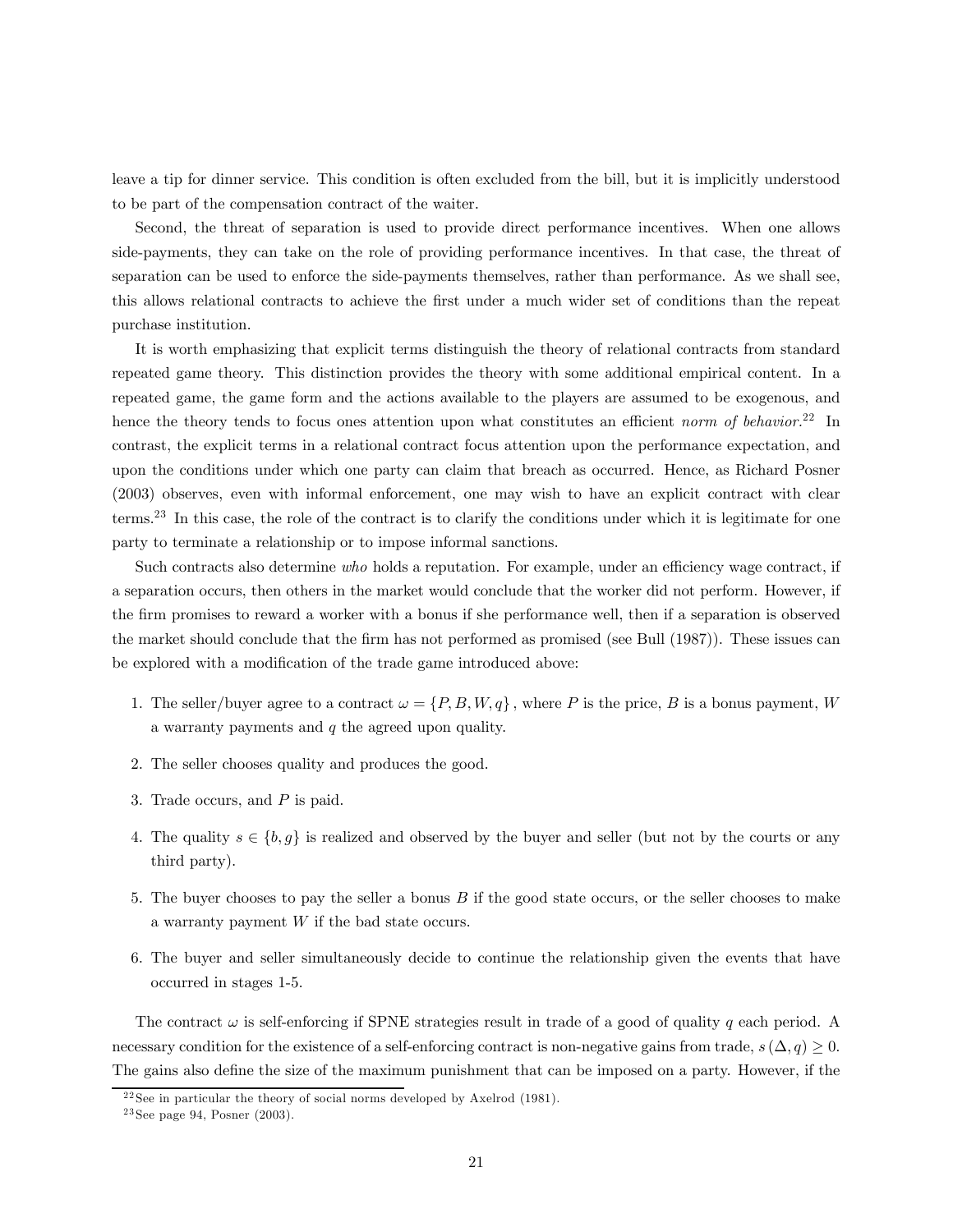gains from trade are sufficient, then there always exists some self-enforcing contract to implement trade each period.

Proposition 3 There exists a self-enforcing relational contract, resulting in trade of quality q each period if and only if:

$$
c'(q) \le \delta \frac{\partial \lambda_g(\Delta, q)}{\partial q} s(\Delta, q). \tag{18}
$$

In order that there be trade every period it must be the case that the seller's incentive to perform arises from the implications of low performance on her income. In particular, the transfer must satisfy:

$$
c'(q) = \frac{\partial \lambda_g(\Delta, q)}{\partial q} \frac{r(B+W)}{(1-\delta)}.
$$
\n(19)

In equilibrium, both parties make good on their promised payments, and hence separation occurs if and only if there is cheating upon an agreed payment. The maximal punishment in that case is separation; hence, the incentive constraints for the seller and buyer to make good upon payments at stage 5 in the trade game are:

$$
-B + \delta U^{B} (\omega, \Delta, q) \geq 0,
$$
  

$$
-W + \delta U^{S} (\omega, \Delta, q) \geq 0,
$$
 (20)

where  $U^S(\omega, \Delta, q)$  and  $U^B(\omega, \Delta, q)$  are the payoffs under the relational contract. If we add these inequalities together, one has:

$$
B + W \le \delta S\left(\Delta, q\right) = \delta s\left(\Delta, q\right) \frac{\left(1 - \delta\right)}{r},
$$

from which get expression 18. Conversely, if expression 18 is satisfied one can always construct a contract to satisfy 19 and 20.

Observe that underlying these inequalities are self-enforcing reciprocal norms at which the buyer and seller believe that after cheating has occurred once, both parties will continue to cheat upon each other in any future agreements. In particular, notice that relational contracts of this type are not consistent with the Coasian presumption that parties will always enter into efficient agreements. For example, if the buyer does not follow through on a bonus payment, this is a sunk decision with no implication for future payoffs. Hence, if trade at high quality was part of equilibrium play in the past, it should be part of equilibrium play in the future. However, if accepted, this would undermine the incentives (threat of termination) needed to support the equilibrium in the first place.

Therefore, self-enforcing contracts are not renegotiation proof. See for example Bernheim, Peleg, and Whinston (1987), Farrell and Maskin (1989), and in particular the review in Pearce (1992). These papers suggest a number of possible solutions, though as Bernheim and Ray (1989) show, there is no widely accepted solution that ensures the existence of an equilibrium in all cases. Bergin and MacLeod (1993) provide an synthetic model of the various concepts of renegotiation in repeated games, and they conclude that there is a fundamental conflict within the requirement that agreements be self-enforcing and efficient in every possible contingency.24

 $^{24}$ van Damme (1989) shows the existence of a strongly renegotiation-proof equilibrium for the finitely repeated prisoner's dilemma game. However, this is very much a special case.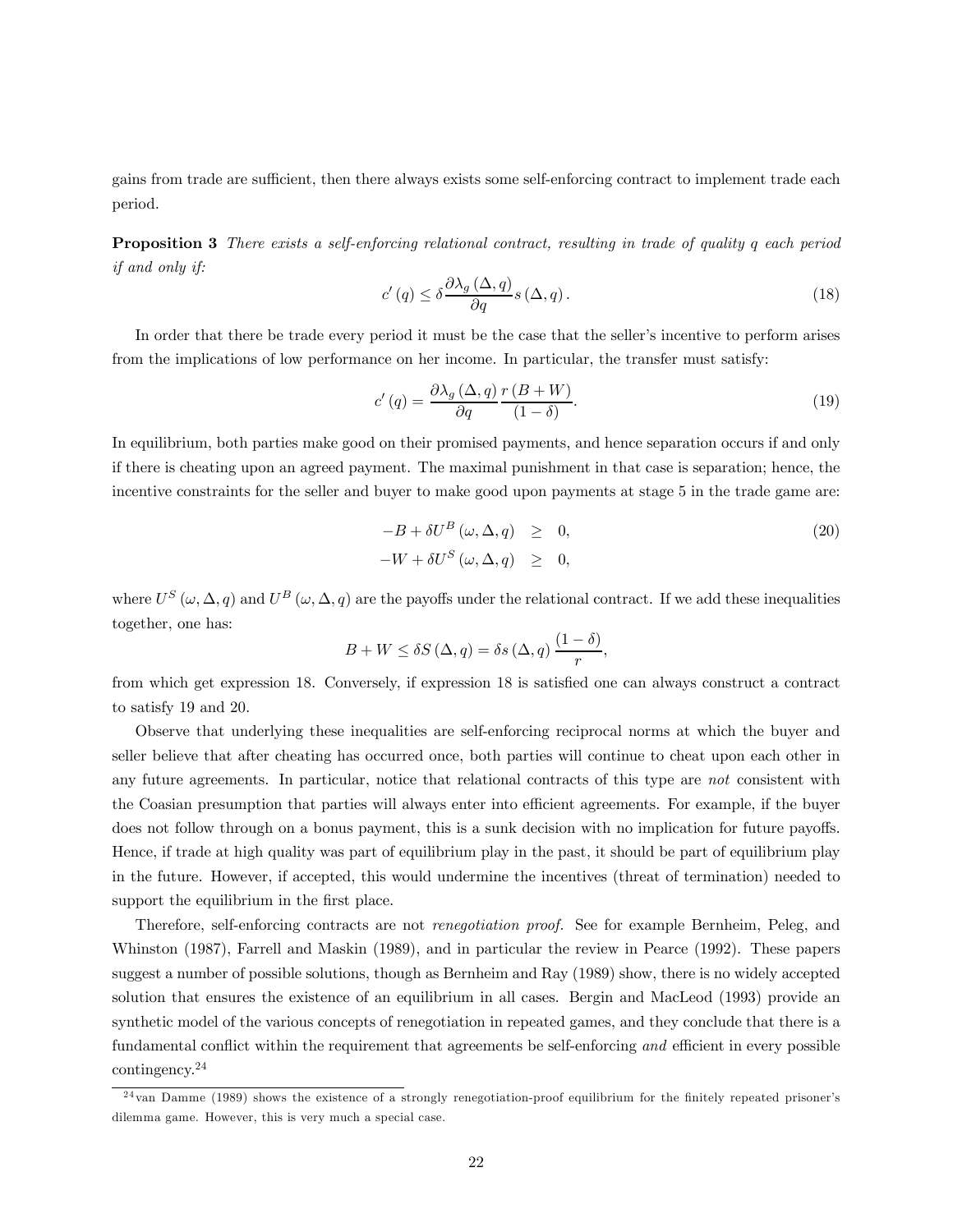The fundamental issue is how to create a set of self-enforcing norms with the property that, should one party breach an agreement, the other party has an incentive to follow through upon the punishment, and not renegotiate the agreement. MacLeod and Malcomson (1989) adapt the solution proposed by Pearce (1987) to select renegotiation proof self-enforcing contracts. They all have the feature that one party - either the buyer or the seller - is always indifferent between accepting or rejecting the equilibrium contract. In the context of the model here, this criterion greatly restricts the class of self-enforcing contracts to two types.

The first type would require the seller to be indifferent between accepting or rejecting the contract. In that case, the renegotiation proof equilibrium consists of a bonus contract, with the seller leaving the relationship whenever the buyer reneges upon paying the bonus where there is high performance. This is renegotiation proof with the belief that, should the buyer offer a contract with a higher price, then he will renege in the future. Therefore the seller rationally rejects any such contract. Since she is indifferent between staying and leaving at the equilibrium contract, it is credible to quit the relationship if and only if the buyer breaches upon the agreement.

The second type is the reverse situation. The buyer is indifferent between trade and no-trade. The seller offers a warranty contract, and the buyer quits the relationship if and only if the seller breaches upon her agreement to make payment when there is low performance. In this case, should the seller offer a lower price, the buyer believes that this deal is "too good to be true," and hence rejects all such contracts.

In particular, repeat purchase institution is renegotiation proof only in the extreme case for which the efficient level of quality entails high performance with probability one. In all other cases, the repeat purchase institution is dominated by either a bonus contract or warranty contracts. Hence, even though the theory of relational contract entails multiple equilibria, the addition of this version of renegotiation proofness leads to some testable implications - namely that we should observe bonus or warranty contracts in the market place. This point is discussed in more detail below.

The End Game Problem and the Empirical Validity of the Model Hart and Holmström (1987) observe that infinitely repeated game theory may not be an appropriate vehicle for the study of relational contracts. It supposes that contracting parties live forever, a clearly false hypothesis. For this class of models, it is typically assumed that there is a unique Nash equilibrium for the one period trade game. Hence, in the last period, there would be a unique outcome, which makes it impossible to support cooperation in the next to last period. One applies this argument recursively to show that, if agents are finitely lived, then the unique sub-game perfect equilibrium is not to cooperate in any period.

There have been many experiments with human subjects playing repeated prisoner's dilemma games.<sup>25</sup> They consistently find that individuals cooperate at the beginning of the game, and they begin to defect near the end. Hence, these results show that sub-game perfection when applied to repeated games is rejected by the data.

There have been several proposed solutions to this problem. The most famous of these is in the paper by Kreps, Milgrom, Roberts, and Wilson (1982) who introduce the idea that some individuals are cooperative by nature. However, one does not know a player's type at the beginning of the game. Since all players

 $\frac{25}{25}$ See Camerer (2003) for a comprehensive review of behavioral game theory.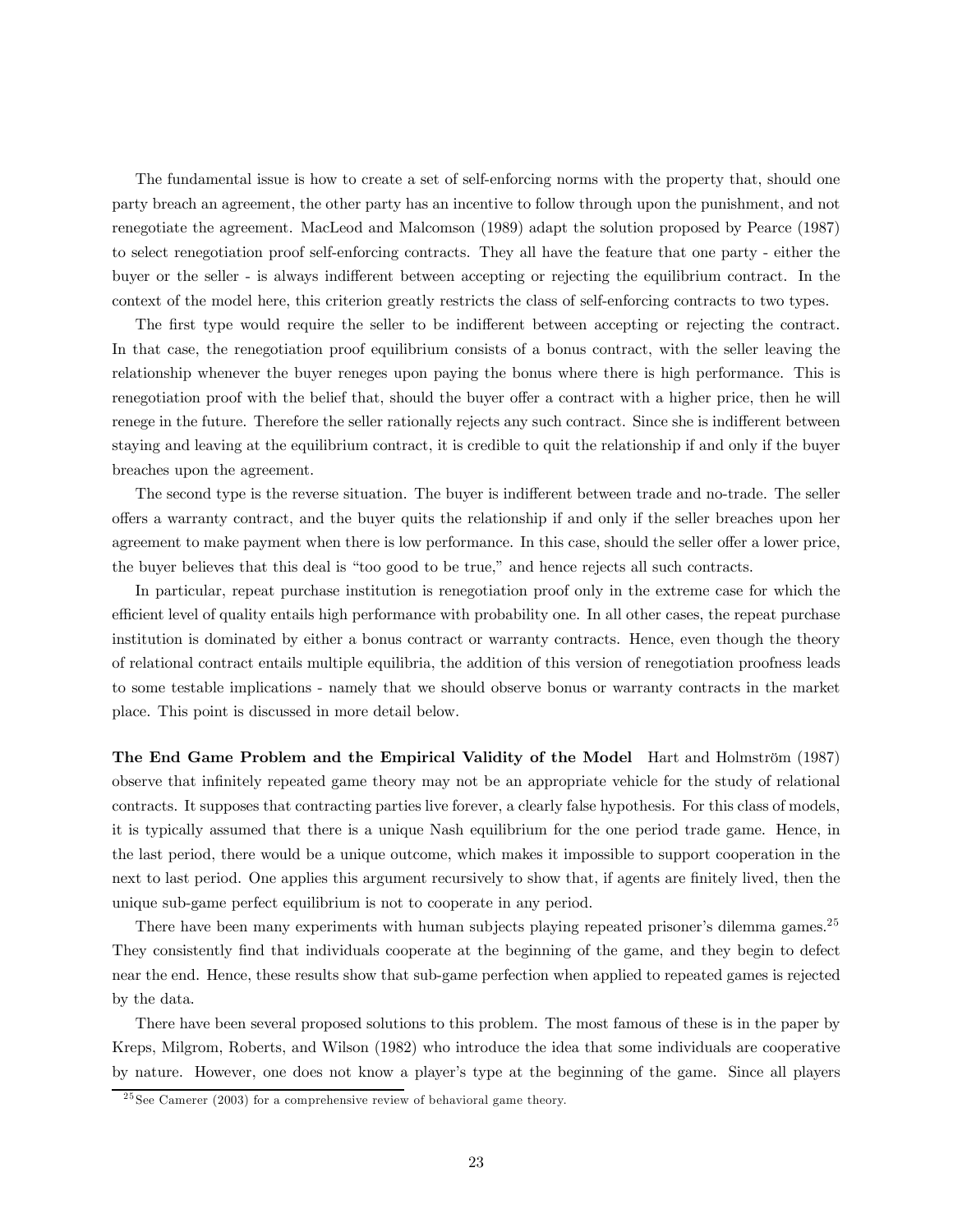prefer cooperation to no cooperation, they may signal that they are cooperative by mimicking the play of the cooperative type early in the game. Hence, when doing a Bayesian updating, one cannot exclude the hypothesis that one's opponent is cooperative.

Kreps, Milgrom, Roberts and Wilson show that even if the probability of a cooperative type is very small, in a long, but finitely repeated game there is a unique perfect Bayesian equilibrium that entails all individuals cooperating at the beginning of the game. Of course this model is also clearly false since it supposes that there is a single cooperative type, and that all players have the same ex ante beliefs regarding the likelihood of facing a cooperative type. However, it does produce the prediction that most people will start defecting near the end of the game, consistent with the empirical evidence.

The Kreps, Milgrom, Roberts and Wilson model highlights the important role that expectations regarding the other person's behavior play in supporting an equilibrium. The key ingredient is how individuals will play in the future. Ariel Rubinstein (1991) argues explicitly that infinitely repeated game theory is really a parable for the way that individuals think about strategic situations. The key ingredient is the trade off between current gain and future returns from the relationship.

There is quite a bit of experimental evidence demonstrating that individuals do behave in ways consistent with this trade off. In addition, Fehr, Gächter, and Kirchsteiger (1997) provide experimental evidence showing that individuals who cheat in a relationship will face retaliation from their trading partner. Hence, the repeated game model provides a convenient shortcut to modelling behavior while a relationship is active, and from the individual's perspective it will continue almost "indefinitely".<sup>26</sup>

#### 3.4 Legal versus Informal Enforcement

The classical study by Macaulay (1963) shows that even when there is a well functioning legal system, relational contracts can enhance the level and quality of exchange. What is much less clear is how the quality of legal enforcement interacts with relational contracts to affect the over-all output in an economy. Blanchard and Kremer (1997) observe that disorganization during transition made it difficult for new relationships to form, which in turn contributed to economic decline in the short run. They point out that the problem is most severe with complex goods, where legal enforcement is more difficult. Roland and Verdier (1999) argue that the rapid changes in Eastern Europe made it difficult for new relationships to form, resulting in a initial decline in output. Johnson, McMillan, and Woodruff (2002) present some evidence on how firms respond to the problems of incomplete contracts in transition economies. They find that relational contracts are important, and that they can be enhanced in some cases by having increased access to courts. Johnson, McMillan, and Woodruff (2002) find that when the quality of law is low, there is a greater reliance upon informal or relational contracts. However, their work does not explicitly address the trade-off between legal and informal enforcement.27 .

 $26$  See also Crémer (1986) who shows that with finitely lived, but overlapping generations of players one can support cooperative equilibria. His model suggests that families and firms can "rationally" act as infinitely lived agents, even though their members have finite lifespans. See also Ben-Porath (1980) on the role of families and firms in supporting exchange.

<sup>&</sup>lt;sup>27</sup> Bakos and Dellarocas (2003) explicitly explore the trade-off between legally enforceable contracts and relational contracts. They find that relational contracts are preferred when litigation costs are high and the discount rate is low. They do not explicitly discuss the impact of the quality of law upon the efficiency of trade.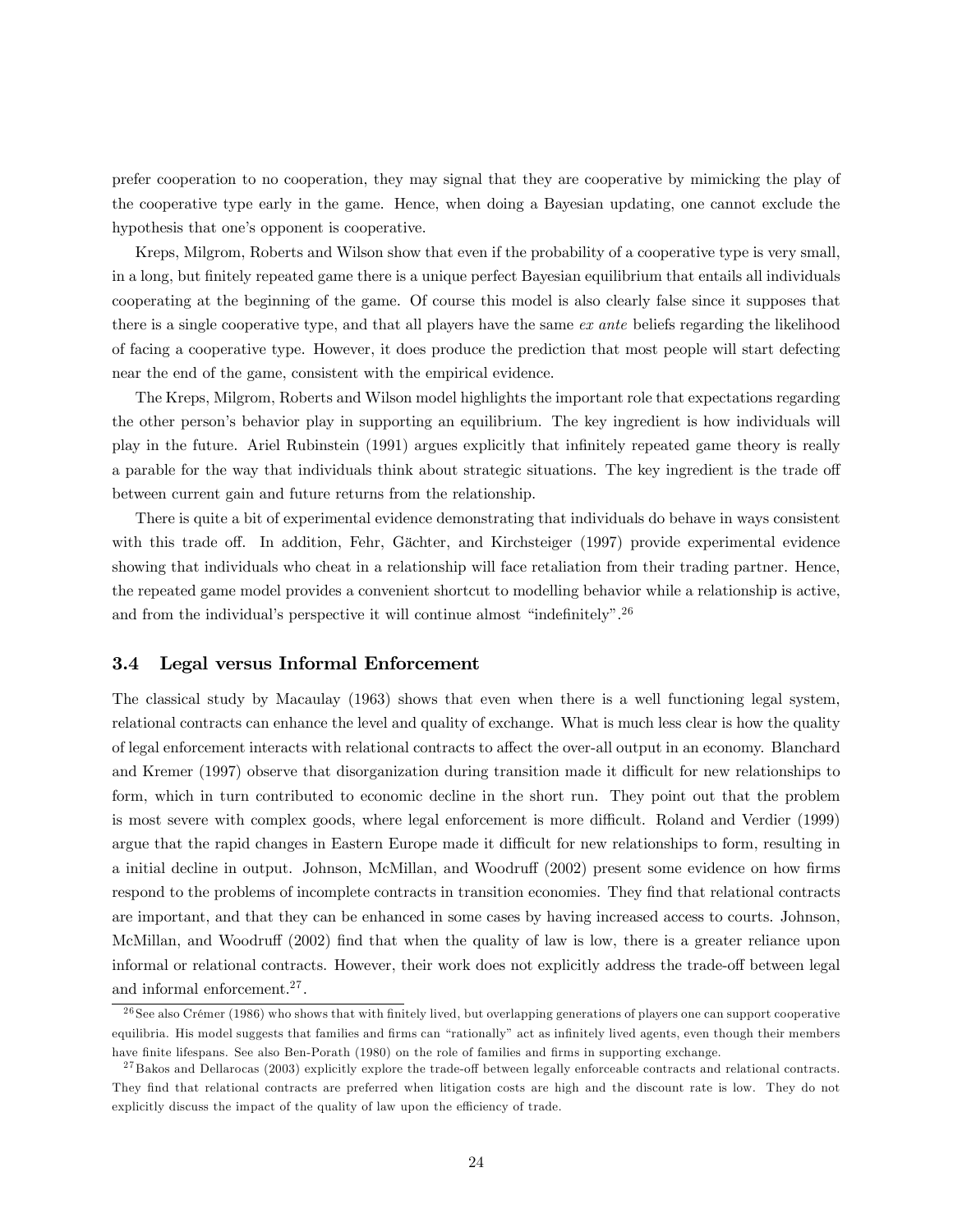In general, these results suggest a positive complementarity between legal enforcement and the efficacy of relational contracts, and they illustrate the central role that relational contracts play in enhancing trade. In contrast, there is also a literature that highlights the costs of legal enforcement and the potential benefits of using reciprocity to enforce incomplete contracts. Akerlof (1982) suggests that one can view +above market clearing wages as a form of gift exchange with workers who agree to supply high quality effort in return. Kranton (1996) studies a situation in which individuals can move between a market setting with enforceable contracts and a network setting where trade is enforced via a reciprocity norm. She illustrates that, when the two coexist, the outcome may not be efficient. In particular, if goods in the market are poor substitutes for each other, then there may be only reciprocal relations, even though market exchange is more efficient. Conversely, there is a range of substitutability for the goods traded under which it is efficient to use reciprocal exchange, yet the market may crowd out such exchange.

Prendergast and Stole (2001) make a similar point in the context of organizational design. They argue that reciprocal relationships within an organization can enhance performance. However, since markets may crowd out such behavior, this can explain why organizations often ban the use of monetary exchange within the organization. Baker, Gibbons, and Murphy (2002) build upon these ideas to construct a theory of the firm based upon the creation and enforcement of relational contracts.

This section illustrates the interplay between relational and legal enforcement of contract that underlie these arguments and how they affect the *quality* and *quantity* of trade as a function of the *quality* of law. These effects can be illustrated with our simple model of exchange developed above. The key ingredient for efficient trade using either formal or informal enforcement is the total gains from trade. We can explore the interplay between formal and informal enforcement by supposing that there is a large number of goods for which the effect of quality is the same, but the total gain from trade can vary.

More formally, parameterize the flow returns  $v$  so the flow gains from trade defined in  $(3)$  can be rewritten as:

$$
s(\Delta, q, v) = v - s^* + b(\Delta, q) - c(q),
$$
\n(21)

where  $s^* = \max_{q>0} b(\Delta, q) - c(q)$  is the flow gains from trade at the efficient level of quality. Suppose that v is the only source of heterogeneity among goods, and let  $V(v)$  denote the quantity of goods with value v or greater. This function is assumed to be continuous and decreasing in  $v$ . In the absence of transactions costs, it is efficient to trade whenever  $v \ge 0$ , with a corresponding efficient volume of trade:  $V^* = V(0)$ .

Now, consider the effect of costly enforcement with formal contracts. Let the quality of the law be parameterized by  $tc$ , the expected fixed cost in flow terms of writing and of enforcing a contract.<sup>28</sup> If good is normal, then the warranty payment enforcing the efficient level of quality is assumed to be larger than the enforcement cost. Hence, when parties trade they will always agree to have the efficient level of quality produced.

Under these conditions, trade at high quality occurs if and only if the gains from trade are greater than

<sup>&</sup>lt;sup>28</sup>Formally  $tc = K_A(q) + \rho K_P(Q)$ , where  $\rho$  is the probability that a contract clause is enforced. For simplicity of exposition suppose that  $\rho$  does not depend upon v, and hence tc can be viewed as an independent parameter representing the quality of law.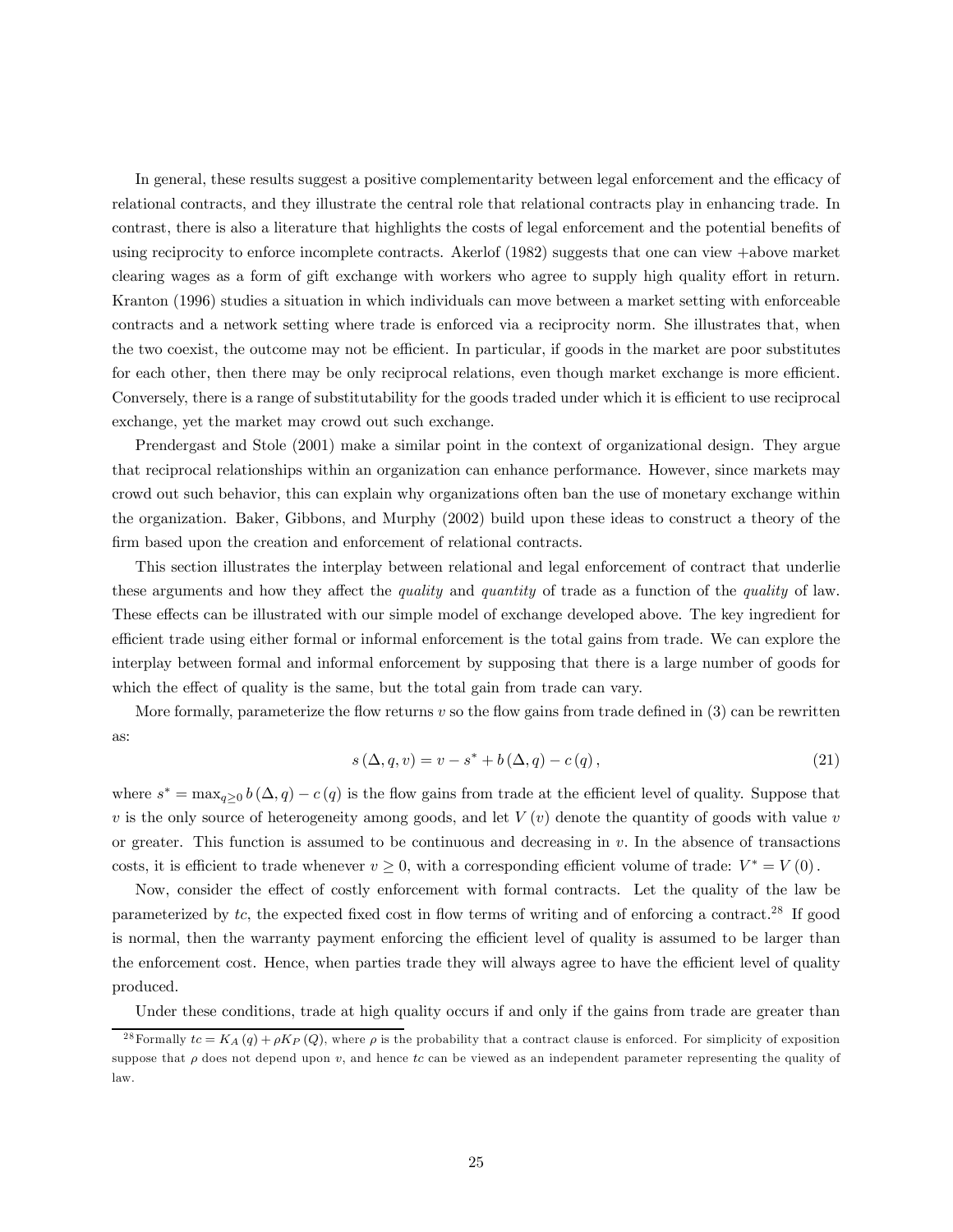the cost of enforcement:

$$
s\left(\Delta, q, v\right) \ge tc. \tag{22}
$$

The interplay between the quality of law and its effect on the level and the quality of trade is illustrated in figure 1. When the quality of law is low, illustrated by  $tc<sup>L</sup> > s<sup>*</sup>$ , the law has no effect upon either the level or quality of trade. In this case only low quality goods with  $v \geq s^*$  are traded, generating a volume of trade is  $V(s^*)$ .

Now suppose that the quality of law increases, and the resulting contract formation and enforcement cost now falls to  $tc^H < s^* < tc^L$ . In that case, goods with valuation v satisfying:

$$
v \ge t c^H \tag{23}
$$

will be traded. These trades will have bonus or warranty terms that ensure high quality and result in a total volume of trade  $V(tc^{H}) > V(s^{*})$ . Thus, an increase in the quality of law would result in an increase in both the quality of goods and the volume of trade.

Relational contracts are potentially superior to formal contracts because they allow parties to avoid the cost of using the legal system. However, in order to be self-enforcing, there must be sufficient surplus to satisfy the incentive constraint 18. Suppose that parties wish to use relational contracts to support the trade of a good at an efficient level of quality. Suppose that the surplus needed,  $s<sup>R</sup>$ , is less than the total potential surplus in the market,  $s^*$ .<sup>29</sup> If the quality of law is sufficiently poor  $(te \geq s^*$ , then in the absence of any relational contracts only goods with characteristics  $v \geq s^*$  will trade at quality  $q = 0$ . Since  $s^R < s^*$  this implies that for goods with characteristics  $v \geq s^R$  can be traded using a relational contract that enforces the efficient level of quality  $q^*$ , as illustrated in Figure 2.

Now suppose that  $s^* \geq tc \geq s^R$ . In that case, for any  $v \geq tc$ , parties prefer trade with a formal contract enforcing high quality to not trade or to trade with a low quality good. Should a relational contract breakdown, this implies that the default is trade with a legally enforceable contract, rather than not to trade. But since  $tc \geq s^R$  the deadweight loss from a legally enforceable contract is greater than the surplus needed to enforce the relational contract, and hence the relational contracts is self-enforcing in this case. This is illustrated in the upper right corner region of figure 2.

This also corresponds to the case discussed by Johnson, McMillan, and Woodruff (2002). In this region, firms that are uncertain whether or not their partner might perform could begin with legal sanctions and then move to a relational contract. This might be particularly helpful in situations where firms have lost partners due to one party reneging upon an agreement. They could then revert to the use of legal sanctions, and later regain their reputation.

Now, suppose that enforcement costs are less than  $s^R$ , i.e.  $tc^H$  as illustrated in figure 2. In that case, the surplus from a relational contract is less than  $s^R$ , and hence there do not exist any self-enforcing contracts because the threat to use a legally enforceable contract undermines the surplus needed to satisfy the incentive constraint 18. Even though relational contracts are strictly preferred to formal contracts, the existence of

$$
s^R = \frac{c'\left(q^*\right)}{\delta \frac{\partial \lambda_g(\Delta, q^*)}{\partial q}}.
$$

 $29$  From 18 one can compute the surplus: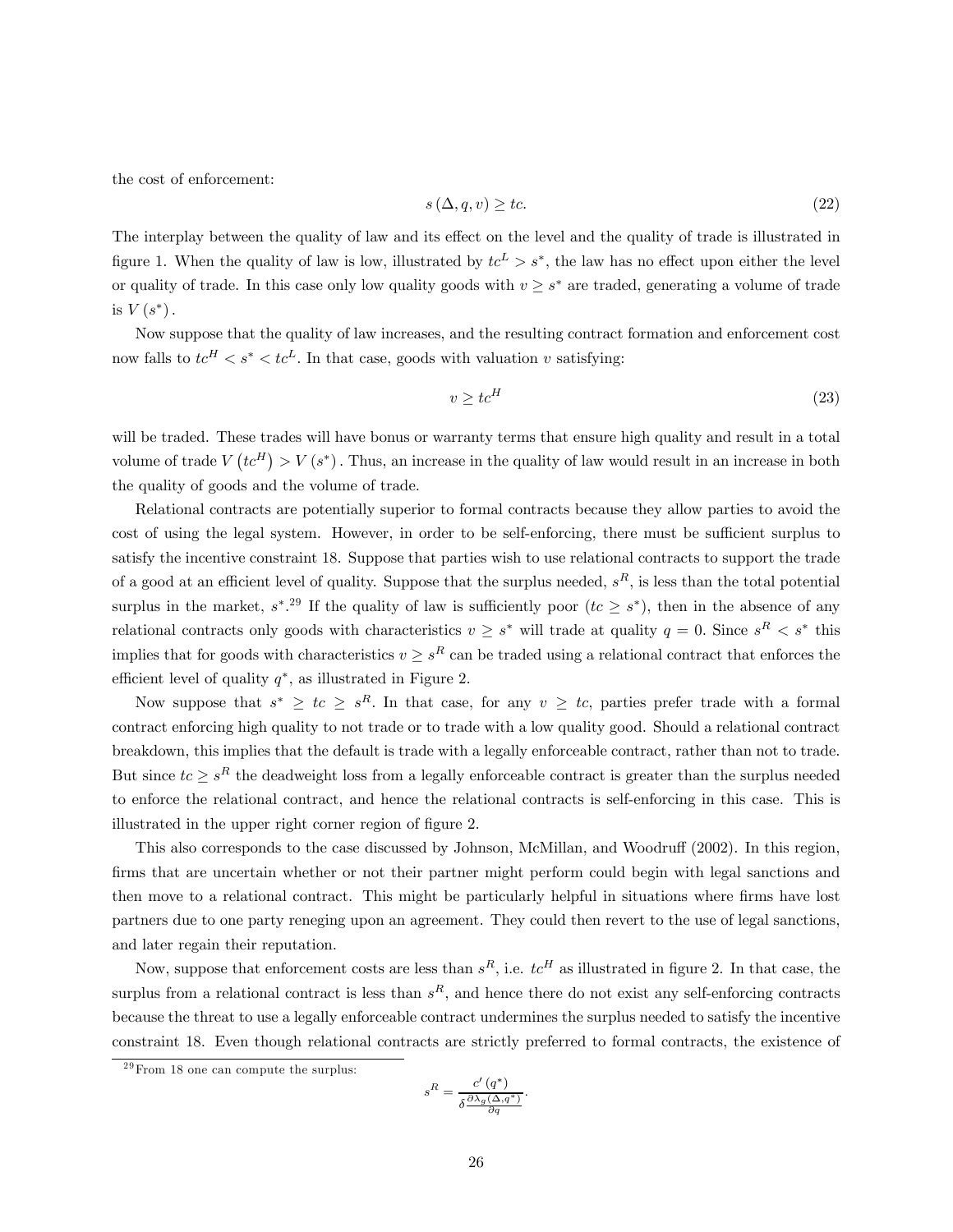legally enforceable contracts can undermine the sustainability of relational contracts. This possibility was first observed by Schmidt and Schnitzer (1995).

These effects are not necessarily unidirectional. Relational contracts require the existence of sufficient gains from trade in order to be self-enforcing. When the parties have a choice between making a term relational or formal, then increasing the quality of law can crowd out efficient relational contracts. More generally, when there are multiple terms in a contract, it may be possible to have some terms enforced using a relational contract and others enforced with legally binding terms. In this case, as Baker, Gibbons, and Murphy (1994) show, increasing the quality of law to allow some terms to be legally binding may lead to enhanced efficiency. Bernheim and Whinston (1998) generalize this point and show that parties may choose to make some terms legally unenforceable in order to increase the gains from trade, and hence allow for the use of more efficient relational contracts. Scott (2003) provides some nice evidence of actual court cases showing that indeed this occurs in practice.

#### 3.5 Subjective Evaluation

The model of relational contract discussed thus far supposes that performance can be observed by both the buyer and the seller. This hypothesis is consistent with the early literature on relational contract (Klein and Leffler (1981), MacLeod and Malcomson (1989) and Baker, Gibbons, and Murphy (1994)). In many situations, the buyer's evaluation of performance is *subjective*. Formally, this means that the buyer's evaluation is private information that no other party can observe. The theory of contracts with subjective evaluation is developed by Levin (2003) and MacLeod (2003), and it builds upon the theory of repeated games with asymmetric information developed by Kandori and Matsushima (1998) and by Compte (1998).

This introduces a number of complications into the model, but also provides some interesting new insights. Suppose that the performance of the good is observed only by the buyer, while the seller observes her quality choice. This is now a model of two sided asymmetric information. An immediate implication of this, as first shown by Myerson and Satterthwaite (1983), is that it is no longer possible to implement the efficient allocation (see also section IV of Levin (2003) and proposition 2 of MacLeod (2003)). Hence, in equilibrium, disputes are an inevitable consequence of using subjective evaluation.

However, it is nevertheless possible to construct self-enforcing contracts with subjective evaluations that are superior to static contracts. This requires that the contract be structured in order that the buyer reveal his private information. If the information revealed by the buyer affects his payoff, then he will always claim the outcome that gives him the highest return; typically, he would like to claim that the good is defective. Thus, in order for him to be truthful his report must be independent of his payoff. This places some strong restrictions on the form of the contract that imply that contracts take one of two forms:

1. Efficiency wage contract: Suppose that the contract entails a fixed price by the buyer to the seller. Then, the only punishment is the threat of separation should the good be defective. In order that this threat be credible the buyer must be indifferent between continuing the relationship and leaving. The optimal strategy in this case is a fixed price  $P$  with the property that the buyer gets zero. The buyer then continues the relationship if the good is of high quality and leaves with positive probability if it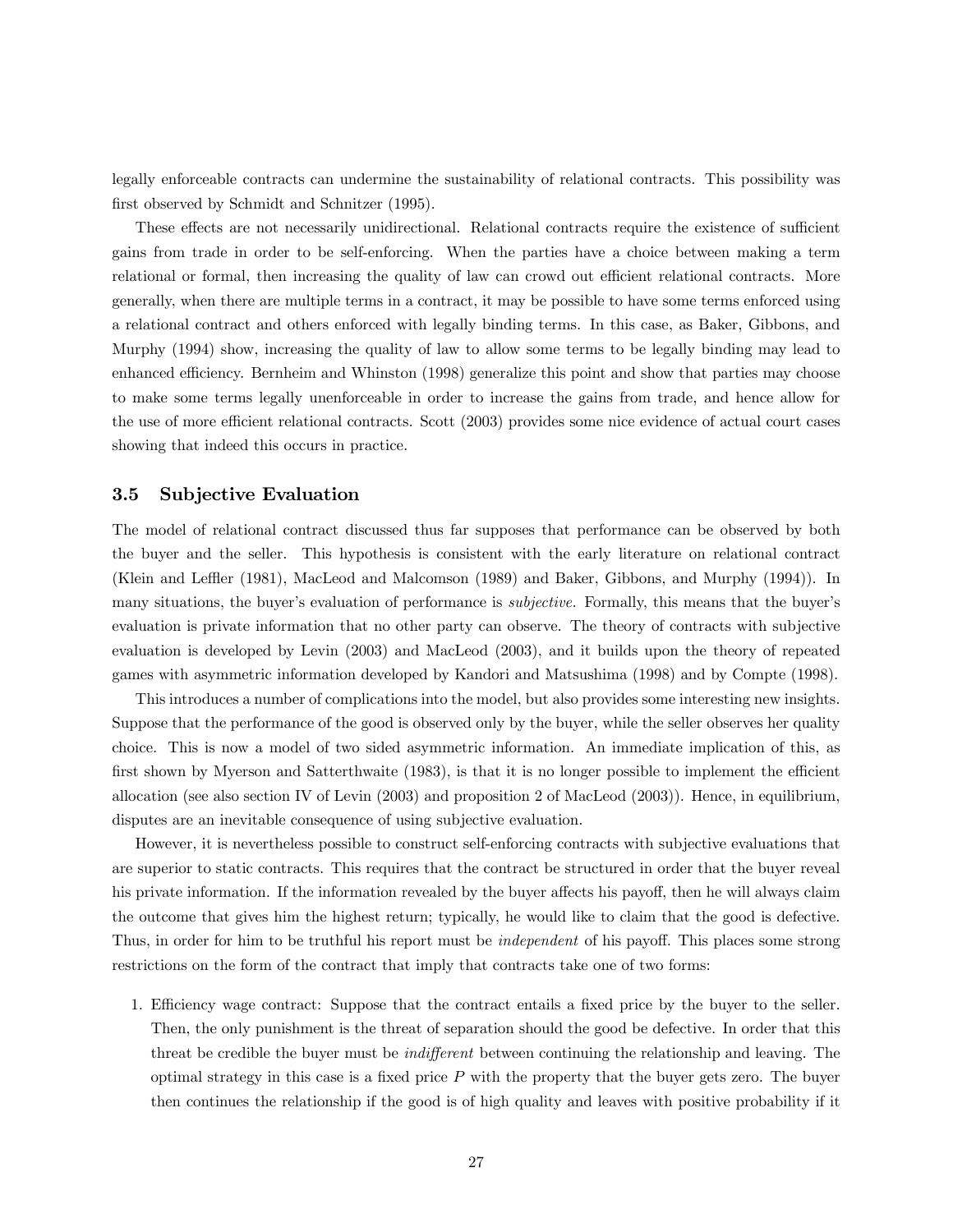is of low quality. Then the probability of termination and the price  $P$  jointly determine the quality of the good. A higher price  $P$  or higher probability of termination lead to higher quality.

2. Bonus pay contract: Suppose that there is a bonus payment from the buyer to the seller whenever performance is good. In order that the buyer be indifferent between paying the bonus or not the seller must threaten to quit the relationship should the buyer not pay a bonus. In this case, the seller must be indifferent between continuing or leaving the relationship. Given this, the quality chosen by the seller is determined by the bonus, while the size of the incentive compatible bonus depends upon the gains to the buyer from continuing the relationship.

Levin (2003) shows that, for this risk neutral case, these two contract forms are optimal and equivalent for a wide class of repeated moral hazard problems with subjective evaluation. In contrast to the relational contract case in the previous section, the introduction of side payments does not enhance efficiency. It is interesting to observe that the renegotiation proof equilibria of the previous section yield contracts of the form 1 or 2. The difference is that under a relational contract there is never termination, while here there is termination with strictly positive probability. This is necessary due to the two sided asymmetric information.

The next question is the effect of divisibility upon the structure of the optimal contract with subjective evaluation. In the case of normal goods, increasing divisibility has no effect upon the structure of the contract; the contract is of form 1 or 2. However, in the case of an innovative good, the optimal contract does not have this form. We face the same problem as in the case of the repeat purchase institution; when the good is highly divisible, the probability of a good signal is very low. Hence the probability of termination approaches one, and it is impossible to support a positive level of quality. Levin (2003) observes that the model of Kandori and Matsushima (1998) provides a solution to this problem that has a particularly nice empirical interpretation.

In order to increase the probability of a good signal, it is optimal for the buyer to review the performance of the seller for several periods before making a decision. Hence, optimal contracts for innovative goods when evaluations are subjective entail the use of reviews less frequent than the frequency at which one receives performance information.

Secondly, at the time of evaluation, the buyer must report his information to the seller. This ensures that, at the beginning of the next period, the seller and buyer will act upon the same information. In contrast, if this were not required, then at the beginning of the next period, the buyer might condition future actions upon his private information. The seller would then be in the position of trying to decode the meaning of the buyer's actions. This creates an extremely complex Bayesian game which at the moment has no known solution. This requirement that the buyer report his observations to the seller is rather intuitive, and it is consistent with the advice of management texts encouraging managers to provide feedback to employees regarding how their performances are perceived (see for example Milkovich and Newman (1996)).

Finally, there is the issue of the form of the optimal contract. The analysis of Levin (2003) supposes risk neutral parties, then he shows that the optimal contract always takes the form of a simple step function. When the signal or performance falls below a threshold a punishment is applied - either the termination of the relationship or the non-payment of a bonus. The form of the optimal contract is therefore the same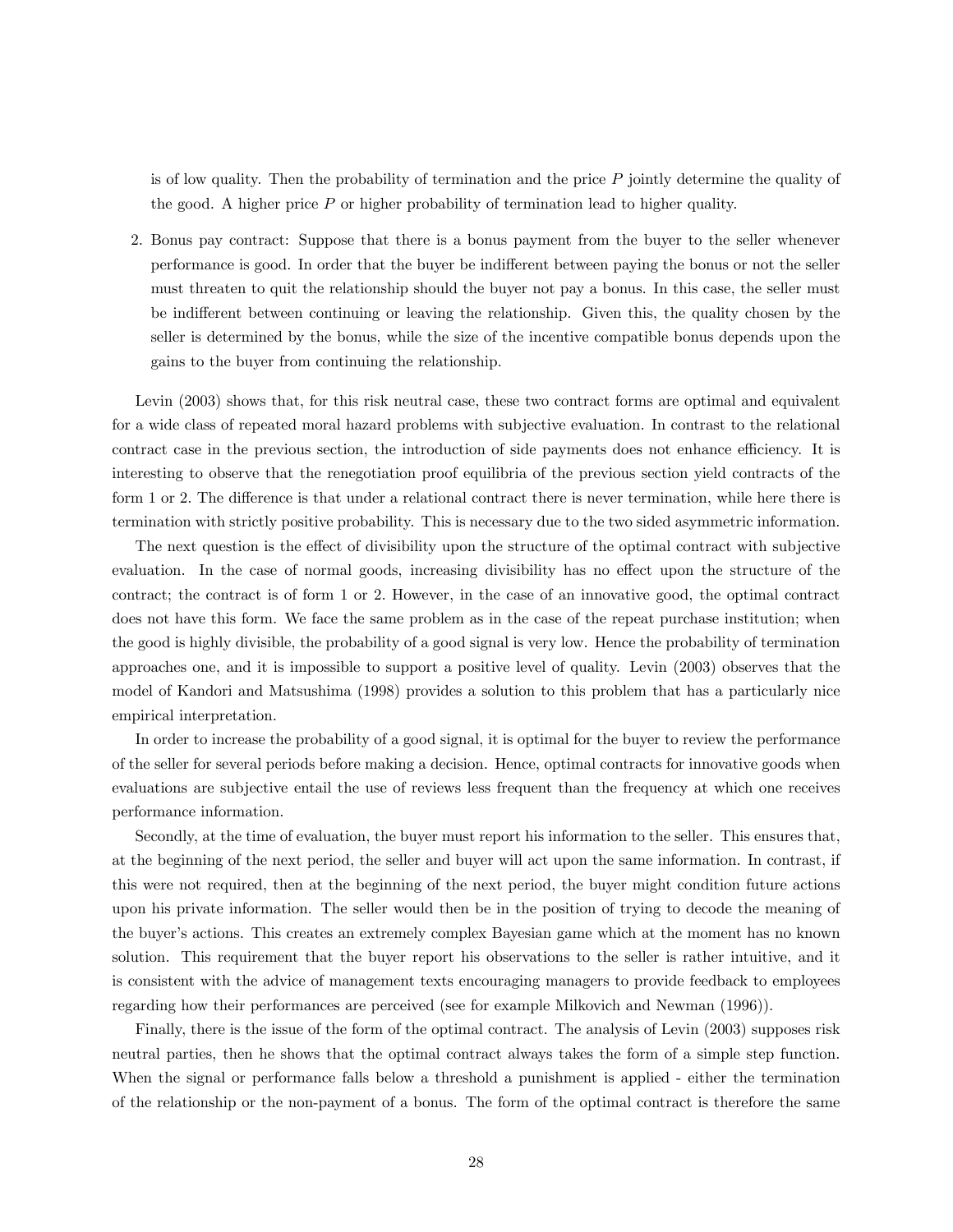under both subjective and objective signals of performance. The main difference is that the optimal contract with subjective information necessarily entails some losses and must be structured so that the individual who applies the punishment is indifferent between the choices available so that she is willing to reveal her private information.

MacLeod (2003) extends these results to the case of a risk averse agent. In the case of the classic principal agent model, as reviewed by Hart and Holmström (1987), the extent to which pay depends upon measured performance is a function of the quality of the signal, an intuition not easily captured in the risk neutral case, where typically there are many optimal contracts. Extending the analysis to the risk averse case in a repeated game setting is in principal very difficult.30 One avoids this difficulty by recognizing that the role of the repeated game is to provide a way for parties to credibly destroy resources.

Thus formally, one can derive the optimal contract with subject evaluation using a static principal agent model with two modifications. One captures the relational aspect of the contract by requiring the amount that the Principal pays is greater than or equal than the agent's receipts. This formally allows parties to destroy resources as part of the contract. This is necessary in order to provide incentives for both parties to reveal their private information. Second, one adds incentive constraints to the optimization problem that requires parties to truthfully reveal their private information. As we know from the revelation principle, these constraints suffice to capture the costs imposed by asymmetric information. MacLeod (2003) characterizes the optimal contract with subjective evaluation with two ingredients.

When there is complete agreement in the assessments of the principal and agent, then the use of subjective evaluation equals the case of relational contracts above. As long as there are sufficient gains from trade, one can implement the efficient contract. However, if the beliefs of the principal and of the agent are not perfectly correlated, then one faces a trade-off between more pay for performance and conflict. This explains why firms often compress performance ratings of employees. In the extreme case when the beliefs of the principal and agent are uncorrelated, the optimal contract consists of a single wage combined with the threat to fire the worker should the principal believe that performance falls below a given threshold.

## 4 Reputation

Let us now explicitly consider the role of reputations in ensuring contractual performance. There is a large informal literature, beginning with Friedman (1962) and Akerlof (1980), illustrating that in competitive markets, sellers can develop "reputations" for quality that can ensure that buyers obtain the quality that they expect. This section reviews the literature on reputations and on contract enforcement and how the results we have derived above can help us better understand the structure of contract enforcement institutions, and the precise roles of reputation effects. The first issue is to decide exactly what one means by a "reputation"? One can roughly divide the literature into three distinct types of reputational models: reputation for ability, reputation for integrity and reputation for performance.<sup>31</sup>

<sup>3 0</sup> See Pearce and Stacchetti (1998) for some progress on this problem.

 $31$  I have discussed this issue with a number of researchers in the area. Unfortunately, there is no a consensus regarding the terms and their interpretation. The choices made here owe much to my discussions with my fellow colleague, Kyle Bagwell.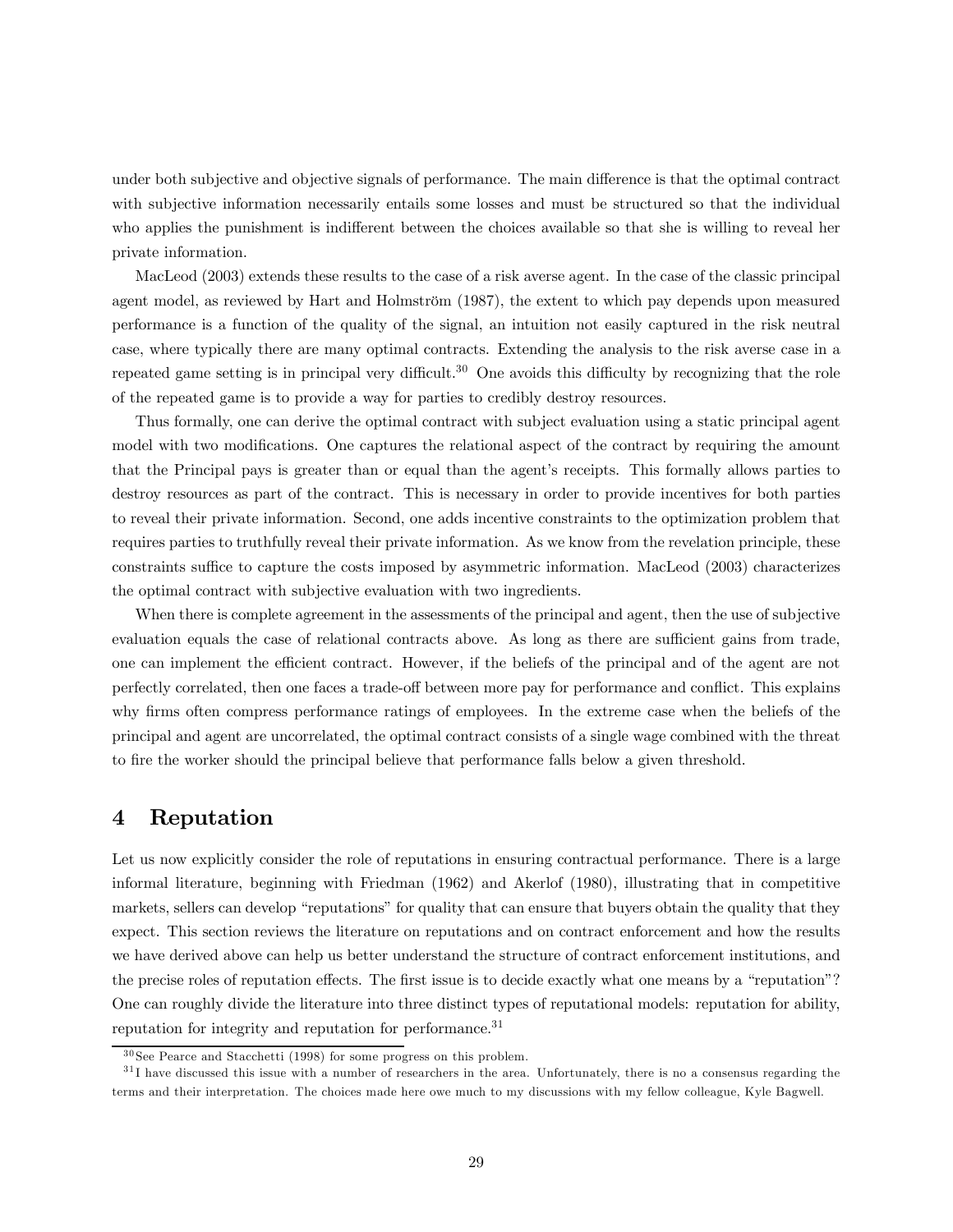The classic paper on reputation for ability is Holmström (1992) who introduces a model of career concerns. In his model, a seller (manager of a firm) of uncertain ability supplies labor to a buyer (shareholders in a firm) in a competitive labor market.<sup>32</sup> The seller, the buyer and the market all share the same information regarding the ability of the seller. In addition to ability, the agent can affect performance via her choice of quality (or effort), a choice unobserved by both the market and the principal.

It is assumed that each period the seller is paid a price equal to the expected value of her output, taking into account the rule she uses to set quality. By working hard, the seller can increase measured performance, which causes the buyer to bias upward his estimate of the seller's ability. The buyer understands that the seller is doing this, but given that quality is not observable, in equilibrium the seller's quality choice will increase with the level of uncertainty regarding her ability. This has a number of novel implications:

- 1. A concern for one's reputation, as measured by the beliefs regarding ability, does motivate the seller to supply higher quality than she might otherwise.
- 2. However, quality is related to the uncertainty of beliefs, not to the marginal benefit of quality, and hence this reputation mechanism does not in general result in efficient trade. Holmström (1992) thus concludes that reputations, as modelled by Fama (1980), cannot be relied upon to ensure efficiency in a competitive market.

Gibbons and Murphy (1992) test some of the empirical implications of the model using data on compensation for CEOs in large American corporations. Reputation can be viewed as a "career concern": one works hard to affect the beliefs that employers attach later to ability. Gibbons and Murphy show that in order to offset the weakened incentives to CEOs approaching retirement, companies supplement their pays with explicit performance incentives. From this literature we can conclude that by itself, a concern for ones reputation for ability in a competitive market cannot ensure efficient trade.<sup>33</sup> Rather, concerns for the market's evaluation of one's ability does affect behavior, but in order to achieve efficient exchange it is necessary to introduce additional contractual instruments.

The second class of models are those whose parties have reputations for "integrity". The classic contribution in this case is Kreps, Milgrom, Roberts, and Wilson (1982) who consider the potential to support cooperation in a finitely repeated prisoner's dilemma.<sup>34</sup> One needs only a small number of individuals in society with "integrity" to support cooperation. In the context of a prisoner's dilemma, a person with integrity is one who has a "taste" abiding by her agreements. If she agrees to select the cooperative strategy, then she continues to select this strategy regardless of how other player behaves. We shall follow the Oxford dictionary and call this a person of upright character or type.

In a repeated prisoner's dilemma game it is optimal for individuals with no integrity to mimic the individuals with integrity early in the game. As long as a person does not cheat, her partner believes

 $32$  Constent with our example developed above, we view quality as a choice variable, while ability determines the probability of good performance given quality. The greater the ability of a seller, the greater the realized performance given a fixed quality choice.

<sup>&</sup>lt;sup>33</sup> Recent additions to the career concern literature include Meyer and Vickers (1997) and Dewatripont, Jewitt, and Tirole (1999).

<sup>&</sup>lt;sup>34</sup>Rosenthal and Landau (1979) introduced the idea that reputations can be modelled via unknown agent characteristics. See Mailath and Samuelson (2006) for an up to date review of this literature.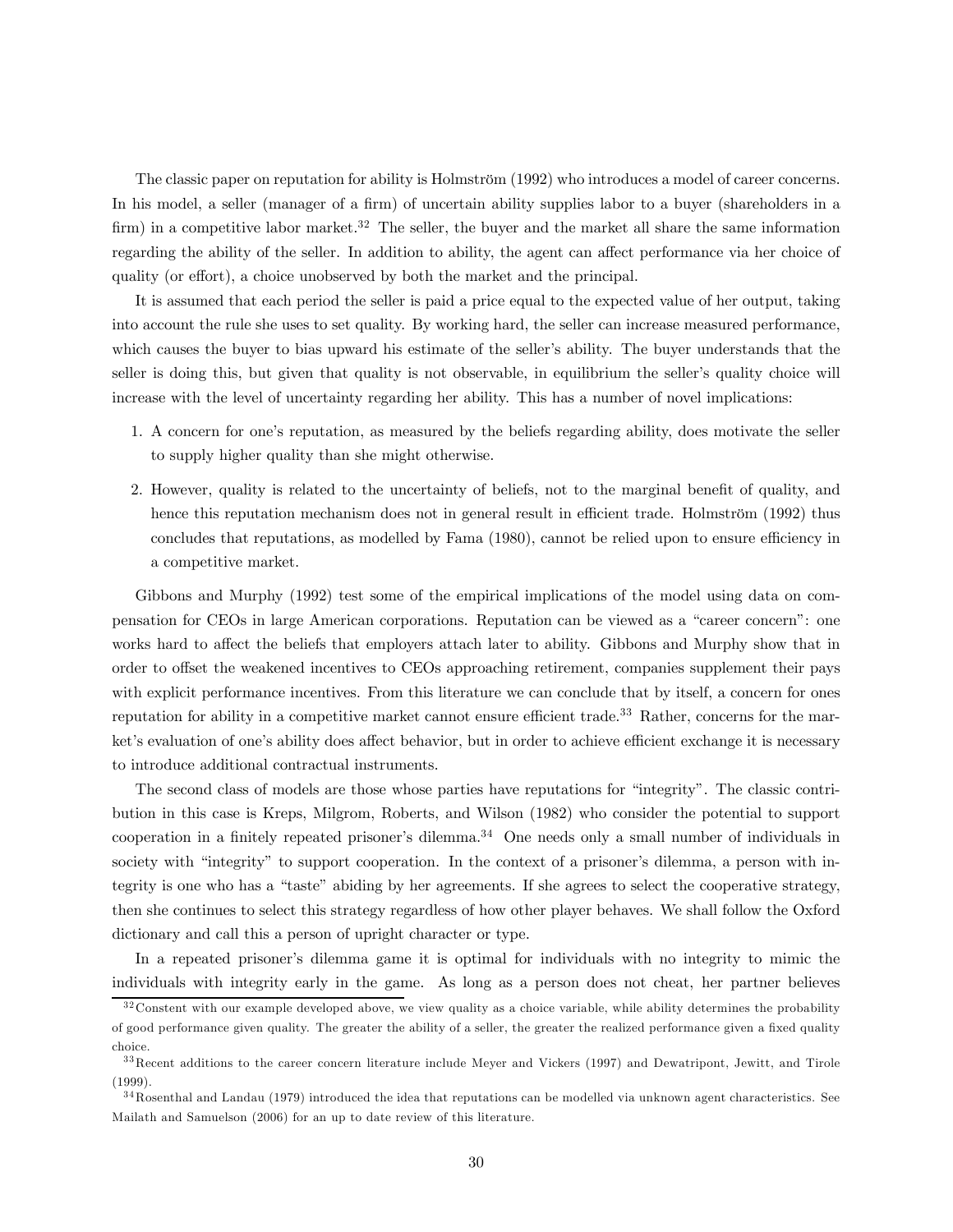there is a chance that she has integrity and she continues to cooperate. The moment that a person cheats, it becomes common knowledge that the person lacks integrity, and hence there is no cooperation for the rest of the game.<sup>35</sup> Kreps (1990) has shown how one can use this model to study the notion of corporate culture. Fudenberg (1989) extend this result to the case of a long run player facing a sequence of short lived individuals, and finds that in many cases the long run player is able to select her most preferred outcome.<sup>36</sup>

From a practical point of view, the uniqueness of the equilibrium is not particularly helpful because the detailed structure of the equilibrium depends upon the assumed distribution of upright types, something difficult to measure and to interpret in practice. In terms of large scale behavior, the structure of the equilibria early in the game is given by the punishment that results when a seller is categorized as having no integrity. The implications for contract form early on therefore depend upon payoffs in two continuation equilibria and not upon the types per se. This structure is conveniently analyzed using the less complex structure of repeated game theory.<sup>37</sup>

More recently, Ely and Valimaki (2003) have shown that in the models of reputation for integrity it may not be possible for parties to acquire good reputations. In their model, a good mechanic who correctly advises clients regarding a car repair cannot effectively prove to his client that he is in fact competent. Bad mechanics can recommend costly repairs that after the fact result in the same outcome: a functioning car. This problem is similar to the difficulty of supporting efficient equilibria in the case of innovative goods, as we showed above in the context of the Abreu, Milgrom, and Pearce (1991) model: the signal of good quality is simply not strong enough to consistently reward good performance. The solution is for parties to use more complex contracts that allow one to design the performance standard in order to support a reputation for performance.

#### 4.1 Reputation for Performance

A reputation for performance, in the words of Colin Camerer (2003), is defined as follows:

" a player's reputation is crisply defined as the probability that she .....will take a certain action."38

In this case, reputation only has meaning as part of a system of self-enforcing norms of behavior.<sup>39</sup> For example, in the context of the Klein and Leffler (1981) model, the firm acquires a good reputation by making a sunk investment in advertising.40 The firm then sells the product for a high price to cover the cost of this investment. If at any point the firm offers a product with low performance, then she loses her "reputation for performance", and customers refuse to continue buying at the high price. As we showed above, if quality and performance are highly correlated, then this behavior can support a nearly efficient level of quality. Unlike reputations for quality or for integrity, the reputation for performance only has meaning in the context of

<sup>3 5</sup> See Wilson (1985) for a review of the early literature.

 $36$  See Fudenberg (1992) for a review of this literature.

 $37 \text{In this regards see the comments by Rubinstein (1991).}$ 

<sup>&</sup>lt;sup>38</sup> Page 445. He also allows for reputation to represent the probability of being a certain type, which we have called the reputation for integrity.

<sup>3 9</sup> See Carmichael (1984) and Kornhauser (1983) for early non-strategive reputation models.

 $^{40}$  See also the recent clever paper by Tadelis (1999) in which firms can acquire a reputation by purchasing a brand name.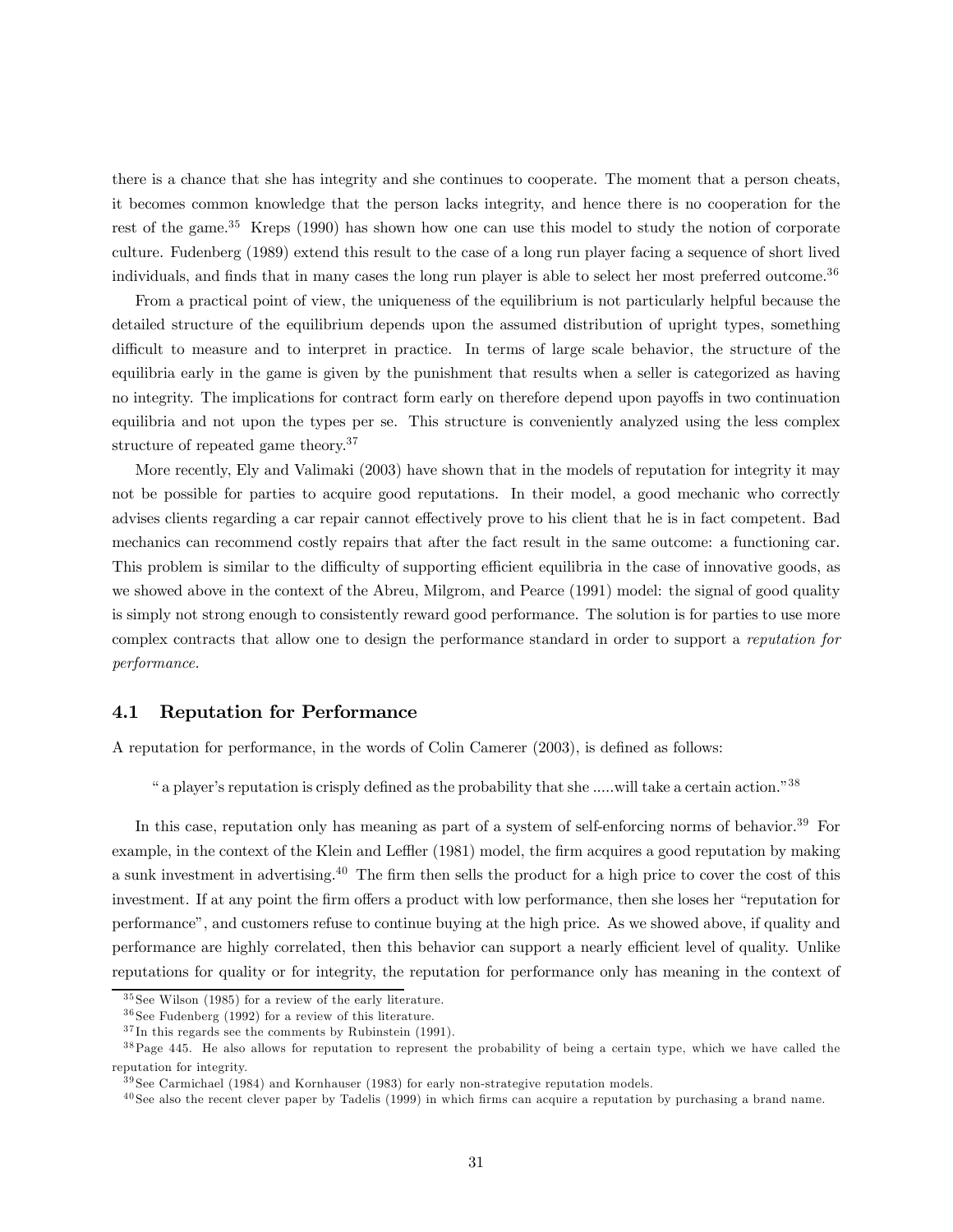a system of self-enforcing norms. The nature of these self-enforcing norms is a function of the environment and in many cases can be related to observed economics institutions.

The theory of self-enforcing relational contracts demonstrates a variety of ways to structure the contract between the buyer and the seller. Each contract form corresponds to different ways to define breach of contract. Economists are typically not very attentive to legal notions of breach; however, the notion of a reputation is intimately tied to the concept of breach. A party loses its reputation for performance or for trustworthiness whenever they breach an agreement. A relational contract plays an important role in setting the performance standard, and hence which party *should* hold the reputation for performance. In the simple buyer-seller example we have been studying, there are a number of ways to achieve this:

- 1. Seller holds the reputation breach if there is a defect or no innovation.
- 2. Seller holds reputation breach if the seller does not remediate a defect or if there is a lack of innovation.
- 3. Buyer holds reputation breach if the buyer does not reward high output by the seller.

Each of these contract forms is associated with a particular set of self-enforcing norms of behavior. Much of the game theoretic literature is built upon variations of the prisoner's dilemma model where the notion of breach of trust is mechanically linked to the "cheat" strategy. This has been very useful to animate the structure of self-enforcing behaviors, but it tends to overlook that fact that in practice buyers and sellers use a variety of institutions to enforce agreements, and that one of the important parameters is the locus of the breach decision. Thus, reputation for performance can be associated with at least three distinct notions of performance: output, remediation and reward. The first two notions of performance are enforced via a seller's reputation for performance, while the latter case corresponds with having the buyer act to protect his reputation. These cases are considered in turn.

#### 4.2 Seller Reputation

By far the largest literature explores the case where the seller holds a reputation. This includes the literature on price ensuring quality, such as Klein and Leffler (1981) and Shapiro and Stiglitz (1984).<sup>41</sup> In these models, the seller is penalized for low output by a termination of the relationship. As we have shown above, if there are sufficient gains from trade and if the seller can ensure high output with a sufficiently high probability, then there is a price at which the threat by the buyer to terminate the relationship can provide adequate incentives for the seller to perform.

Carmichael (1985) observes in the case of efficiency wages models, these conditions are necessary, but not sufficient for high performance. There must also exist a set of self-enforcing norms in the market that create a "reputation" for performance. Klein and Leffler (1981) explicitly address this issue, and they argue that the existence of an equilibrium requires the firm to invest in non-salvageable investments, such as advertising or expensive store fronts. For their argument to work these investments must cue the following set of beliefs by buyers:

<sup>&</sup>lt;sup>41</sup> See also Shapiro (1983) and Rogerson (1983) for extension of the Klein and Leffler model.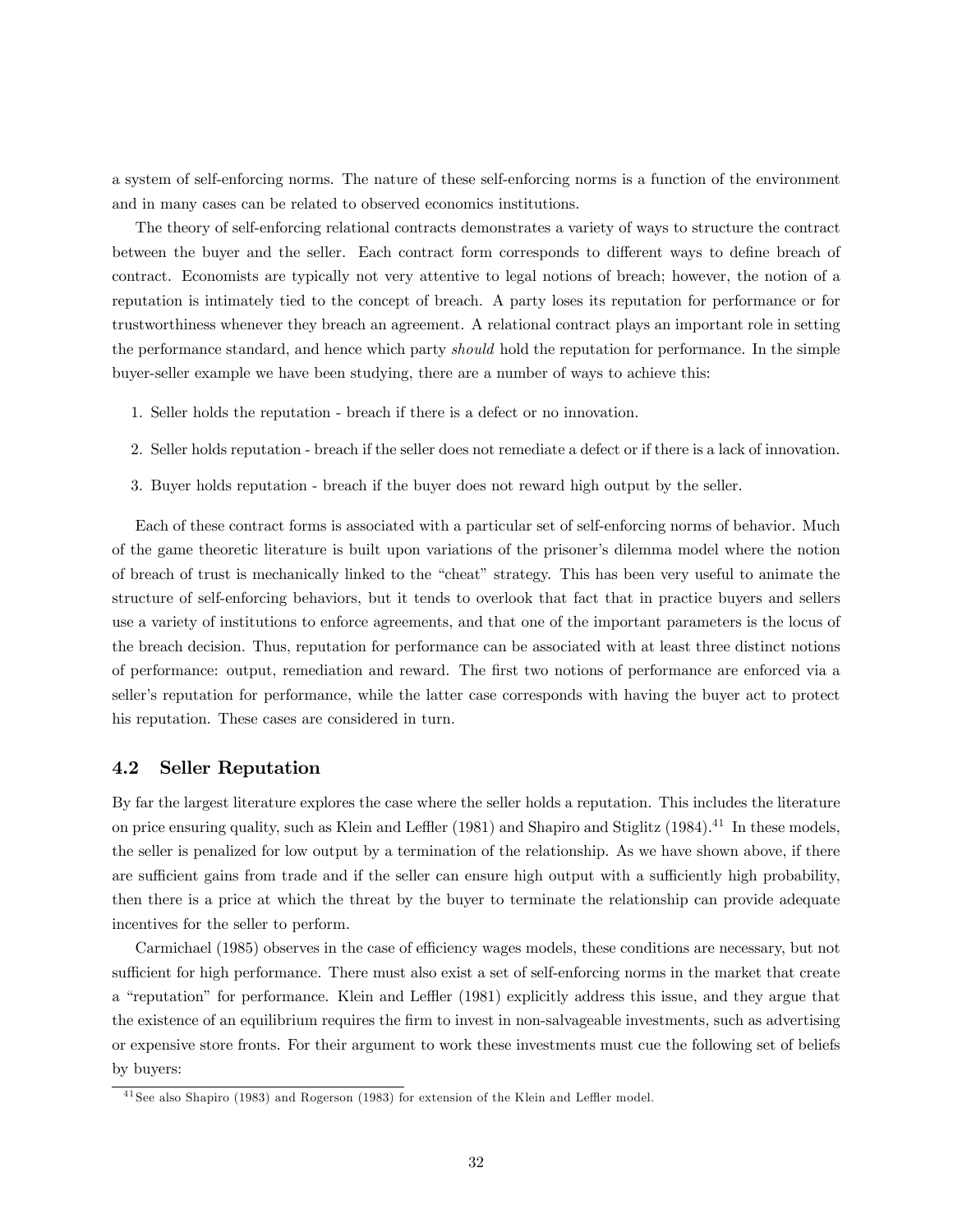- 1. If the buyer does not observe advertising or an expensive store front, then he/she concludes that the seller is of low quality.
- 2. If a buyer observes these investments, he/she initially believes that the firm is of high quality until he/she experiences a defect, at which point he/she refuses to purchase from the firm again.

Under the appropriate set of conditions, this set of beliefs is self-enforcing, and it ensures that the sellers supply high quality until the buyers observe low performance. From that point on, the sellers select low quality. In the case of efficiency wage models, the buyer (firm) pays the seller (worker) an above market clearing wage, and subsequently terminates the relationship should the seller (worker) be caught cheating. In this case, the fired worker loses her "reputation," and she must spend a period of time unemployed.

In the original efficiency wage models, all workers are identical, and hence it is not clear why other firms do not immediately hire laid off workers. There is evidence that workers who separate from a firm for unknown reasons face a lower probability of rehire than those for whom the separation decision had nothing to do with their job performance (see Jacobson, LaLonde, and Sullivan (1993)). However, as Carmichael (1985) shows, logically there is no reason that firms cannot pay a low starting wage to compensate for the higher wage they will receive in the future. All that the efficiency wage model requires is that the worker not shirk because of the consequence for *future* earnings; current earnings are irrelevant to this decision.

There are a number of responses to the issue. First, MacLeod and Malcomson (1989) show that indeed, contrary to Carmichael's claim, it is possible for an equilibrium to exist in this market. However, it explicitly requires that there be a social norm and that the firm pay high wages. If a firm attempts to offer a wage less than the accepted norm, then workers conclude that the firm will not treat them fairly and hence will shirk, which in turn becomes a self-enforcing prophesy. MacLeod and Malcomson (1998) are more explicit on this point, and they show that in the absence of a long term contract, one also needs a social norm that the firm will not cut the wage. If they do so, then again the workers will shirk. This observation may explain the observation going back to Keynes that worker resist wage cuts recommended by firms.<sup>42</sup>

There are other ways to create the rent that is needed to enforce the contract. In many cases the rents are created naturally through on the job training that make it expensive to replace a work (see Mincer  $(1962)$ ).<sup>43</sup> Murphy and Topel (1990) links the point explicitly to the efficiency wage model, and suggests that during the initial period of training that provides the bond necessary to enforce the contract. Akerlof and Katz (1989) suggest that rising wages might serve a similar role. MacLeod and Malcomson (1988) observe that job titles in a firm are associated with worker quality, and hence can also be used as a reputational bonding mechanism.44

Related to the Klein-Leffler idea on wasteful investment in store fronts, Carmichael and MacLeod (1997) show that some form of up-front wasteful expenditures is not only a necessary condition for constrained efficiency, but it is also the unique outcome in an evolutionary model of trade where the wasteful expenditure

<sup>&</sup>lt;sup>42</sup> See Bils (1985), Blinder and Choi (1990), and Altonji and Devreux (1999) for some evidence on wage stickiness. See also Fehr and Falk (1999) for some experimental evidence on wage stickiness.

<sup>&</sup>lt;sup>43</sup> Williamson, Wachter, and Harris (1975) also make the point that there are large relationship specific investments in the employment relationship. They discuss how internal labor markets are designed to efficiently manage employees.

<sup>&</sup>lt;sup>44</sup> See Waldman (1984) for a seminal discussion of the signalling role of job titles.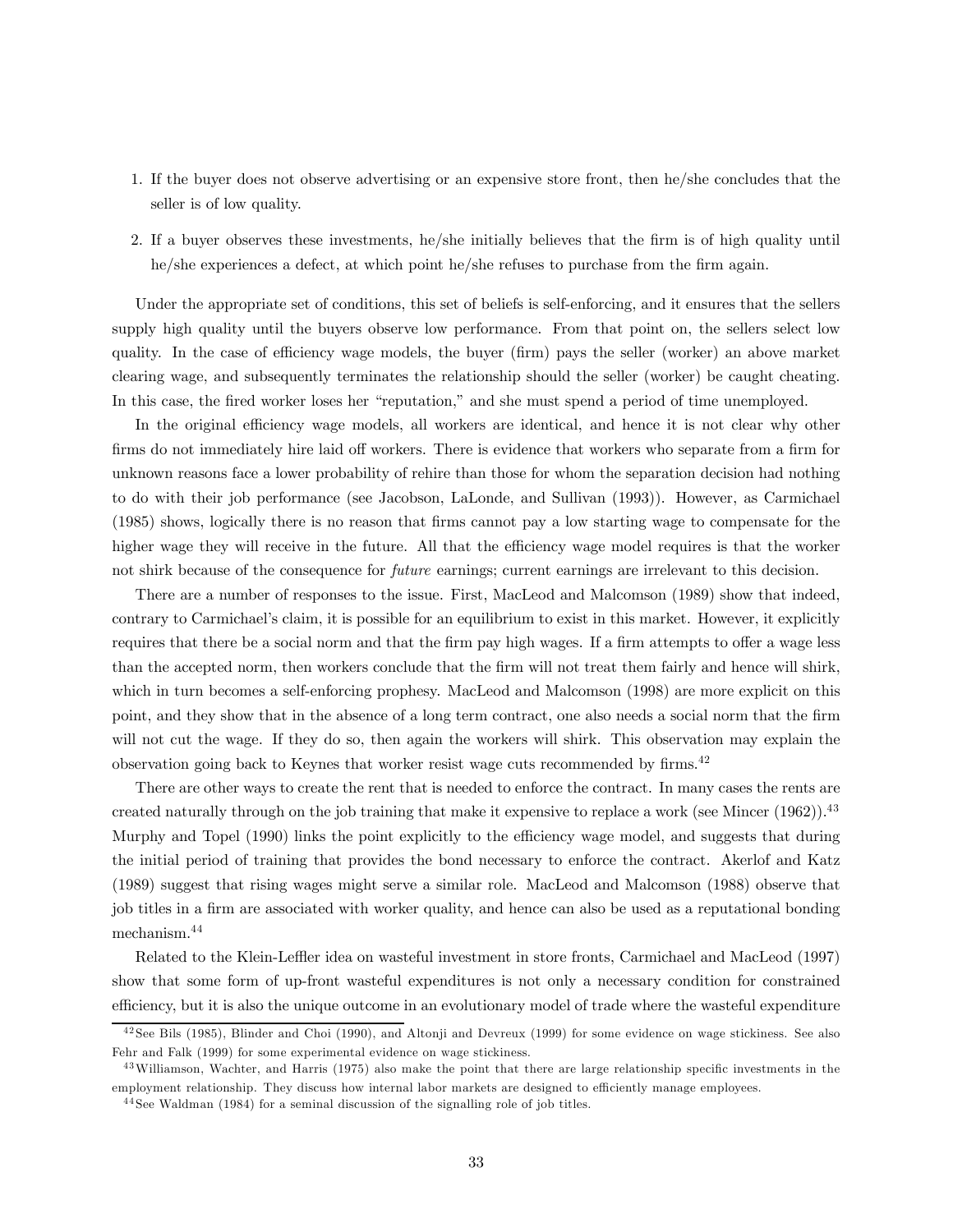is interpreted as a costly gift.45

These results are based upon the problem of enforcing a bilateral contract. Matters are quite different if one allows for third parties.<sup>46</sup> Milgrom, North, and Weingast (1990) show that private law merchants in medieval times tracked the reputations of traders, and hence made possible for a higher level of trade than would be possible otherwise. Greif (1989) documents the case of the Maghribi traders who keep track of the business transactions of group members, which in turn ensures that they all behavior in a trustworthy fashion. Taylor (2000) explores a model of the old-boy network. Gilson (2003) discusses the market for venture capitalists, and how their ability build a reputation allows them to exert more efficient control over new ventures than they could otherwise.

The structure of the equilibria that support such trade is analyzed in detail by Kandori (1992) and by Ellison (1994), building upon the seminal contribution of Rosenthal (1979).<sup>47</sup> Again, these equilibria depend upon a social norm with the feature that when an individual has breached an agreement, then all members of the community believe that breach is likely again in the future. These papers show it is not strictly necessary, as assumed in Klein and Leffler (1981), for all members of the community to observe who breaches. They that cooperation can be supported under a number of assumptions on information flows. In the simplest version, each individual in the community is labelled as trustworthy. Should an individual breach upon an agreement, then other members of the community are informed of this breach. They now expect the individual to breach again in the future; therefore they rationally avoid trading with or trusting the individual.

The problem with such a mechanism is that it is very costly for individuals to observe the outcomes of specific transactions. A solution to this is to provide explicit information regarding seller performance. A number of examples of such institutions have been studied in economics. Dranove, Kessler, McClellan, and Satterthwaite (2003) explore the impact of health "Report Cards" on the quality of medical care. A difficulty, as they point out, is that if the information is not perfectly correlated with performance, then one will get adverse selection. Jin and Leslie (2003) explores the effect of requiring restaurants in Los Angeles county to display the ratings from regular health inspections. This study is particularly interesting because it illustrates the interplay between regulation and reputation effects. All restaurants in Los Angeles as a matter of course are inspected and will be shut down if they do not meet minimum standards. The new law did not change in the procedure used to evaluate restaurants, rather it simply required restaurants to post the results of the health inspection in a prominent place. Even at the best restaurants, diners could see if the establishment earned an A, B or C. In a short period of time, diners made decisions based upon these ratings, which in turn caused restaurants to pay more attention to maintaining sanitary conditions in their restaurants. Jin and Leslie (2003) find, as a consequence, there was a significant decline in hospitalizations due to food borne illnesses.

A similar idea motivates the rating system used for internet trading.<sup>48</sup>. Many internet retailers - especially

<sup>&</sup>lt;sup>45</sup> See Camerer (1988) for a theory of gifts as a signal of quality. Ghosh and Ray (1996) and Watson (1999) use the Kreps, Milgrom, Roberts, and Wilson (1982) approach to model building a reputation for integrity.

<sup>&</sup>lt;sup>46</sup> See Moore (1992) for an excellent discussion of this issue from an abstract mechanism design approach.

<sup>&</sup>lt;sup>47</sup> See also Okuno-Fujiwara and Postlewaite (1995).

<sup>4 8</sup> See Ba jari and Hortacsu (2004) and Dellarocas (2003) for recent reviews of the literature.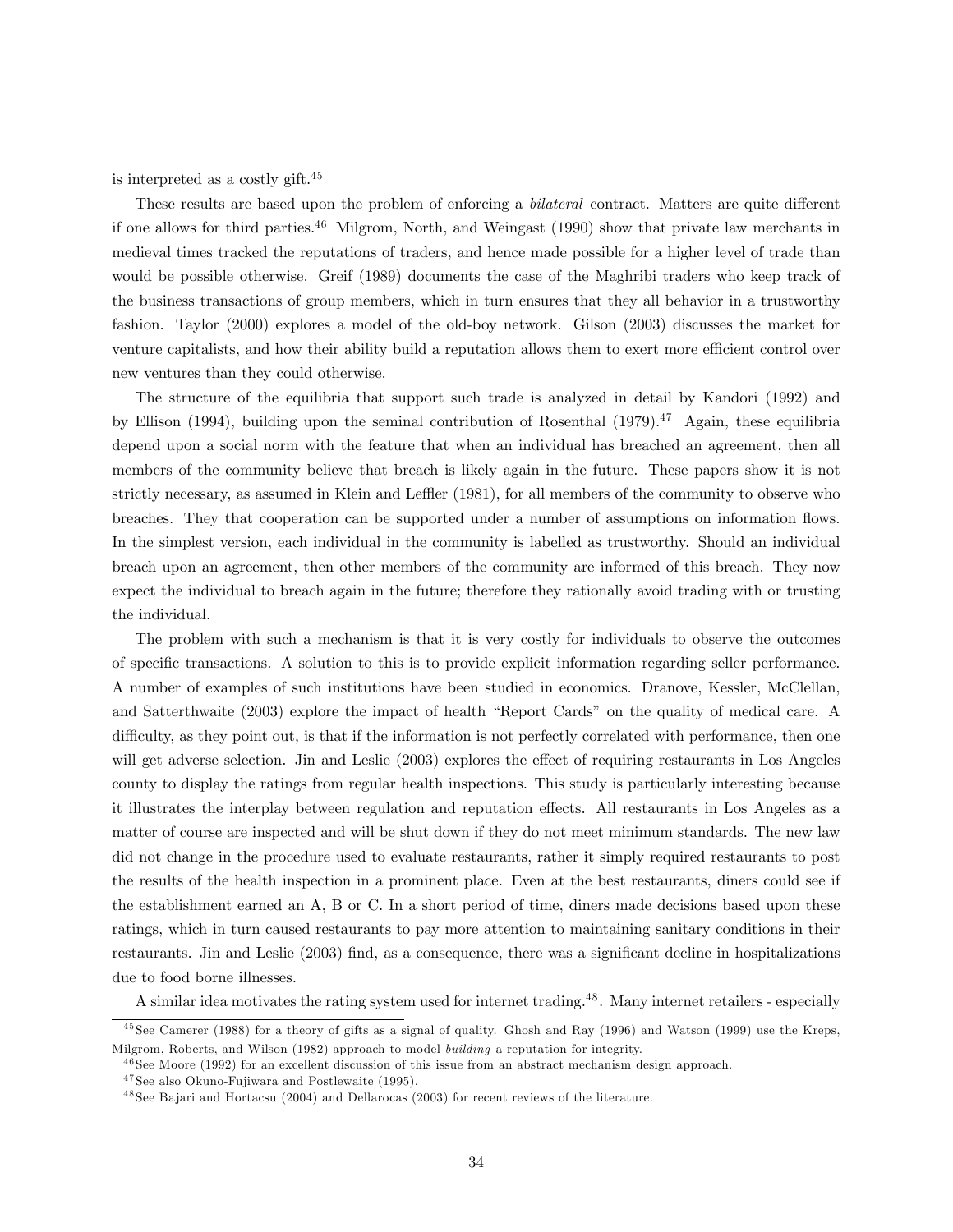eBay - allow buyers to report their experiences with the seller, to create a quality rating of the seller. The early work of Resnick and Zeckhauser (2002) finds little relationship between price and a seller's reputation. Cabral and Hortacsu (2004) find some evidence in this regard; however, the reputation mechanism itself appears quite complex. There is evidence that sellers buy a reputation by making purchases online, - a phenomenon that is reminiscent of Tadelis (1999)'s model where firms without good reputations can acquire such a reputation by purchasing a brand name.

A lacuna in this literature is the focus upon a version of the repeat purchase institution of Klein and Leffler where breach is associated with the seller delivering a defective good. As shown in section 3.2.1, when the probability of a defect is significant or when one trades an innovative good, the repeat purchase institution is not in general efficient. In this case, parties would prefer to use a relational contract where breach is associated with the non-payment of a warranty or bonus.

#### 4.2.1 Warranties

If a seller agrees to supply a good of a specified quality, as a matter of law this does not imply that the seller must supply the good or else face inordinate penalties. It is required that the seller make adjustments to the price to compensate the buyer for his/her lost.49 Hence, breach occurs if and only if the seller supplies substandard quality and fails to compensate the buyer adequately. When the likelihood of failure is significant, then it is efficient for a seller's reputation to be associated with this lack of remedial payment, rather than with the defect in the good per se.

While there is a large literature on the optimal structure of warranties, there is little work that explores the enforcement of warranties as part of a relational contract.<sup>50</sup> Beginning with the seminal work of Heal (1977), Spence (1977), and Grossman (1981), the literature has for the most part assumed that one can write an enforceable contract, and hence the issue is a question of how to structure the warranty contract to signal product quality. In the context of the internet market, clearly there needs to be more work exploring how sellers can affect the quality of their goods via the services provided after the good is delivered. The importance of this may explain why the empirical link between a seller's online reputation and a price charged can be very weak, as Resnick and Zeckhauser (2002) find.

The recent work of Banerjee and Duflo (2000) provides some evidence that sellers may develop a reputation for remediation of services rather than for quality per se. They find that in the Indian software industry when firms are in a long term relationship they use contracts with the feature that each party is responsible for its own errors, which it is expected to correct. Their reputation is therefore associated with the extent to which they remediate errors rather than with quality per se.<sup>51</sup> An interesting area for future research would be to explore more systematically the role that reputations play in regulating seller behavior after point of sale.

However, as we have shown in above, warranty contracts suit normal goods where the likelihood of a defect is low, but they may not be the most efficient solution ensure the supply of high quality innovative

 $^{49}\mathrm{This}$  is codified in section 2 of the Uniform Commercial Code of the United States.

 $50$  See Murthy and Djamaludin (2002) for a recent survey of the literature.

<sup>&</sup>lt;sup>51</sup> Banerjee and Duflo (2000) use a "reputation for integrity" model to animate their results. As discussed above, this is partly a matter of taste. One could as easily have used a "reputation for performance" model, with similar qualitative results.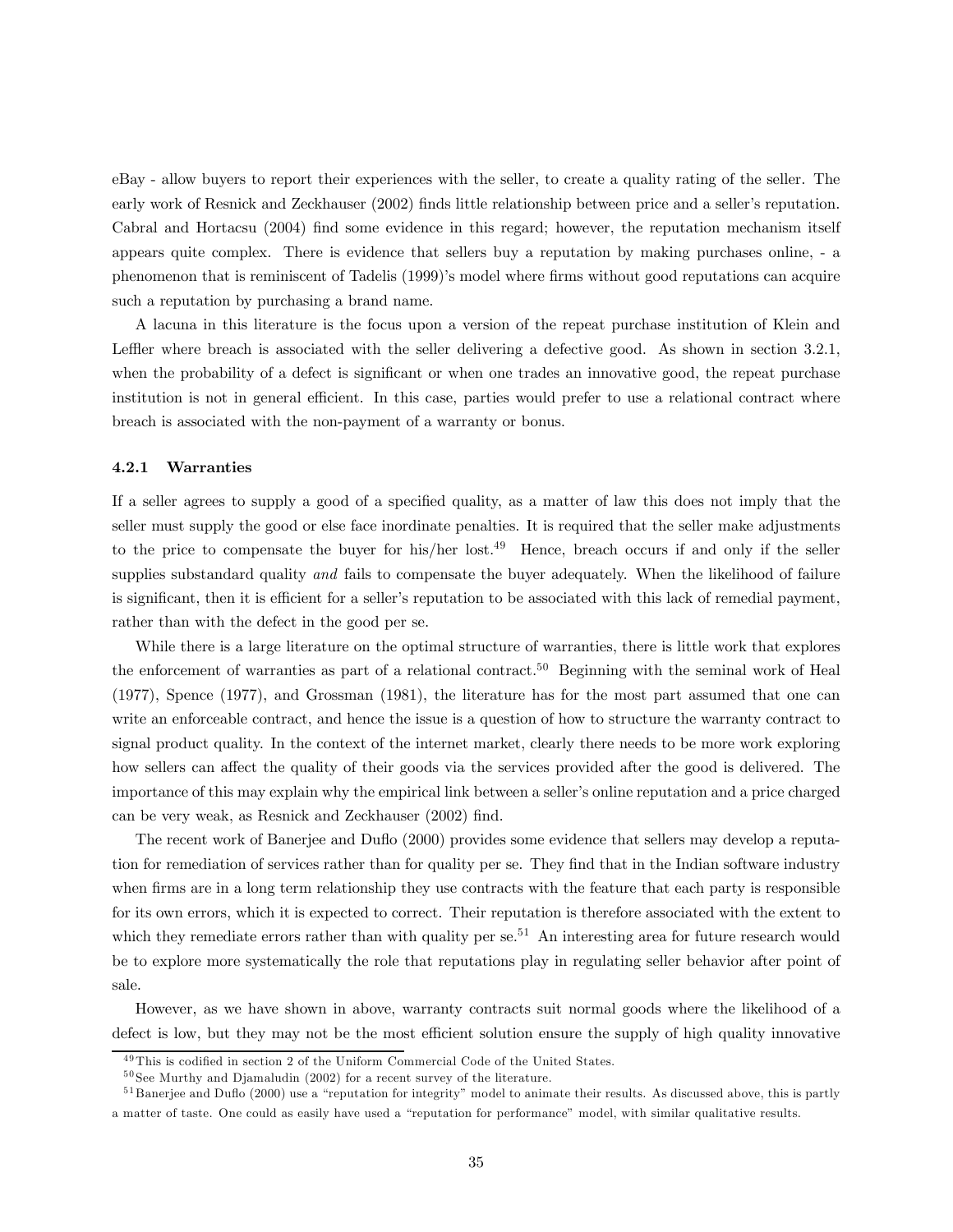goods. In this case, bonus pay contracts may be more appropriate.

#### 4.3 Buyer Reputation and Bonus Pay

Under a bonus pay contract the buyer pays the seller a reward whenever performance is high. This type of contract characterizes many employment relationships where the employee receives rewards on an irregular basis. In this case, the reputation is held by the buyer (firm) rather than by the seller (worker). Bull (1987) is the first paper to explicitly link bonus pay to firm reputation. He makes the point that the party should hold the reputation for good performance is a function of the information available in the market. If it is easier to observe firm behavior, then the firm should hold the reputation for performance. In this case, the optimal relational contract entails pay for performance.

In labor economics, one typically supposes that workers earn a fixed wage, but as a matter of fact bonus or "merit" pay is very common (see Brown (1990) and MacLeod and Parent (1999)). In an important paper, Baker, Gibbons, and Murphy (1994) explore the trade-off between formal contracts and the provision of bonus pay supported by a reputation for performance. They show that where there are good verifiable measures of performance, these measures can crowd out the use of subjective measures, even though the subjective measures may more accurately measure performance.

This result mirrors the result discussed above where legal contracts can crowd out more efficient relational contracts. Bernheim and Whinston (1998) show that in these case parties may optimally design contract with fewer contingencies in order to enhance the power of implicit incentives. In other cases the use of verifiable measures can increase the total gains from trade relative to a default of no trade. In these cases explicit and implicit incentives can act as complements.

The evidence on whether explicit and implicit incentives are complements or substitutes is mixed. Poppo and Zenger (2002) using survey evidence, find that objective and subjective measures act as complements. In contrast, Scott (2003) finds in a review of litigated contract cases that parties would leave important terms open in order to increase the gains from continued cooperation, relative to the losses that they would suffer from defection. It is still an open question regarding the optimal allocation of responsibility for breach, namely who should hold the reputation for good performance, and the trade-off between the use of subjective and objective performance measures.

## 5 Concluding Discussion<sup>52</sup>

It is well appreciated that for transactions of modest value, parties may rely upon informal reputational mechanisms for enforcement rather than the legal system. One of the lessons of the current review is that a complete theory of contract that bridges the gap between contract law and contract economics needs to be attentive to the breach decision and the contractual instruments that parties use to enforce performance. This section briefly reviews these results, and discusses future research directions.

<sup>&</sup>lt;sup>52</sup>This conclusion benefited greatly from discussions with Louis Kornhauser. The notion of a contractual instrument discussed here is based upon our joint research.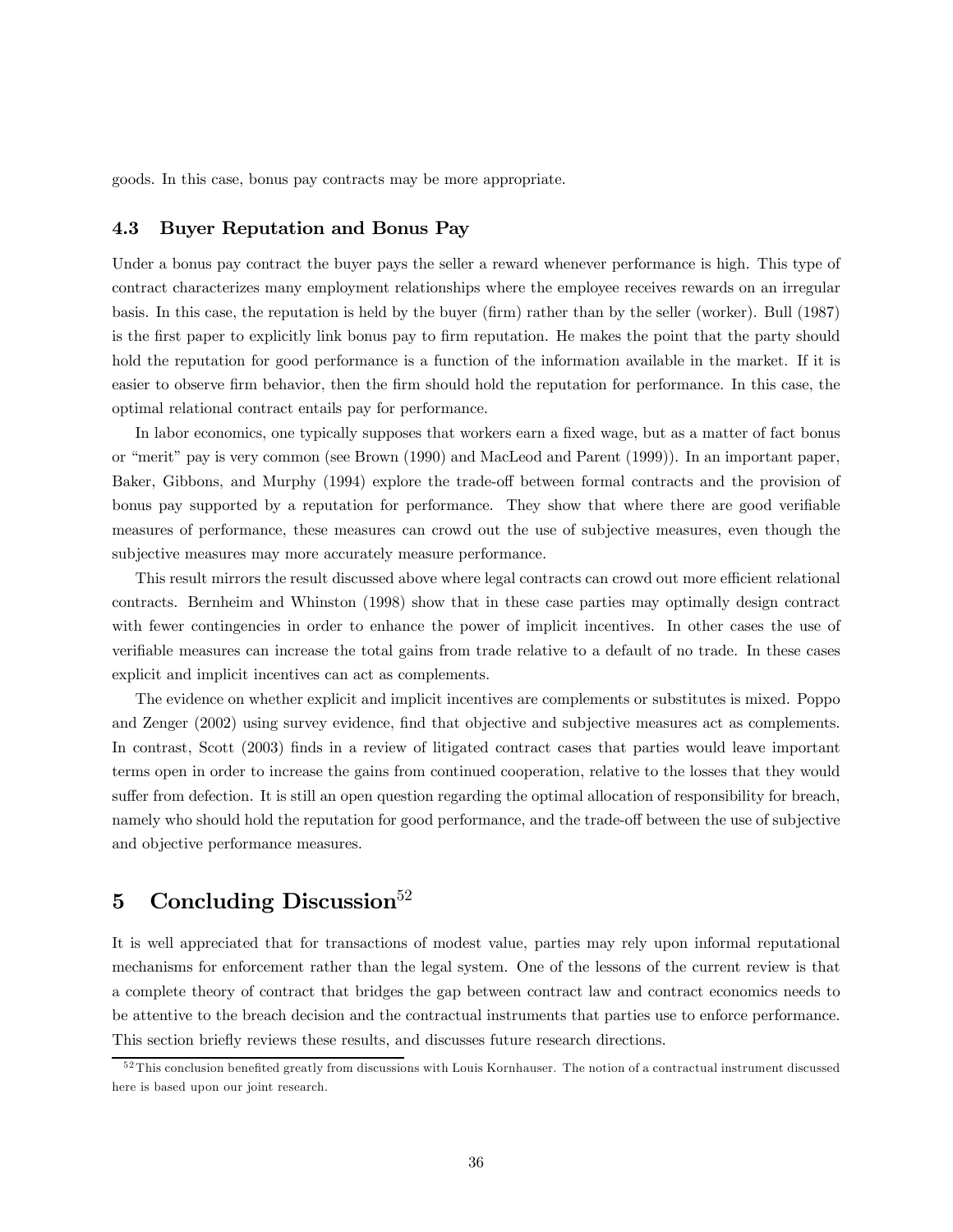The choice of contractual instrument is summarized in table 1. Each box in the table corresponds to a different contractual instrument for the enforcement of trade between a buyer and seller. The contractual instruments described in this review have two dimensions. The first is whether or not one uses formal or informal enforcement. Second, the instrument should specify the event that triggers breach, as well as the damages that such a breach implies. Each entry in the table summarizes the contractual environment for which the specified instrument is likely to be efficient.

#### Type of Enforcement Penalty Clause

| L'INDI COMPILE | τ σπαιν σταυσε                   |                                |                                |
|----------------|----------------------------------|--------------------------------|--------------------------------|
|                | Fixed Price                      | Warranty Contract              | Bonus Contract                 |
| Formal         | Defects are unlikely, quality of | Normal Goods, high quality     | Innovative Goods, high quality |
| Enforcement    | law is high.                     | law or high value exchange.    | law, or high value exchange.   |
| Informal       | Defects unlikely and efficient   | Efficient for Seller to hold   | Efficient for Buyer to hold    |
| Enforcement    | for seller to hold reputation.   | Reputation, quality of law low | Reputation, quality of law low |
|                | Quality of law is low.           | or value of trade low.         | or value of trade low.         |

Table 1: Conditions for Optimal Choice of Contractual Instrument

The paradigm instrument in a simple buyer-seller contract is the agreement deliver a good of a specified quality in exchange for an agreed upon price. In this case, breach occurs if the quality of the good is unacceptable. Formal enforcement of this contract entails the buyer filing suit, and claiming damages for the harm caused by the delivery of a low quality good. This instrument is efficient when seller is able to control the quality of the good at a low cost, and hence the likelihood of breach is low. If the cost of court enforcement is high, then firms may rely upon the repeat purchase institution introduced by Klein and Leffler (1981) and Shapiro and Stiglitz (1984).

The repeat purchase institution is the market consequence of no legal enforcement and no explicit penalty clause. Formally, the repeat purchase institution specifies a set of self-enforcing norms with the feature that buyers refuse to deal again with a seller who has breached upon the agreement to supply high quality goods and services. This is efficient only if the seller can easily control performance. If perfect performance cannot be attained then the repeat purchase institution is not efficient.

Efficiency can be enhanced using a clause that specifies payments as a function of the quality of the good. Under a warranty clause the seller agrees in advance to compensate the buyer should the good supplied be defective. In this case breach occurs not in the event of that there is a defect, but in the event that the seller does not make good upon the warranty payment. When the quality of law is high and the promised warranty payment is higher than the cost of a court case, then parties may choose formal enforcement of the contract. In the case of most consumer goods the cost of a court case, even in small claims courts, is likely to be much larger than the value of the good. An open question is whether firms honor these warranty claims because of the fear of harming their reputation, or because of the threat of class action suit?

Alternatively, the buyer may promise a bonus when performance is high. When contracts are enforced through the legal system, bonus contracts are optimal for the exchange of innovative goods. These are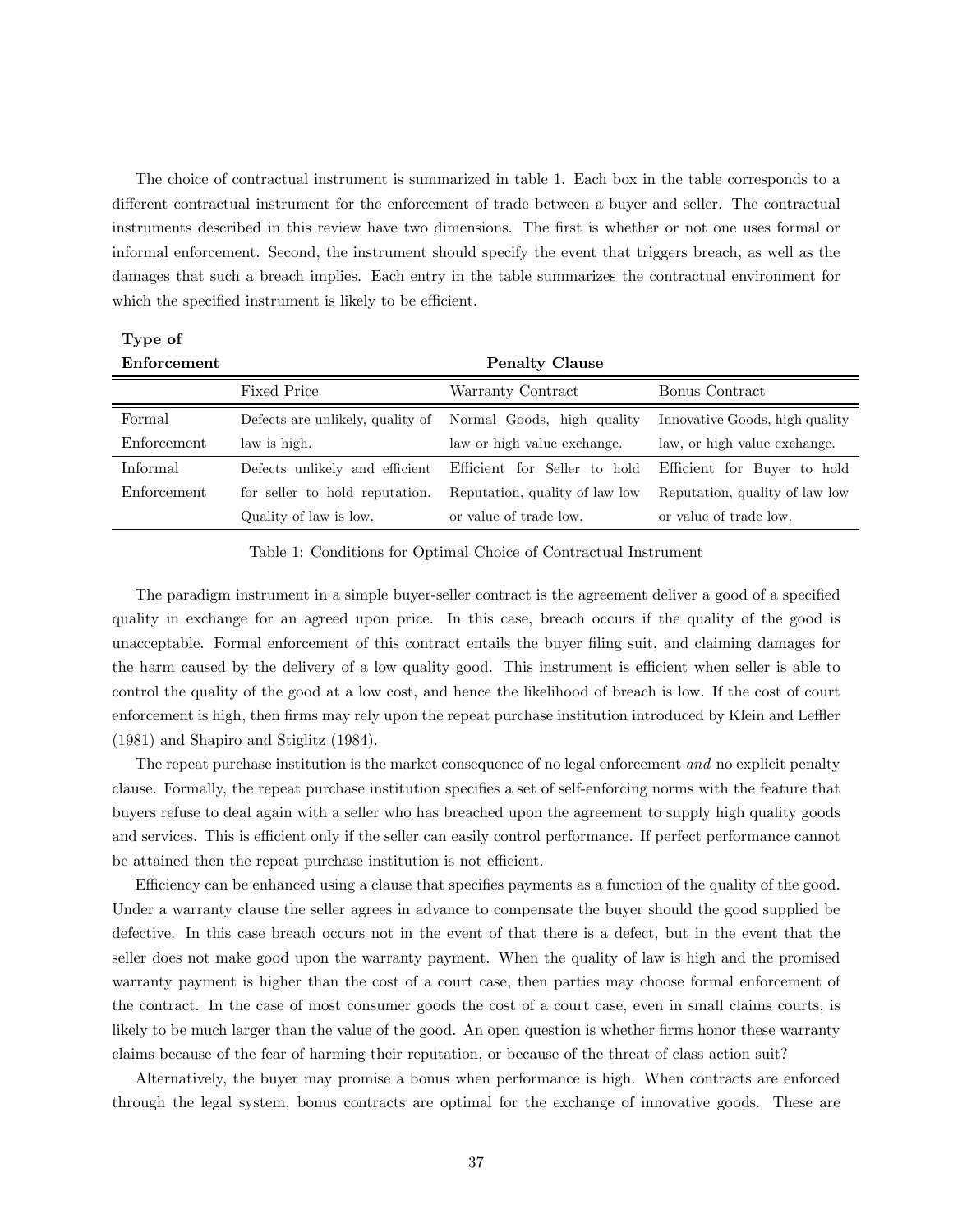services for which high performance is a relatively rare event. Examples include research provided by a scientist, or the sale of large, complex goods such a military weapons systems or commercial real estate. There many examples of contracts for which such bonus pay enforced by the courts. In particular, the doctrine of "good faith" behavior in labor contracts precludes employers from dismissing employees to avoid paying out a large bonus payment.<sup>53</sup>

It is also very common for bonus pay to be voluntary. This includes tips to waiters and discretionary end of the year bonuses to employees. As MacLeod and Parent (1999) document, these payments are very common, and are associated with jobs for which the evaluation of performance is likely to be partly subjective. We still do not understand the extent to which these payments are part of a relational contract, nor how employee performance varies with the size and frequency of such bonus pay.

With the exception of Banerjee and Duflo (2000), the empirical research on reputation in markets has focused upon the repeat purchase institution, corresponding to the upper left box in table 1. There are lots of examples of contracts corresponding to the other contractual instruments in this table. However, we do not know for the economy as a whole how often these different instruments are used in practice, nor how they affect the efficiency of trade relative to the alternatives. Such an exercise would help guide policy makers on how best to modify commercial law, particularly in developing economies, to support an increase in both the quantity and the quality of traded goods and services.

## References

- Abreu, D., P. Milgrom, and D. Pearce (1991, November). Information and timing in repeated partnerships. Econometrica 59 (6), 1713—1734.
- Acemoglu, D., S. Johnson, and J. A. Robinson (2001, Dec). The colonial origins of comparative development: An empirical investigation. American Economic Review 91(5), 1369—1401.
- Aghion, P., P. Howitt, and D. Mayer-Foulkes (2005, Feb). The effect of financial development on convergence: Theory and evidence. Quarterly Journal of Economics  $120(1)$ , 173-222.
- Akerlof, G. A. (1970). The market for 'lemons': Quality uncertainty and the market mechanism. Quarterly Journal of Economics  $84(3)$ , 488-500.
- Akerlof, G. A. (1980, June). A theory of social custom of which unenployment may be one consequence. Quarterly Journal of Economics 94, 749—775.
- Akerlof, G. A. (1982, November). Labor exchange as partial gift exchange. Quarterly Journal of Economics  $97(4)$ , 543-69.
- Akerlof, G. A. and L. F. Katz (1989, August). Workers' trust funds and the logic of wage profiles. Quarterly *Journal of Economics*  $104(3)$ , 525–536.
- Altonji, J. G. and P. J. Devreux (1999). The Extent and Consquences of Downward Rigidity. NBER.
- Anderlini, L. and L. Felli (1994, November). Incomplete written contracts: Undescribable states of nature. The Quarterly Journal of Economics 109 (439), 1085—1124.

 $53$  See Rothstein and Liebman (2003), chapter 10.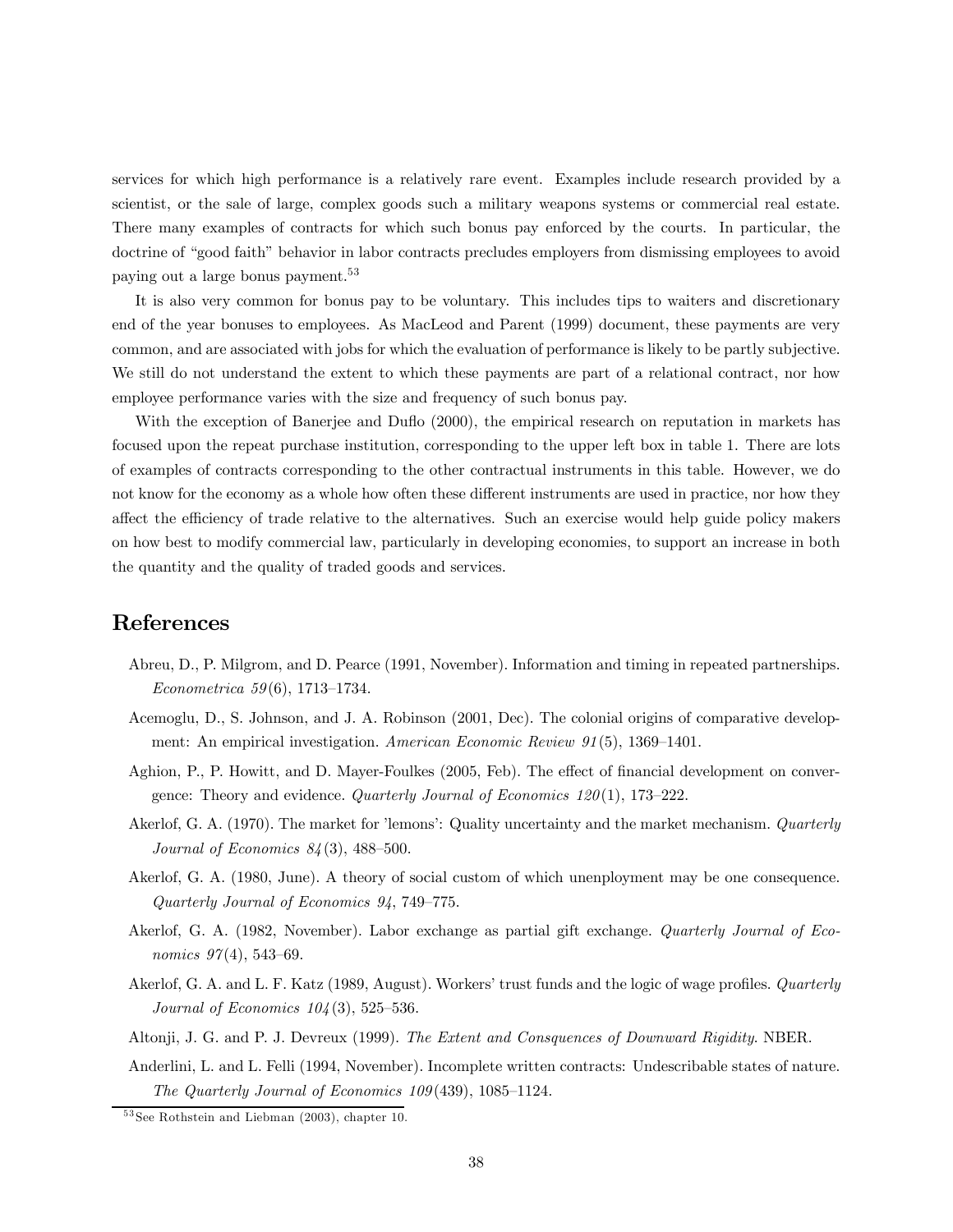- Axelrod, R. (1981, June). The emergence of cooperation amoung egoists. American Journal of Political Science 75(2), 306–318.
- Bagwell, K. (2006). The economic analysis of advertising. In M. Armstrong and R. Porter (Eds.), *Handbook* of Industrial Organization, Vol. 3, Volume 3. Amsterdam: North-Holland.
- Bagwell, K. and A. Wolinsky (2002). Game theory and industrial organization. In R. J. Aumann and S. Hart (Eds.), Handbook of Game Theory, Volume 3. Amserdam: North-Holland.
- Bajari, P. and A. Hortacsu (2004, Jun). Economic insights from internet auctions. Journal of Economic *Literature*  $42(2)$ , 457–486.
- Bajari, P. and S. Tadelis (2001, Autumn). Incentives versus transaction costs: A theory of procurement contracts. RAND Journal of Economics 32 (3), 387—407.
- Baker, G., R. Gibbons, and K. J. Murphy (1994, November). Subjective performance measures in optimal incentive contracts. The Quarterly Journal of Economics 109(439), 1125-1156.
- Baker, G., R. Gibbons, and K. J. Murphy (2002, February). Relational contracts and the theory of the firm. Quarterly Journal of Economics  $117(1)$ , 39-84.
- Bakos, Y. and C. Dellarocas (2003, March). Cooperation without enforcement? a comparative analysis of litigation and online reputation as quality assurance mechanisms.
- Banerjee, A. V. and E. Duflo (2000). Reputation effects and the limits of contracting: A study of the indian software industry. *Quarterly Journal of Economics 115*(3), 989-1017.
- Battigalli, P. and G. Maggi (2002, September). Rigidity, discretion, and the costs of writing contracts. American Economic Review 92 (4), 798—817.
- Ben-Porath, Y. (1980). The f-connection: Families, friends and firms and the orgainizations of exchange. Population and Development Review 6, 1—30.
- Bergin, J. and W. B. MacLeod (1993). Efficiency and renegotiation in repeated games. Journal of Economic Theory 61, 42—73.
- Bernheim, B. D., B. Peleg, and M. D. Whinston (1987, Jun). Coalition-proof nash equilibria .1. concepts. Journal of Economic Theory  $\frac{1}{2}(1)$ , 1–12.
- Bernheim, B. D. and D. Ray (1989, December). Collective dynamic consistency in repeated games. Games and Economic Behavior  $1(4)$ , 295-326.
- Bernheim, B. D. and M. D. Whinston (1998, September). Incomplete contracts and strategic ambiguity. American Economics Review 68 (41787), 902—32.
- Besley, T. and R. Burgess (2004, Feb). Can labor regulation hinder economic performance? evidence from india. Quarterly Journal of Economics  $119(1)$ , 91-134.
- Bils, M. J. (1985, August). Real wages over the business cycle: Evidence from panel data. Journal of Political Economy  $93(4)$ , 666–689.
- Blanchard, O. and M. Kremer (1997, Nov). Disorganization. *Quarterly Journal Of Economics* 112(4), 1091—1126.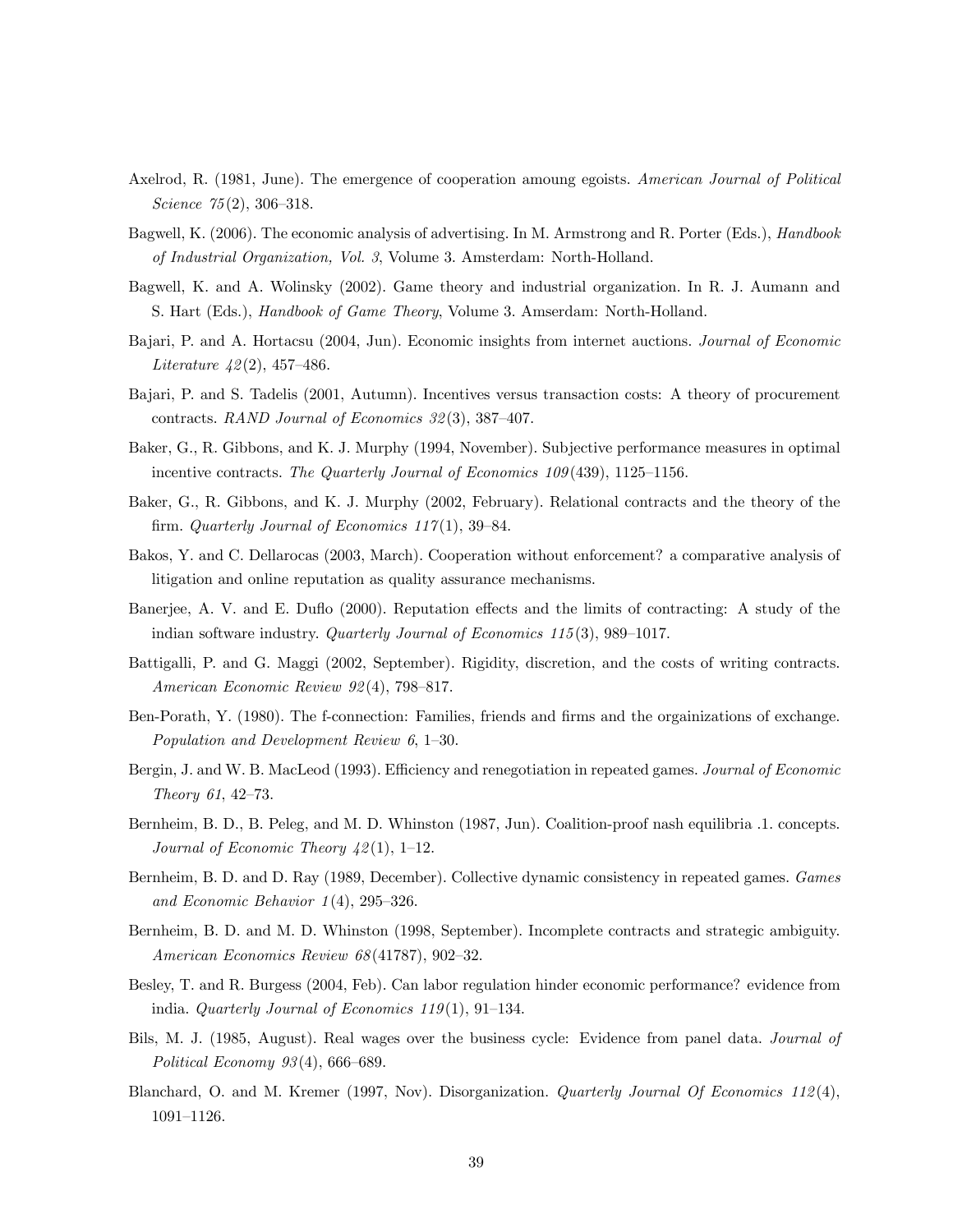- Blinder, A. S. and D. H. Choi (1990, November). A shred of evidence on theories of wage stickiness. Quarterly Journal of Economics 105 (4), 1003—1015.
- Bolton, P. and M. Dewatripont (2005). Contract Theory. Cambridge, MA: MIT Press.
- Brown, C. (1990). Firm's choice of method of pay. Industrial and Labour Relations Review 43(3, Special Issue), 165S—182S.
- Brown, C. (1992, Autumn). Wage levels and methods of pay. RAND Journal of Economics 23(3), 366–375.
- Bull, C. (1987). The existence of self-enforcing implicit contracts. Quarterly Journal of Economics 102, 147—159.
- Cabral, L. and A. Hortacsu (2004). The dynamics of seller reputation: Theory and evidence from ebay. Working paper entry: 200408.
- Camerer, C. (1988). Gifts as economic signals and social signals. American Journal of Sociology 94, S180— S214.
- Camerer, C. F. (2003). Behavioral Game Theory. New York: Russell Sage Foundation.
- Carmichael, H. L. (1984, Sep.). Reputations in the labor market. The American Economic Review  $\mathcal{U}_4(4)$ , 713—725.
- Carmichael, H. L. (1985, December). Can unemployment be involuntary?: Comment. American Economic Review 75 (5), 1213—1214.
- Carmichael, H. L. and W. B. MacLeod (1997, July). Gift giving and the evolution of cooperation. International Economic Review 38, 485—509.
- Compte, O. (1998, May). Communication in repeated games with imperfect private monitoring. Econometrica  $66(3)$ , 597–626.
- Cooter, R. D. and D. L. Rubinfeld (1989, Sep.). Economic analysis of legal disputes and their resolution. Journal of Economic Literature  $27(3)$ , 1067-1097.
- Crémer, J. (1986). Cooperation in ongoing organizations. Quarterly Journal of Economics 101 (1), 33—49.
- Daughety, A. F. and J. F. Reinganum (1993, Oct). Endogenous sequencing in models of settlement and litigation. Journal Of Law Economics & Organization  $9(2)$ , 314-348.
- Daughety, A. F. and J. F. Reinganum (1995, Summer). Keeping society in the dark on the admissibility of pretrial negotiations as evidence in court. Rand Journal Of Economics  $26(2)$ ,  $203-221$ .
- Dellarocas, C. (2003, Oct). The digitization of word of mouth: Promise and challenges of online feedback mechanisms. Management Science  $49(10)$ , 1407-1424.
- Dewatripont, M., I. Jewitt, and J. Tirole (1999, January). The economics of career concerns, part i: Comparing information structures.  $REStudies 66(1), 183-98.$
- Djankov, S., R. La Porta, F. Lopez-de Silanes, and A. Shleifer (2003, May). Courts. Quarterly Journal of Economics  $118(2)$ , 453-517.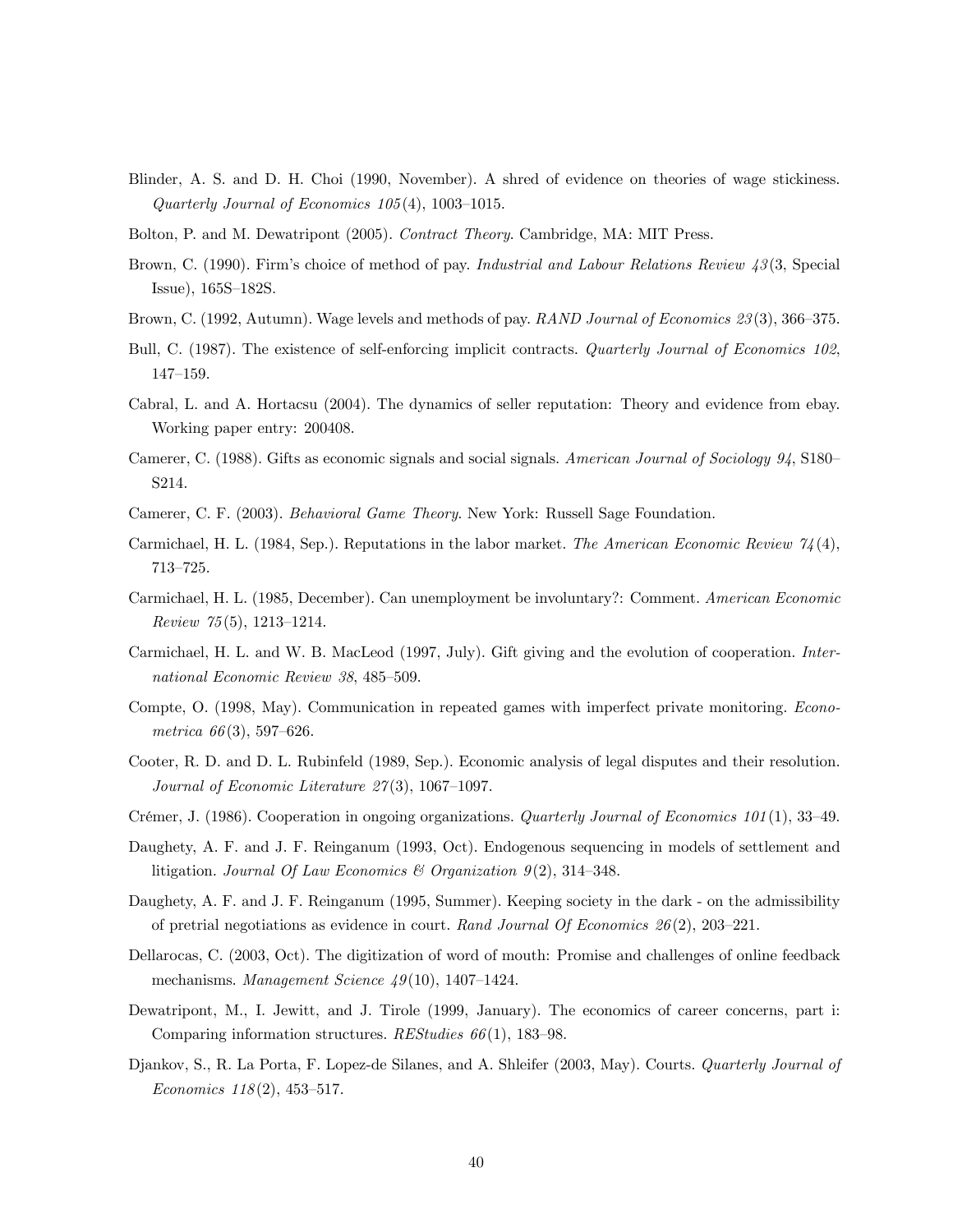- Dranove, D., D. Kessler, M. McClellan, and M. A. Satterthwaite (2003). Is more information better? the effects of "report cards" on health care providers. Journal of Political Economy 111(3), 555–587.
- Dye, R. A. (1985, February). Costly contract contingencies. International Economic Review 26(1), 233– 250.
- Elfenbein, D. W. and J. Lerner (2003, Summer). Ownership and control rights in internet portal alliances, 1995-1999. RAND Journal of Economics 34 (2), 356—69.
- Ellison, G. (1994, Jul). Cooperation in the prisoners-dilemma with anonymous random matching. Review of Economic Studies 61 (3), 567—588.
- Ely, J. C. and J. Valimaki (2003). Bad reputations. Quarterly Journal of Economics 128 (3), 785—814.
- Fama, E. F. (1980, April). Agency problems and the theory of the firm. Journal of Political Economy 88, 288—307.
- Farnsworth, E. A. (1990). Contracts, 2nd edition. Boston, USA: Little, Brown and Company.
- Farnsworth, E. A. (1999). Contracts, 3nd edition. Boston, USA: Little, Brown and Company.
- Farrell, J. and E. Maskin (1989). Renegotiation in repeated games. Games and Economic Behavior 1, 327—360.
- Fehr, E. and A. Falk (1999, February). Wage rigidity in a competitive incomplete contract market. Journal of Political Economy  $107(1)$ , 106-34.
- Fehr, E., S. Gächter, and G. Kirchsteiger (1997, July). Reciprocity as a contract enforcement device: Experimental evidence. Econometrica 65 (4), 833—860.
- Friedman, M. (1962). Capitalism and freedom. Chicago: University of Chicago Press.
- Fudenberg, D. (1992). Commitment and cooperation in long-term relationships. In J.-J. Laffont (Ed.), Advances in Economic Theory: Sixth World Congress, Volume I. Cambridge, UK: Cambridge University Press.
- Fudenberg, D. and J. Tirole (1992). Game Theory. Cambridge, MA: MIT Press.
- Fudenberg, Drew Levine, D. K. (1989, July). Reputation and equilibrium selection in games with a patient player. *Econometrica* 57(4), 759–78.
- Fukuyama, F. (1995). Trust : social virtues and the creation of prosperity. New York: Free Press.
- Gale, D. and M. Hellwig (1985, Oct.). Incentive-compatible debt contracts: The one-period problem. The Review of Economic Studies 52 (4), 647—663.
- Ghosh, P. and D. Ray (1996, Jul). Cooperation in community interaction without information flows. Review of Economic Studies 63 (3), 491—519.
- Gibbons, R. and K. J. Murphy (1992). Optimal incentive contracts in the presence of career concerns. Journal of Political Economy 100, 30—52.
- Gilson, R. J. (2003, April). Engineering a venture capital market: Lessons from the american experience. Stanford Law Review 55 (4), 1067—1103.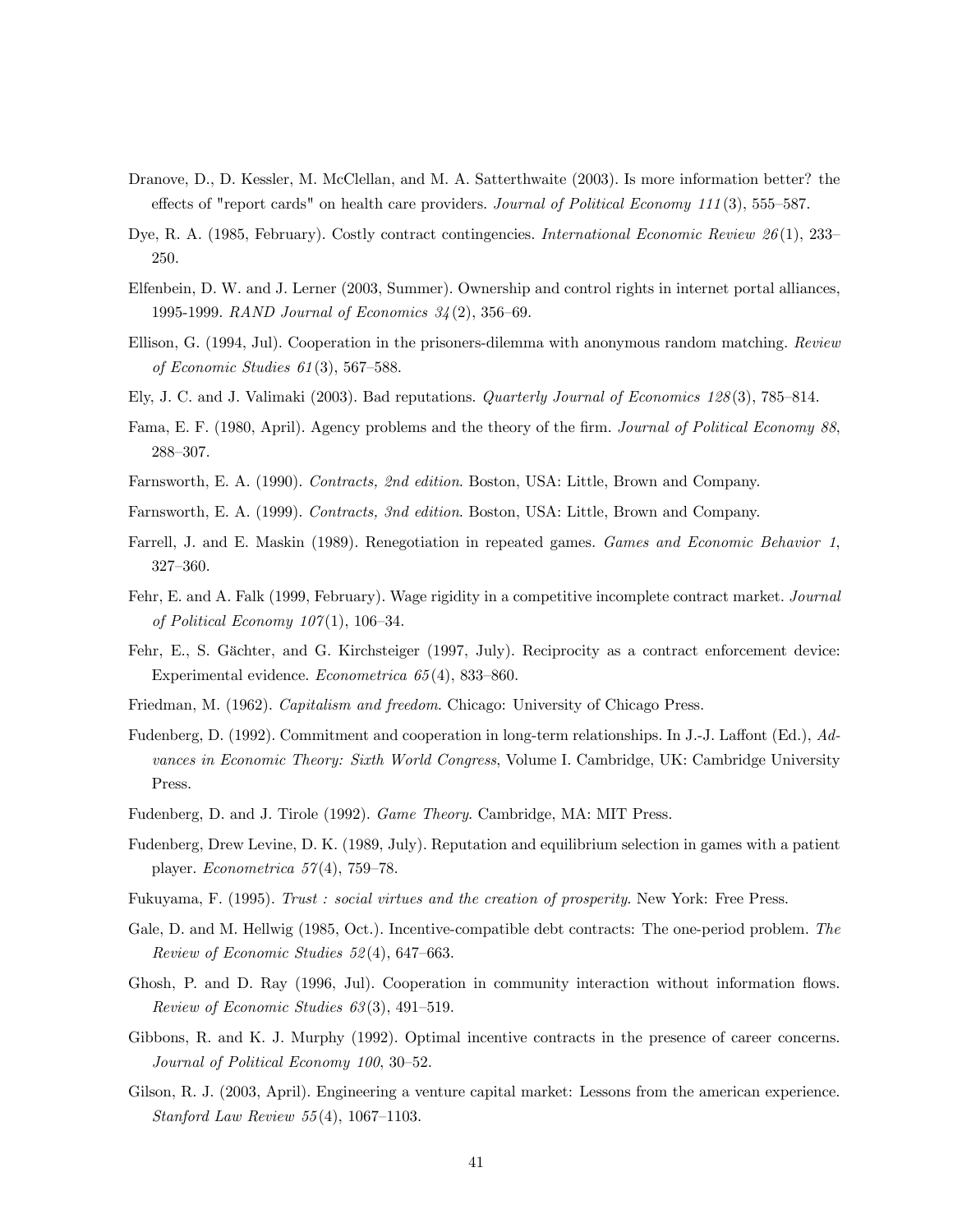- Glaeser, E. L., S. Johnson, and A. Shleifer (2001). Coase versus the coasians. Quarterly Journal of Economics  $116(3)$ , 853-99.
- Greif, A. (1989, Dec). Reputation and coalitions in medieval trade evidence on the maghribi traders. Journal of Economic History  $49(4)$ , 857–882.
- Greif, A. (1994, October). Cultural beliefs and the organization of society: A historical and theoretical reflection on collectivist and individualist societies. Journal of Political Economy 102(5), 912–950.
- Greif, A. (2004). Commitment, coercion, and markets: The nature and dynamics of institutions supporting exchange. In C. Menary and M. M. Shirley (Eds.), *Handbook for New Institutional Economics*. Norwell, MA: Kluwer Academic Publishers.
- Grossman, S. J. (1981). The informational role of warranties and private disclosure about product quality. Journal of Law and Economics 24 (3), 461—483.
- Hart, O. (1975, December). On the optimality of equilibrium when the market structure is incomplete. Journal of Economics Theory 11 (3), 418—43.
- Hart, O. D. (1995). Firms, Contracts and Financial Structure. Oxford, UK: Oxford University Press.
- Hart, O. D. and B. Holmström (1987). The theory of contracts. In T. Bewley (Ed.), Advances in Economic Theory: Fifth World Congress., pp. 71—155. Cambridge, U.K.: Cambridge University Press.
- Hay, J. R., A. Shleifer, and R. W. Vishny (1996). Toward a theory of legal reform. European Economic Review  $40(3-5)$ , 559-67.
- Heal, G. (1977). Guarantees and risk-sharing. Review of Economic Studies 44 (3), 549—560.
- Holmström, B. (1992). Mangerial incentive problems a dynamic perspective. In Essays in Economics and Management in Honor of Lars Wahlbeck, Helsinki. Swedish School of Economics.
- Holmström, B. and P. Milgrom (1987, March). Aggregation and linearity in the provision of intertemporal incentives. Econometrica 55, 303—328.
- Jacobson, L., R. J. LaLonde, and D. G. Sullivan (1993, September). Earnings losses of displaced workers. American Economic Review 83 (4), 685—709.
- Jewitt, I. (1988, September). Justifying the first-order approach to principal-agent problems. *Economet* $rica 56(5), 1177-90.$
- Jin, G. Z. and P. Leslie (2003, May). The effect of information on product quality: Evidence from restaurant hygiene grade cards. *Quarterly Journal of Economics 118* (2), 409–51.
- Johnson, S., J. McMillan, and C. Woodruff (2002, April). Courts and relational contracts. Journal of Law, Economics, and Organization  $18(1)$ ,  $221-77$ .
- Kandori, M. (1992, January). Social norms and community enforcement. Review of Economic Studies  $59(1)$ , 63-80.
- Kandori, M. and H. Matsushima (1998, May). Private observation, communication and collusion. Econometrica  $66(3)$ , 627–652.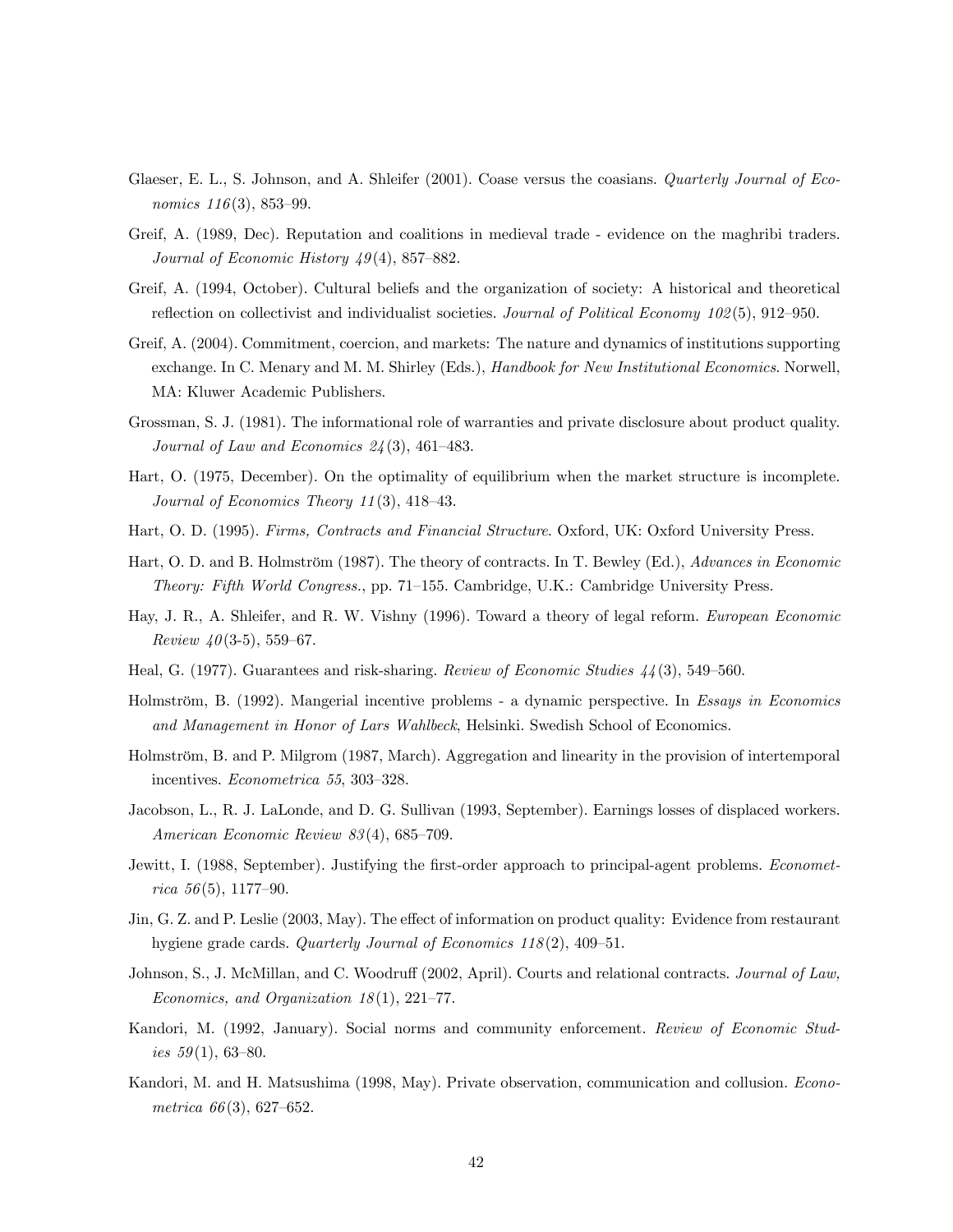- Kessler, D. and M. McClellan (1996). Do doctors practice defensive medicine? Quarterly Journal of Economics  $111(2)$ , 353-90.
- Klein, B. and K. Leffler (1981). The role of market forces in assuring contractual performance. Journal of Political Economy 89, 615—641.
- Kornhauser, L. and W. B. MacLeod (2005). Contingency and control: A theory of contracts. Technical report, Columbia University.
- Kornhauser, L. A. (1983). Reliance, reputation, and breach of contract. Journal of Law and Economics 26(3), 691-706.
- Kranton, R. (1996, September). Reciprocal exchange: A Self-Sustaining system. American Economic  $Review 86(4), 830-51.$
- Krasa, S. and A. P. Villamil (2000, January). Optimal contracts when enforcement is a decision variable. Econometrica 68 (1), 119—34.
- Kreps, D., P. Milgrom, J. Roberts, and R. Wilson (1982). Rational cooperation in the finitely repeated prisoner's dilemma. Journal of Economic Theory 27, 245—52.
- Kreps, D. M. (1990). Corporate culture and economic theory. In J. E. Alt and K. A. Shepsle (Eds.), Perspectives on Positive Political Economy, pp. 90—143. Cambridge, U.K.: Cambridge University Press.
- Krueger, A. B. (1991, Feb). Ownership, agency, and wages an examination of franchising in the fast-food industry. Quarterly Journal of Economics  $106(1)$ , 75-101.
- Laffont, J.-J. and D. Maritmort (2002). The Theory of Incentives. Pinceton, NJ: Princeton University Press.
- Levin, J. (2003). Relational incentive contacts. American Economic Review 93(3), 835–857.
- Luce, R. D. and H. Raiffa (1957). Games and Decisions. New York, NY: Dover Publications, Inc.
- Macaulay, S. (1963). Non-contractual relations in business: A preliminary study. American Sociological Review 55, 55—69.
- MacLeod, W. B. (2003, March). Optimal contracting with subjective evaluation. American Economic *Review 93* $(1), 216-240$ .
- MacLeod, W. B. and J. M. Malcomson (1988, August). Reputation and hierarchy in dynamic models of employment. Journal of Political Economy 96(4), 832–854.
- MacLeod, W. B. and J. M. Malcomson (1989, March). Implicit contracts, incentive compatibility, and involuntary unemployment. Econometrica  $57(2)$ , 447-480.
- MacLeod, W. B. and J. M. Malcomson (1998, June). Motivation and markets. American Economic Re*view 88* $(3)$ , 388–411.
- MacLeod, W. B. and D. Parent (1999). Jobs characteristics and the form of compensation. Research in Labor Economics 18, 177—242.
- MacNeil, I. R. (1974). The many futures of contracts. Southern California Law Review 47(688), 691–816.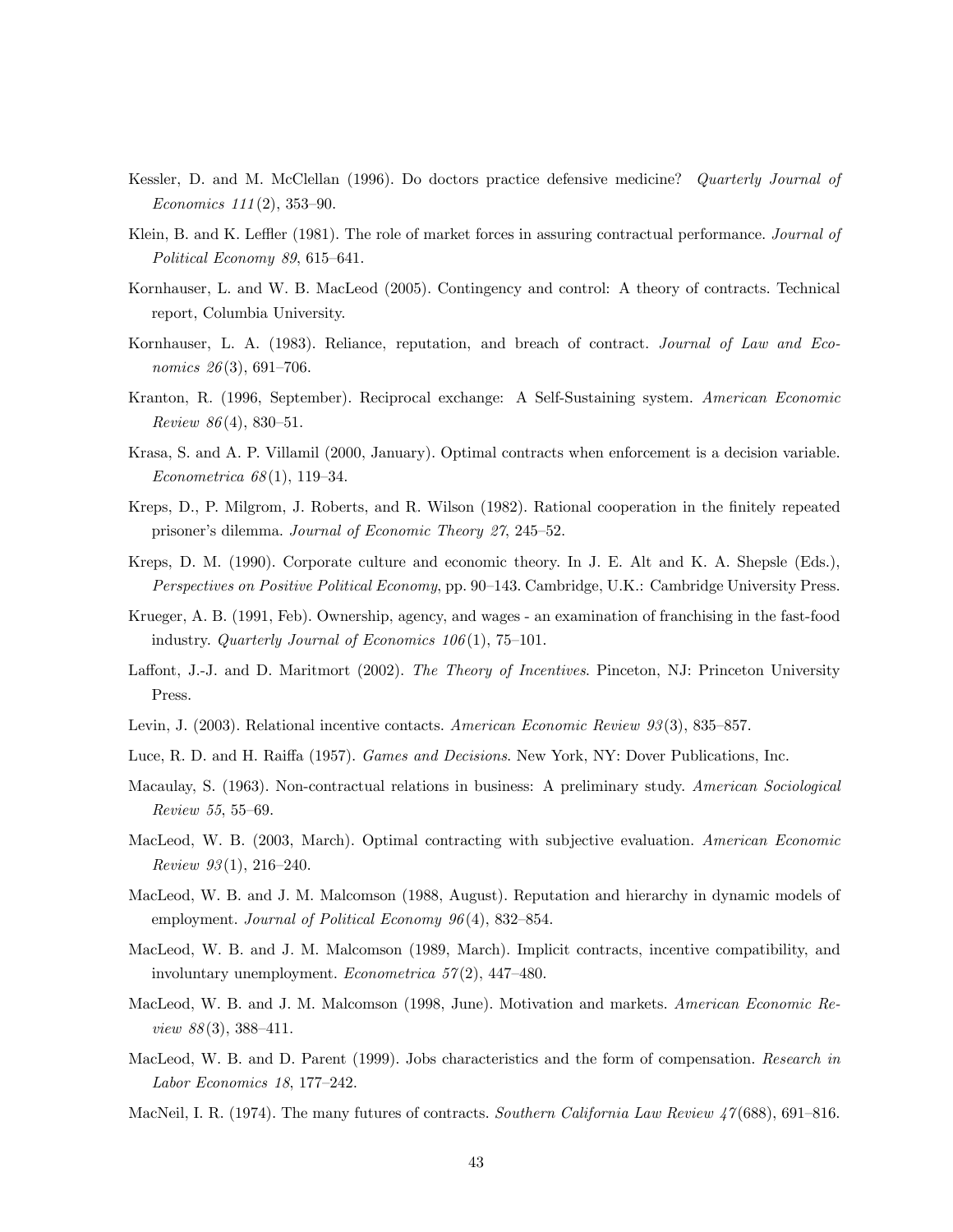- Mailath, G. J. and L. Samuelson (2006). Repeated Games and Reputations: Long-Run Relationships. New York, NY: Oxford University Press.
- Meyer, M. and J. Vickers (1997, June). Performance comparisons and dynamic incentives. JPE 105 (3), 547—81.
- Milgrom, P. R., D. C. North, and B. R. Weingast (1990, March). The role of institutions in the revival of trade: The law merchant, private judges, and the champagne fairs. *Economics and Politics*  $\mathcal{Z}(1)$ , 1–23.
- Milkovich, G. T. and J. M. Newman (1996). Compensation. Chicago, IL: Irwin.
- Mincer, J. (1962). On-the-job training: Cost, returns and some implications. Journal of Political Econ $omu$  70(5), 50–79.
- Mirrlees, J. A. (1999). The theory of moral hazard and unobservable behavior: Part. Review of Economic Studies 66, 3—22.
- Moore, J. (1992). Implementation, contracts, and renegotiation in environments with complete information. In J.-J. Laffont (Ed.), Advances in Economic Theory: Sixth World Congress, Volume I, pp. 182—282. Cambridge, UK: Cambridge University Press.
- Murphy, K. M. and R. H. Topel (1990). Efficiency wages reconsidered: Theory and evidence. In Y. Weiss and G. Fishelson (Eds.), Advances in the Theory and Measurement of Unemployment. London: Macmillan.
- Murthy, D. N. P. and I. Djamaludin (2002, Oct 11). New product warranty: A literature review. International Journal of Production Economics 79 (3), 231—260.
- Myerson, R. B. and M. A. Satterthwaite (1983). Efficient mechanisms for bilateral trading. Journal of Economic Theory 29, 265—281.
- North, D. C. (1981). Structure and change in economic history (1st ed.). New York: Norton.
- Okuno-Fujiwara, M. and A. Postlewaite (1995, April). Social norms and random matching games. Games and Economic Behavior  $9(1)$ , 79-109.
- Pearce, D. G. (1987). Renegotiation-proof equilibria: Collective rationality and intertemporal cooperation. Technical Report 855, Cowles Foundation, Yale University.
- Pearce, D. G. (1992). Repeated games: Cooperation and rationality. In J.-J. Laffont (Ed.), Advances in Economic Theory: Sixth World Congress, Volume I, pp. 132—174. Cambridge, UK: Cambridge University Press.
- Pearce, D. G. and E. Stacchetti (1998, April). The interaction of implicit and explicit contracts in repeated agency. Games and Economic Behavior 23 (1), 75—96.
- Poppo, L. and T. Zenger (2002, Aug). Do formal contracts and relational governance function as substitutes or complements? Strategic Management Journal 23 (8), 707—725.
- Posner, R. A. (2003). Economic Analysis of Law, 6th Edition (6th Edition ed.). Boston, USA: Little, Brown and Company.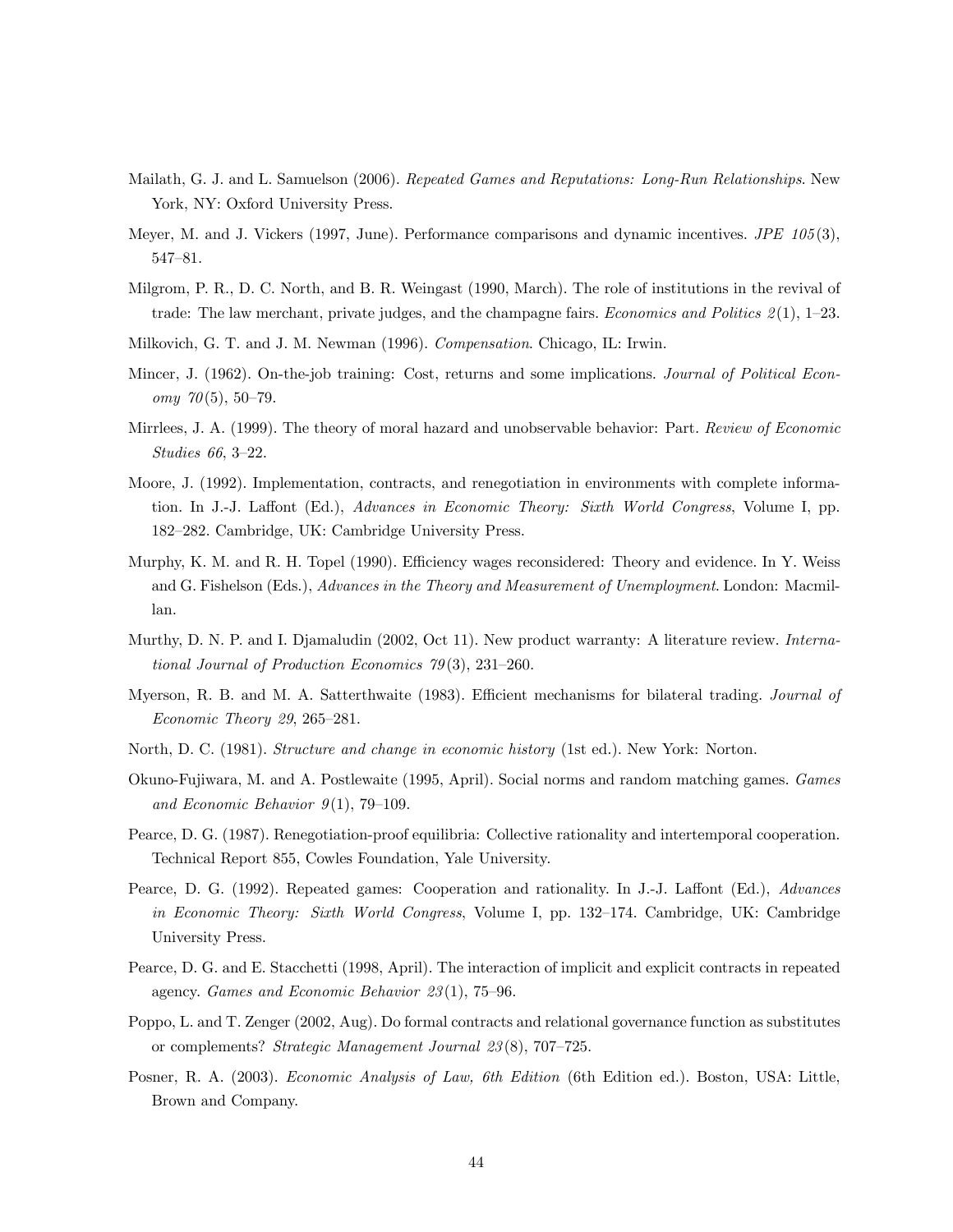Prendergast, C. and L. Stole (2001, March). Monetizing social exchange.

- Rebitzer, J. B. (1995, Sep). Is there a trade-off between supervision and wages an empirical-test of efficiency wage theory. Journal of Economic Behavior and Organization  $28(1)$ , 107-129.
- Resnick, P. and R. Zeckhauser (2002). Trust among strangers in internet transactions: Empirical analysis of ebay's reputation system. In M. R. Baye (Ed.), The Economics of the Internet and E-Commerce, Volume 11 of *Advances in Applied Microeconomics*. Amsterdam: Elsevier Science.
- Rodrik, D., A. Subramanian, and F. Trebbi (2004, June). Institutions rule: The primacy of institutions over geography and integration in economic development. Journal of Economic Growth 9 (2), 131—65.
- Rogerson, W. P. (1983, Autumn). Reputation and product quality. Bell Journal of Economics  $1/2(2)$ , 508—16.
- Rogerson, W. P. (1985). The first-order approach to principal-agent problems. Econometrica 53 (6), 1357— 67.
- Roland, G. and T. Verdier (1999). Transition and the output fall. Economics Of Transition  $\gamma(1)$ , 1-28.
- Rosenthal, R. W. (1979). Sequences of games with varying opponents. *Econometrica* 47(6), 1353–1366.
- Rosenthal, R. W. and H. J. Landau (1979). A game-theoretic analysis of bargaining with reputations. Journal of Mathematical Psychology 20(3), 233-255.
- Rothstein, M. A. and L. Liebman (2003). Employment Law. New York, NY: Thomson West.
- Rubinstein, A. (1991, Jul.). Comments on the interpretation of game theory. Econometrica 59 (4), 909—924.
- Salanie, B. (1997). The economics of contracts : a primer. Cambridge, Mass.: MIT Press.
- Savage, L. J. (1972). The Foundations of Statistics. New York, N.Y.: Dover Publications.
- Schmidt, K. M. and M. Schnitzer (1995). The interaction of explicit and implicit contracts. Economic Letters 48, 193—199.
- Scott, R. E. (2003, November). A theory of self-enforcing indefinite agreements. Columbia Law Review  $103(7)$ , 1641-1699.
- Selten, R. (1975). Re-Examination of the perfectness concept for equilibrium points in extensive games. International Journal of Game Theory 4, 25—55.
- Shapiro, C. (1983, November). Premiums for high quality products as returns to reputations. Quarterly Journal of Economics  $98(4)$ , 659-79.
- Shapiro, C. and J. E. Stiglitz (1984, June). Equilibrium unemployment as a worker discipline device. American Economic Review 74 (3), 433—444.
- Spence, A. M. (1977). Consumer misperceptions, product failure and producer liability. Review of Economic Studies  $44(3)$ , 561–72.
- Spier, K. E. (1992, Jan.). The dynamics of pretrial negotiation. The Review of Economic Studies  $59(1)$ , 93—108.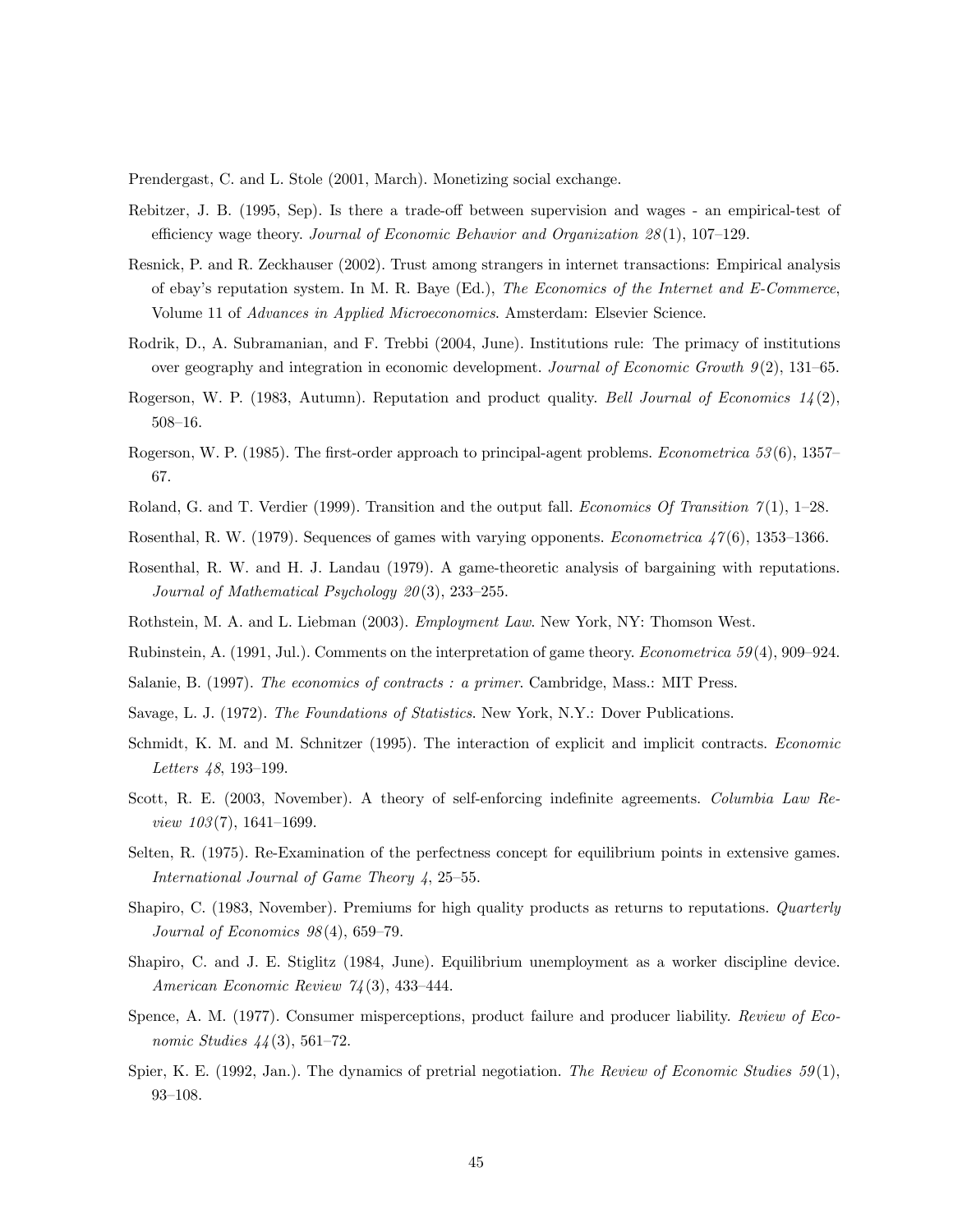- Tadelis, S. (1999, Jun). What's in a name? reputation as a tradeable asset. American Economic Review  $89(3)$ , 548-563.
- Taylor, C. R. (2000, Nov). The old-boy network and the young-gun effect. International Economic Review  $41(4)$ , 871–891.
- Telser, L. G. (1980, Jan.). A theory of self-enforcing agreements. Journal of Business 53 (1), 27—44.
- Townsend, R. (1979, October). Optimal contracts and competitive markets with costly state verification. Journal of Economic Theory 22, 265—293.
- van Damme, E. (1989, February). Renegotiation-proof equilibria in repeated prisoners' dilemma. Journal of Economic Theory  $47(1)$ , 206-17.
- Waldman, M. (1984). Job assignment, signaling, and efficiency. Rand Journal of Economics 15, 255–67.
- Watson, J. (1999, March). Starting small and renegotiation. Journal of Economic Theory 85(1), 52–90.
- Williamson, O. E., M. L. Wachter, and J. E. Harris (1975, Spring). Understanding the employment relation: The analysis of idiosyncratic exchange. Bell Journal of Economics  $6(1)$ , 250–278.
- Wilson, R. B. (1985). Reputations in games and markets. In *Game-Theoretic Models of Bargaining*, pp. 27—62. Cambridge; New York and Sydney.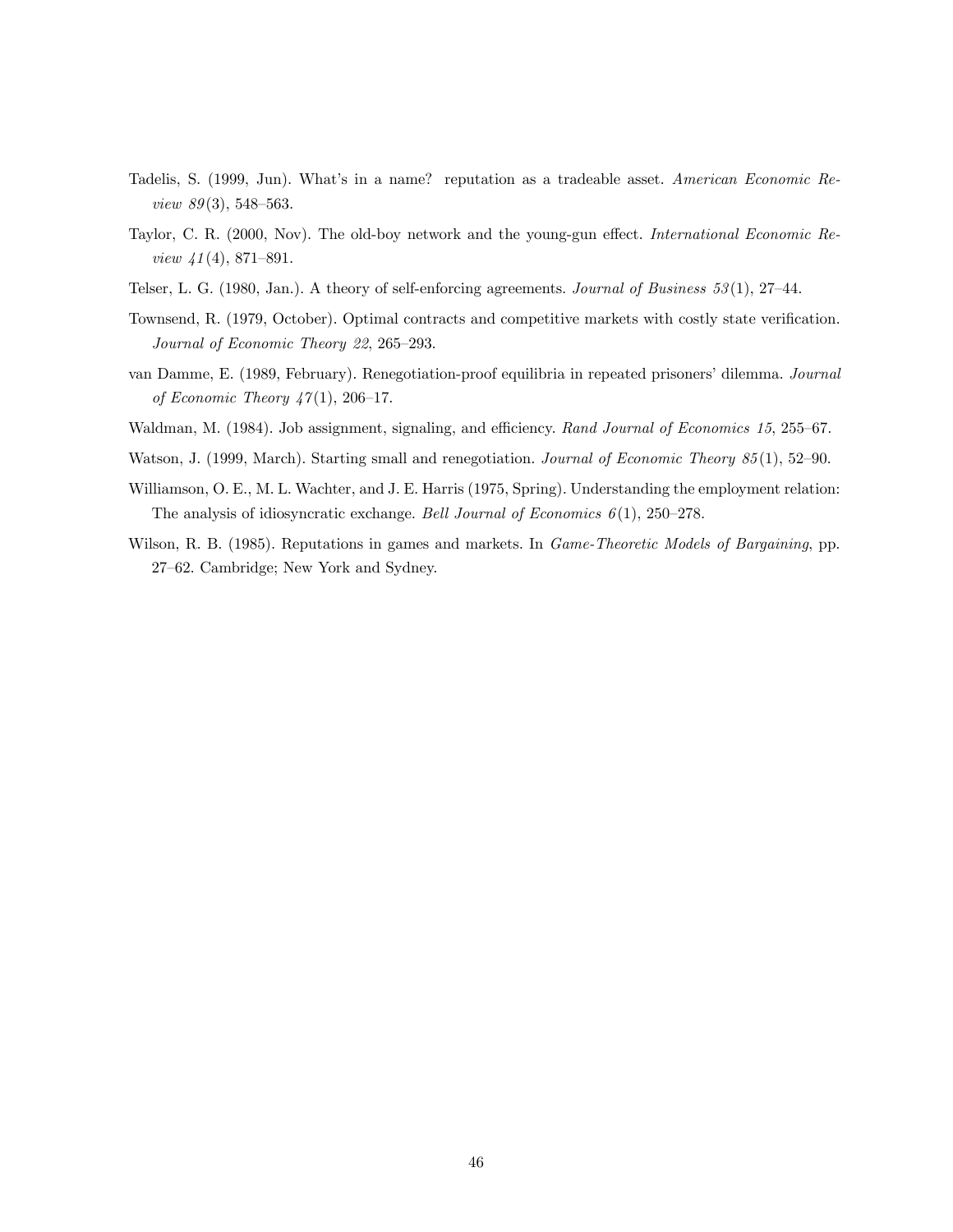

Effect of Transactions Cost on Trade with Formal Contracts

# **Figure 1**